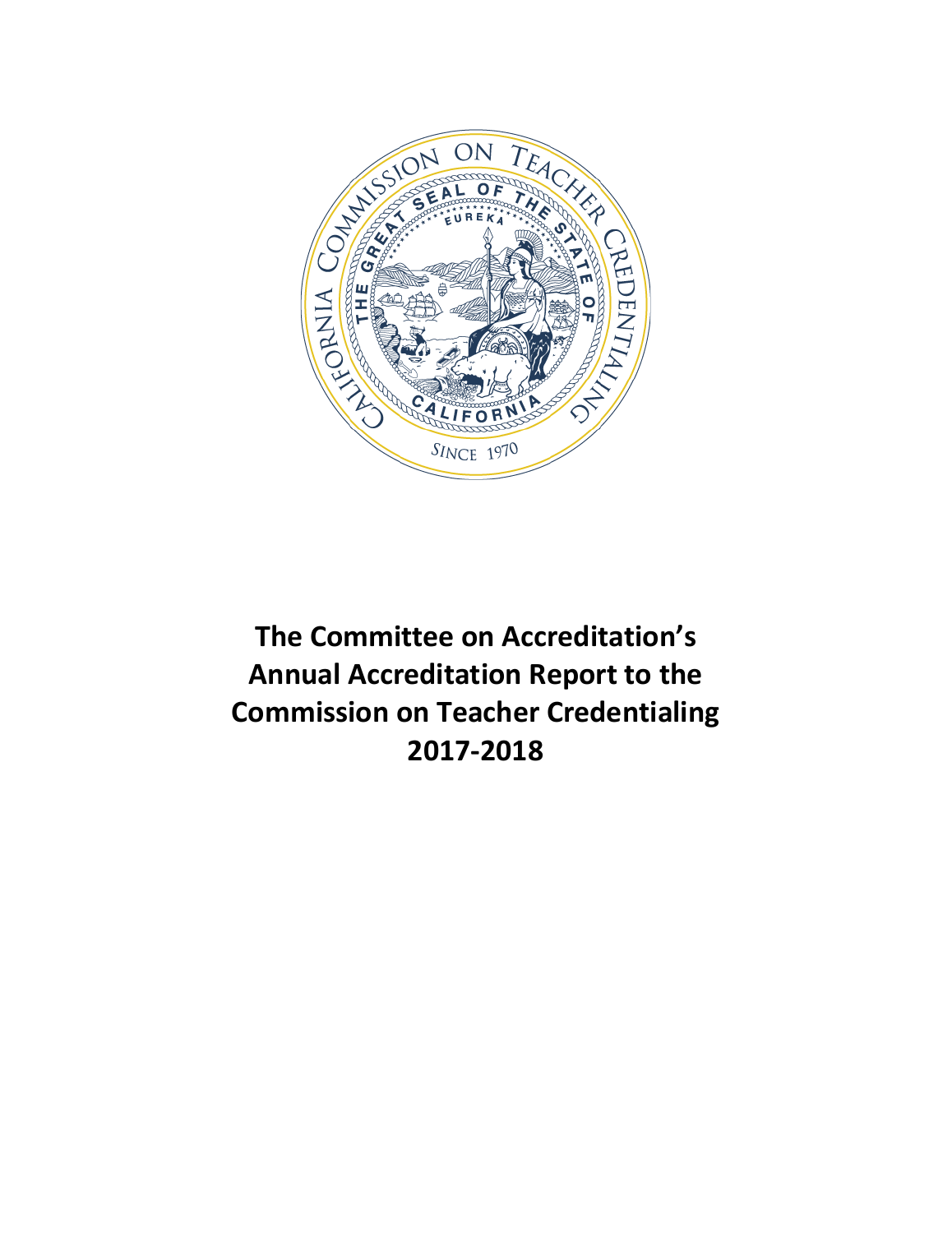Dear Commissioners:

On behalf of the Committee on Accreditation (COA), we submit to the Commission on Teacher Credentialing (Commission) the *2017-18 Annual Accreditation Report* by the Committee on Accreditation in accordance with the provisions of the *Accreditation Framework*. This report presents an overview of the activities and accomplishments of the Committee over the past year, the results of its activities for the year, and its work plan for 2018-19.

As you well know, the Commission's effort to strengthen and streamline the accreditation system has been a large, but important, undertaking. Over this past year, the COA, together with staff, began the implementation of many of the new aspects of the Commission's revised accreditation system which are detailed in the enclosed report. This includes the new streamlined and more efficient approach to reviewing Common Standards which was implemented and used successfully for 29 accreditation site visits. In addition, the new streamlined and more efficient Program Review process was used for the first time and institutions that experienced this new process will undergo a site visit in 2018-19. The Annual Data System became operational in its first pilot year with institutions building their "report decks" and submitting their initial set of data to the Commission. And the first revised Board of Institutional Reviewer training was implemented in June allowing the Commission to expand the pool of experts who understand the goals and objectives of the Commission's revised accreditation system and are ready to bring them to fruition.

As we enter the 2018-19 accreditation year, we will maintain this forward motion by continuing to fully implement, refine, and expand those areas of accreditation that are new or still in development. The COA shares with the Commission the goal of having a strong accountability system that holds educator preparation programs to high standards, recognizes excellence, and encourages innovation. We continue to offer our collective expertise and assistance to the Commission in this important effort to ensure a rigorous and robust system of accreditation that focuses on ensuring that educators emerge from programs prepared to address the complexities of California's K-12 education system.

Sincerely,

Dr. Anna Moore Dr. Robert Frelly

Committee Co-Chair Committee Co-Chair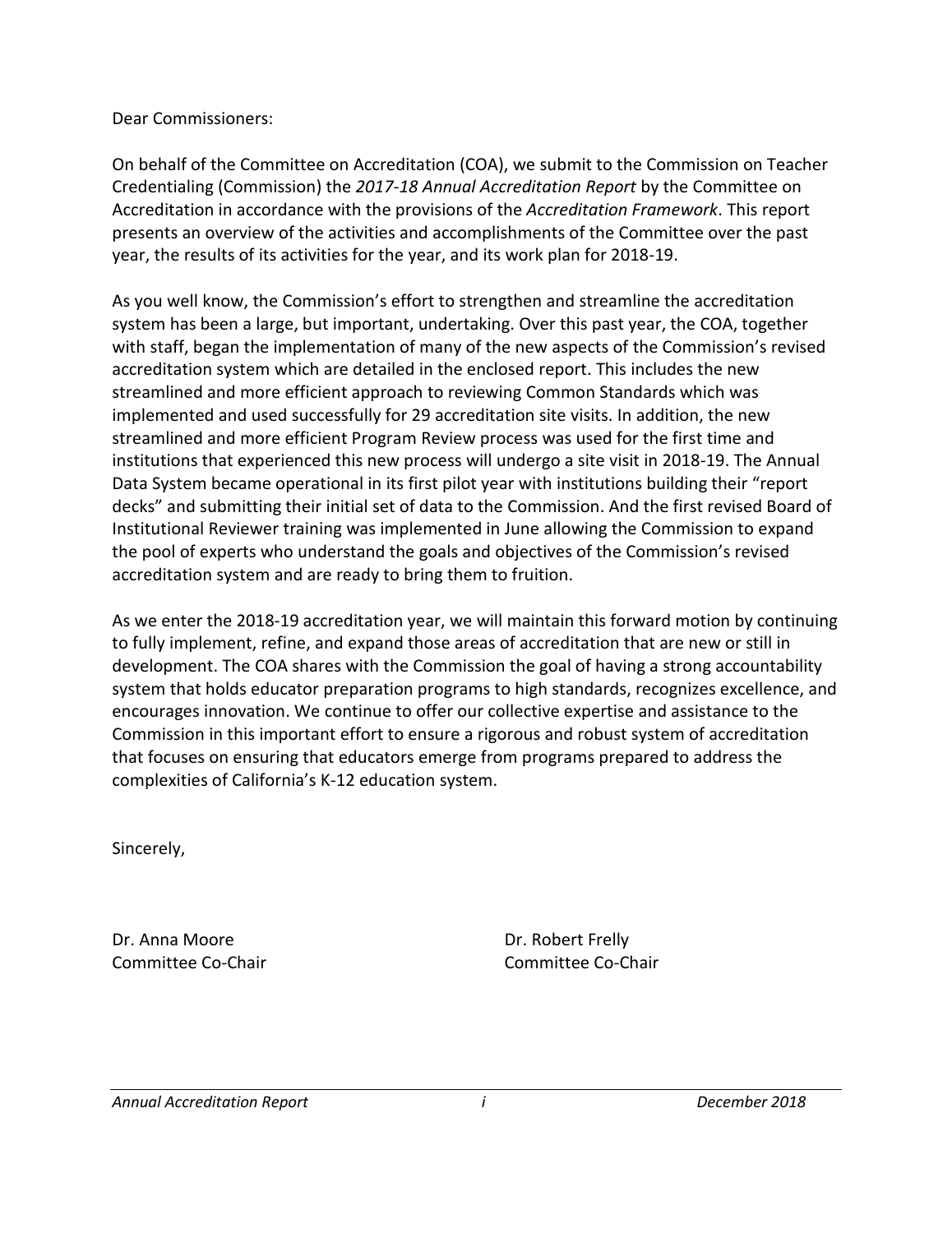## **The Committee on Accreditation 2017-18**

| Jomeline Balatayo                          | <b>Margo Pensavalle</b>                     |
|--------------------------------------------|---------------------------------------------|
| English Language Development Teacher       | Director of Clinical Practice               |
| <b>Culver City High School</b>             | University of Southern California           |
| <b>Suzanne Borgese</b>                     | <b>Iris Riggs</b>                           |
| <b>Education Specialist</b>                | Professor, Teacher Education and            |
| Placentia-Yorba Linda USD                  | <b>Foundations</b>                          |
|                                            | California State University, San Bernardino |
| <b>Deborah Erickson</b>                    | <b>Kelly Skon</b>                           |
| <b>Professor and Dean</b>                  | Director, Coordinator Secondary STEM        |
| <b>School of Education</b>                 | Saddleback Valley USD                       |
| Point Loma Nazarene University             |                                             |
| <b>Cheryl Forbes</b>                       | Yvonne White*                               |
| Director of Teacher Education and Lecturer | Science Teacher                             |
| University of California, San Diego        | <b>Oakland Unified School District</b>      |
| <b>Robert Frelly</b>                       | James Webb*                                 |
| Director of Music Education                | <b>Induction Coordinator</b>                |
| <b>Chapman University</b>                  | William S. Hart School District             |
| <b>Anna Moore</b>                          | Jose Luis Alvarado                          |
| Principal                                  | Dean                                        |
| <b>Olivet Elementary Charter School</b>    | College of Education                        |
|                                            | California State University, Monterey Bay   |
| <b>Gerard Morrison</b>                     |                                             |
| Teacher                                    |                                             |
| Long Beach Unified School District         |                                             |

*\*Yvonne White resigned from the COA in November 2017. James Webb was appointed to fill the vacancy and served the remainder of the term through June 30, 2018.*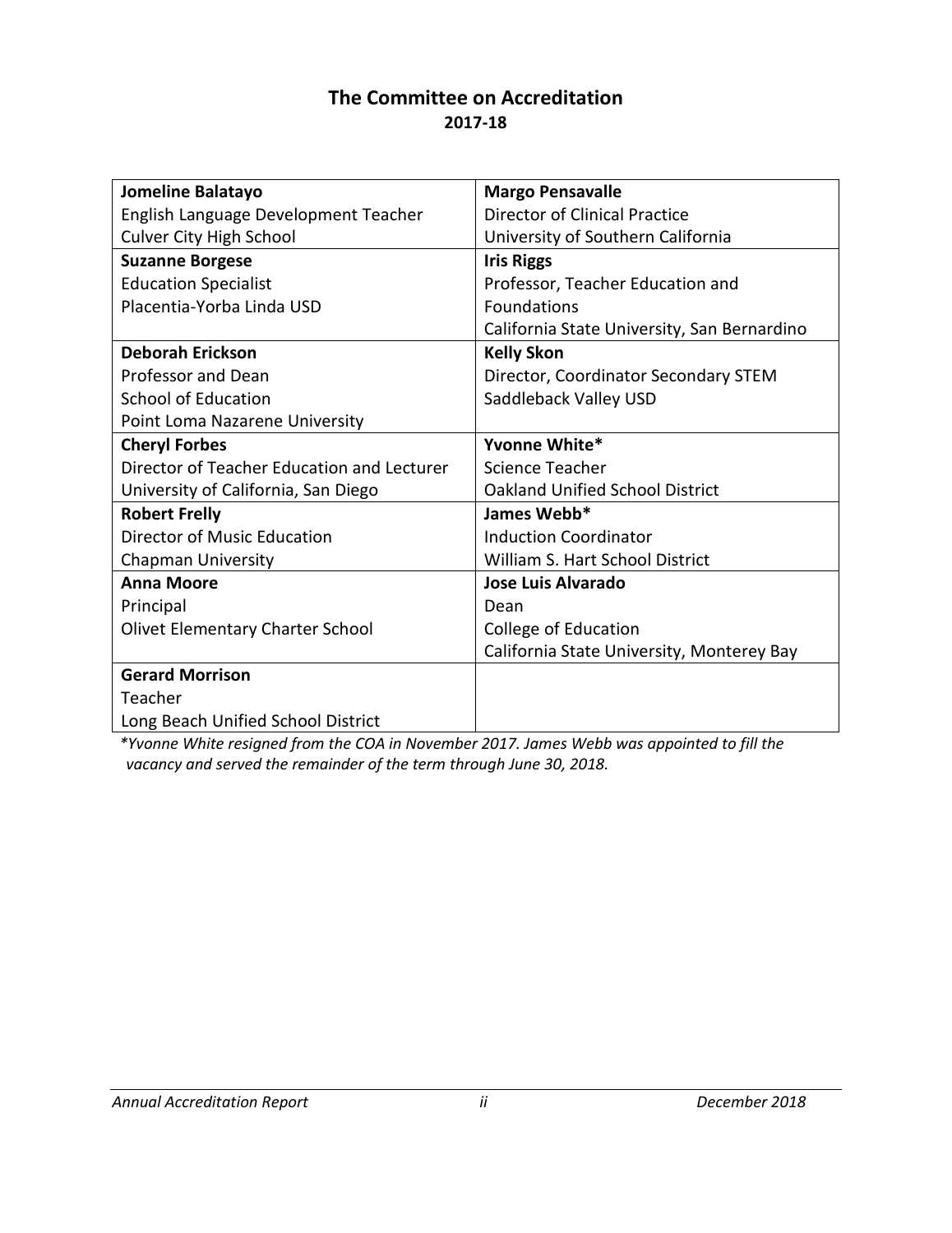# **Table of Contents**

| Section I: Accomplishment of the Committee's Work Plan in 2017-18  10   |  |
|-------------------------------------------------------------------------|--|
| Purpose 1. Ensure Accountability to the Public and to the Profession 11 |  |
|                                                                         |  |
|                                                                         |  |
|                                                                         |  |
|                                                                         |  |
|                                                                         |  |
|                                                                         |  |
|                                                                         |  |
|                                                                         |  |
|                                                                         |  |
|                                                                         |  |
|                                                                         |  |
|                                                                         |  |
|                                                                         |  |
|                                                                         |  |
|                                                                         |  |
|                                                                         |  |
|                                                                         |  |
|                                                                         |  |
|                                                                         |  |
| Purpose 1. Ensure Accountability to the Public and the Profession  40   |  |
|                                                                         |  |
|                                                                         |  |
|                                                                         |  |
| Continued Development and Implementation of Accreditation System  44    |  |
|                                                                         |  |
|                                                                         |  |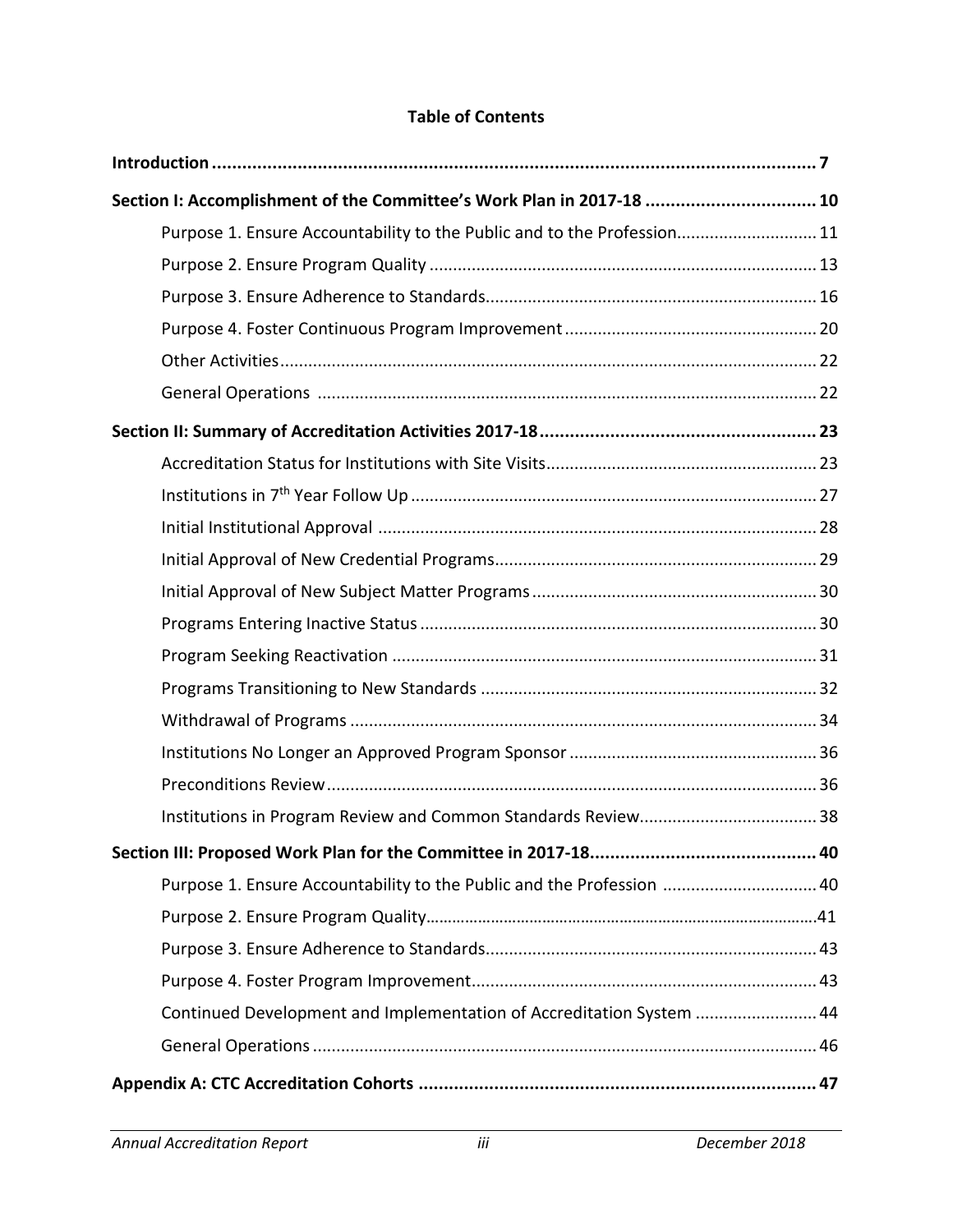## **Introduction: Summary of Activities of the Accreditation System**

The 2017-18 year marked a significant milestone in the future of accreditation activities for educator preparation in California. Important progress was made by the Commission, the Committee on Accreditation, and the Commission staff with respect to beginning the implementation of the revised accreditation system. The accreditation system is the primary means by which the Commission ensures quality in educator preparation in California. Following a multi-year effort to strengthen and streamline accreditation, including the development of new or revised activities and requirements envisioned by the Commission, and a year of substantial technical assistance to the field in 2016-17, the Commission resumed full accreditation activities including site visits in 2017-18.

The major objectives of the revised accreditation system, as outlined in the Accreditation Framework, include the following:

- Accreditation assures that programs meet state standards for professional preparation programs, and, in so doing, are allowed to recommend candidates for state licensure.
- Accreditation assures candidates and the public that educator preparation programs are of high quality and effective in preparing candidates to meet licensure requirements.
- Accreditation assures candidates and the public that programs are accountable for the quality and effectiveness of the preparation they provide to candidates.
- Accreditation assures that evidence is reviewed by peers to determine each program's quality and effectiveness in order to retain their accreditation status.
- Accreditation provides the means for programs to continuously improve based on evidence of candidate outcomes, program effectiveness, and on feedback from ongoing peer review processes.

The current system is designed as a 7-year cycle comprised of several major components or activities:

| Annually       | Data Submission                           |
|----------------|-------------------------------------------|
| Years 1 and 4  | Submission of Preconditions Documentation |
| Year 5, fall   | <b>Program Review Submission</b>          |
| Year 5, spring | <b>Common Standards Submission</b>        |
| Year 6         | <b>Site Visit</b>                         |
| Year 7         | Follow Up to address issues of concern    |

Each Commission-approved institution has been assigned a "color cohort" signifying which component or activity is expected of those institutions in any given year. A full schedule of accreditation activities for each cohort can be found on the Commission's accreditation [webpage.](https://www.ctc.ca.gov/educator-prep/program-accred-sch-act)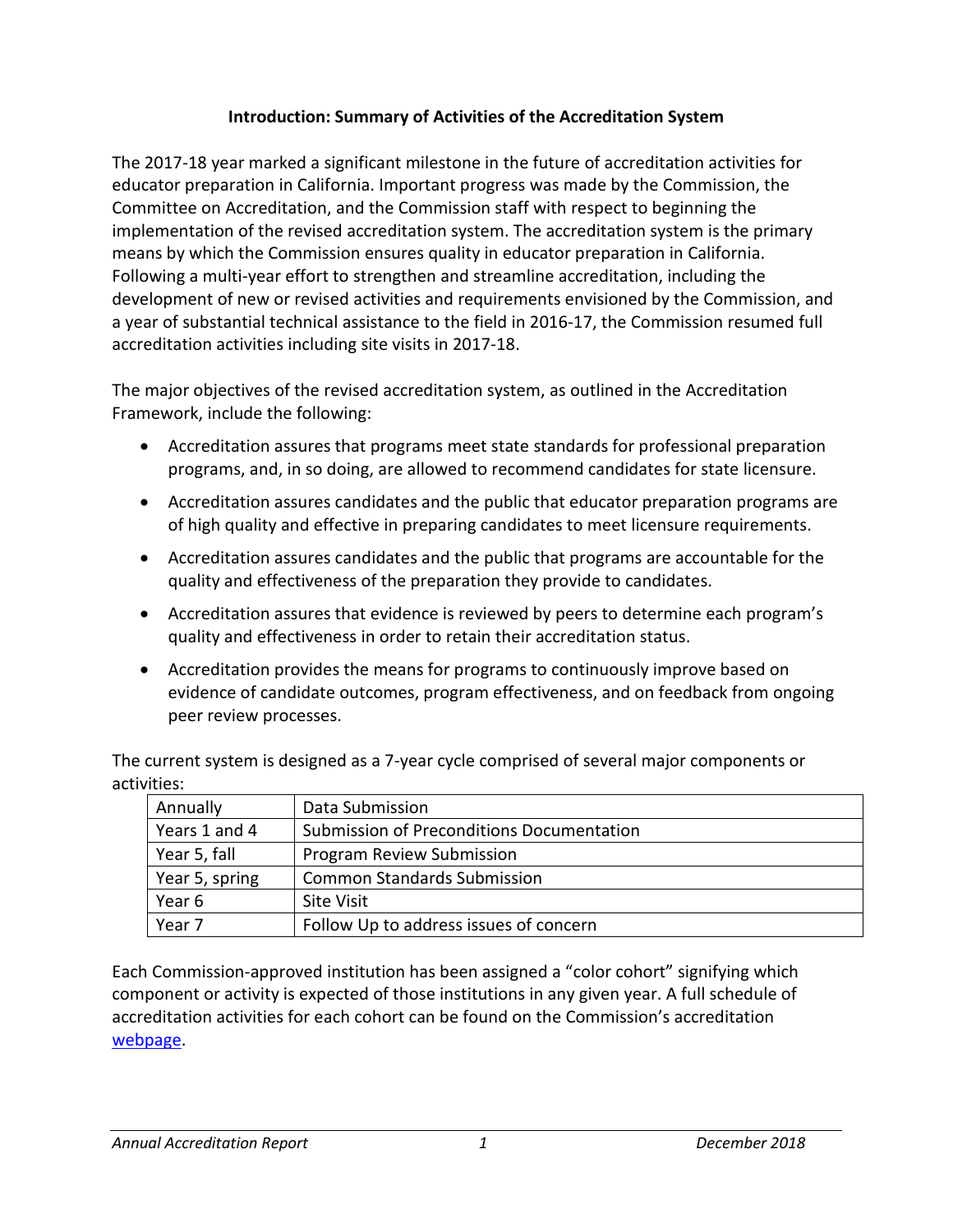### *ANNUAL DATA SUBMISSION*

Access to consistent data elements from all institutions and programs (such as program enrollment, pathways offered, length of program) including outcomes data (candidate, employer and field experience supervisor surveys, performance assessment results, etc.), is an important part of the new accreditation system. The Annual Data Submission by institutions will allow the Commission to better identify specific information about credential programs operating in California. The infrastructure for the system was built in 2017 with institutions beginning to submit initial data in summer 2018.

### *PRECONDITIONS SUBMISSION AND REVIEW*

Preconditions for institutions offering educator preparation are grounded in California Education Code, Title 5 Regulations, or Commission policy. Responses to preconditions are submitted in Years 1 and 4 by each institution for each program that an institution is approved to offer. Immediate correction is required if an institution is deemed to be out of compliance with Preconditions.

### *PROGRAM REVIEW*

Under the new Program Review process, each credential program provides specific required evidence or documentation demonstrating that the program is aligned to each of the Commission adopted program standards for the particular credential area. Documentation is reviewed by trained educators with expertise in the credential area and a decision is made about whether programs are preliminarily aligned with the Commission's standards. The institution is provided feedback and then must provide an addendum at least 60 days prior to the accreditation Site Visit, addressing any areas that were not found to be preliminarily aligned. This addendum is then used by the site visit team as additional information to consider when determining whether the standard is met. To further ensure transparency, a subset of the experts that reviewed Program Review submissions serve as site visit team members.

## *COMMON STANDARDS REVIEW*

In Year 5 of the cycle, program sponsors submit specific documentation that indicates alignment with the Commission's adopted Common Standards. Reviewers examine the documentation and determine whether the standard is preliminarily aligned. The institution is provided feedback and then must provide an addendum, at least 60 days prior to the Site Visit, addressing any areas that were not found to be preliminarily aligned. This information helps focus and inform the accreditation site visit in Year 6. The same individuals that review the Common Standards in Year 5 serve on the site visit team in Year 6.

## *SITE VISITS*

All data are provided to a trained team of evaluators who are members of the Board of Institutional Reviewers and these evaluators determine whether the standards are met and make an accreditation recommendation for the Committee on Accreditation. Site visits include in-depth interviews of graduates, candidates, employers, and program faculty and administrators. In addition to determining whether standards are met, the purpose of the site visit is to evaluate the extent to which the program is effectively implemented.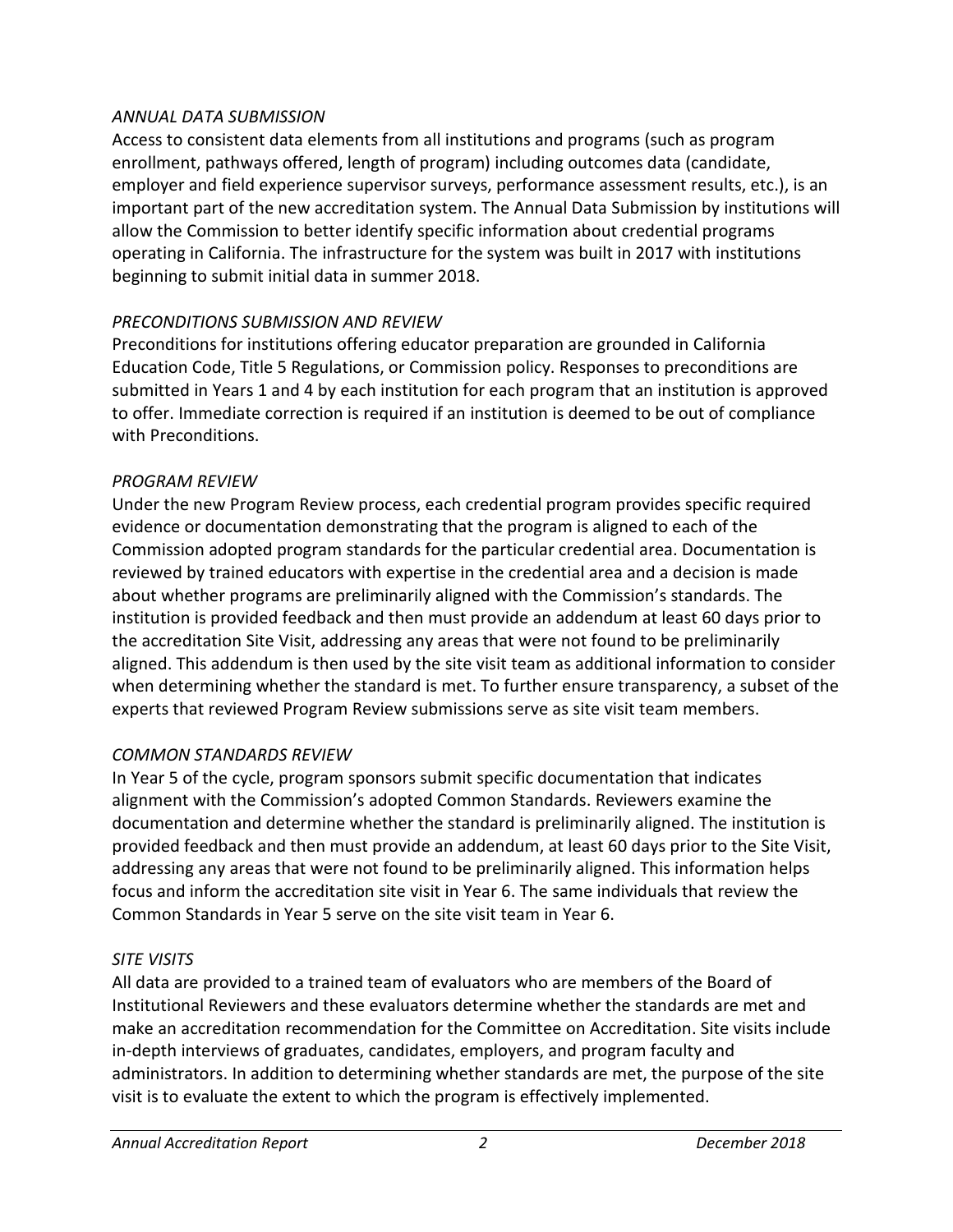The Commission is assisted in the implementation of the accreditation system by the Committee on Accreditation (COA). This body is comprised of twelve members of the education community – six from postsecondary education and six K-12 practitioners. While the Commission sets policy for accreditation, the COA implements the accreditation system and makes accreditation decisions for institutions offering educator preparation in California. Further, the success of the accreditation system also depends on the commitment of hundreds of experts in the field - those who have a role in preparing educators and practitioners themselves - who are trained and calibrated to review program documents and conduct site visits as members of the Board of Institutional Reviewers.

This report presents information about the major activities of the accreditation system, the COA decisions that were made, and some of the major areas of focus for academic year 2017- 18.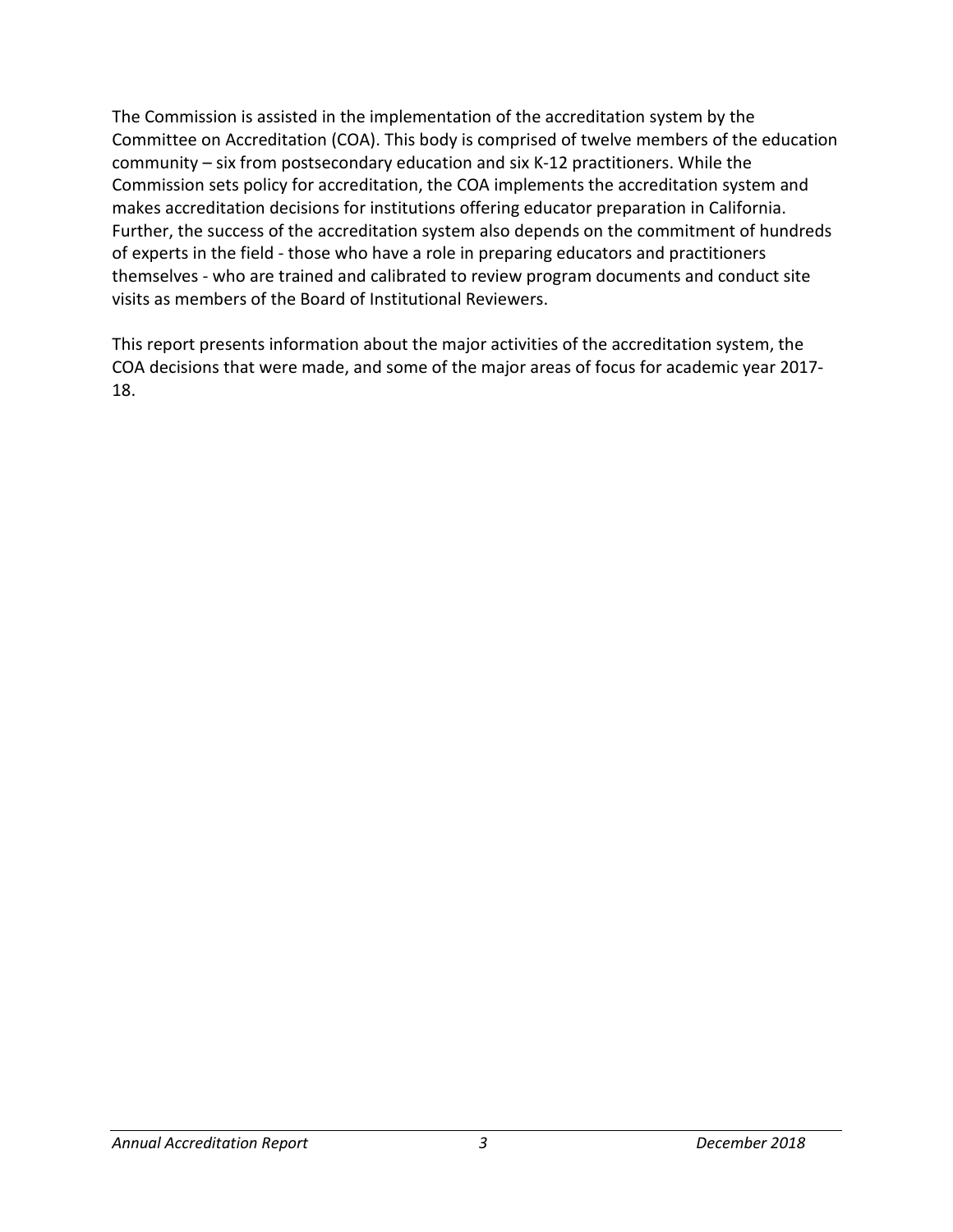# **Section I: Accomplishment of the Committee's Work Plan in 2017-18**

The Commission's Strengthening and Streamlining Accreditation Project was a multipronged effort that began late in 2014 and continued throughout 2017-18. Among its various critical components were the following:

- Adoption of a ne[w Accreditation Framework](https://www.ctc.ca.gov/docs/default-source/educator-prep/accred-files/accred-framework-2016-02.pdf)
- Adoption of a revised *Accreditation Handbook*
- Implementation of a new Initial Institutional Approval process
- Adoption of new Common Standards
- Adoption and implementation of new General Preconditions
- Adoption and implementation of new Teaching Performance Expectations for Preliminary Multiple and Single Subject Programs
- Adoption and implementation of new Preliminary Multiple and Single Subject Program **Standards**
- Adoption of new Administrator Performance Expectations
- Adoption and implementation of new Preliminary Administrator preparation standards
- Adoption and implementation of new Induction standards for teachers and administrators
- Development and implementation of a new data warehouse and new Annual Data Submission system
- Adoption and implementation of new procedures for Common Standards and program standards submission and review
- Implementation of a new review process (Years 1 and 4) of all preconditions
- Adoption and implementation of new California Administrator Performance Expectations (CAPEs)
- Development and implementation of new CalTPA and CalAPA
- Development and implementation of numerous data dashboards
- Development and implementation of surveys to inform program improvement and accreditation decisions – program completers for Preliminary Multiple Subject, Single Subject, Education Specialist, administrator, teacher induction, employers, and master teachers
- Development and implementation of new surveys for other credential areas
- Implementation of new processes to strengthen oversight of programs such as ability to close a program (within a larger institution) and ability to differentiate more frequent site visits for some programs

The items that follow represent a summary of the key aspects of the accreditation system undertaken during the 2017-18 year. Over the past year, the Commission's Professional Services Division, the Committee on Accreditation, and numerous volunteer experts from the field, have continued to work diligently to implement the vision of the Commission for its accreditation system as defined by the multi-year project to strengthen and streamline the Commission's accreditation system.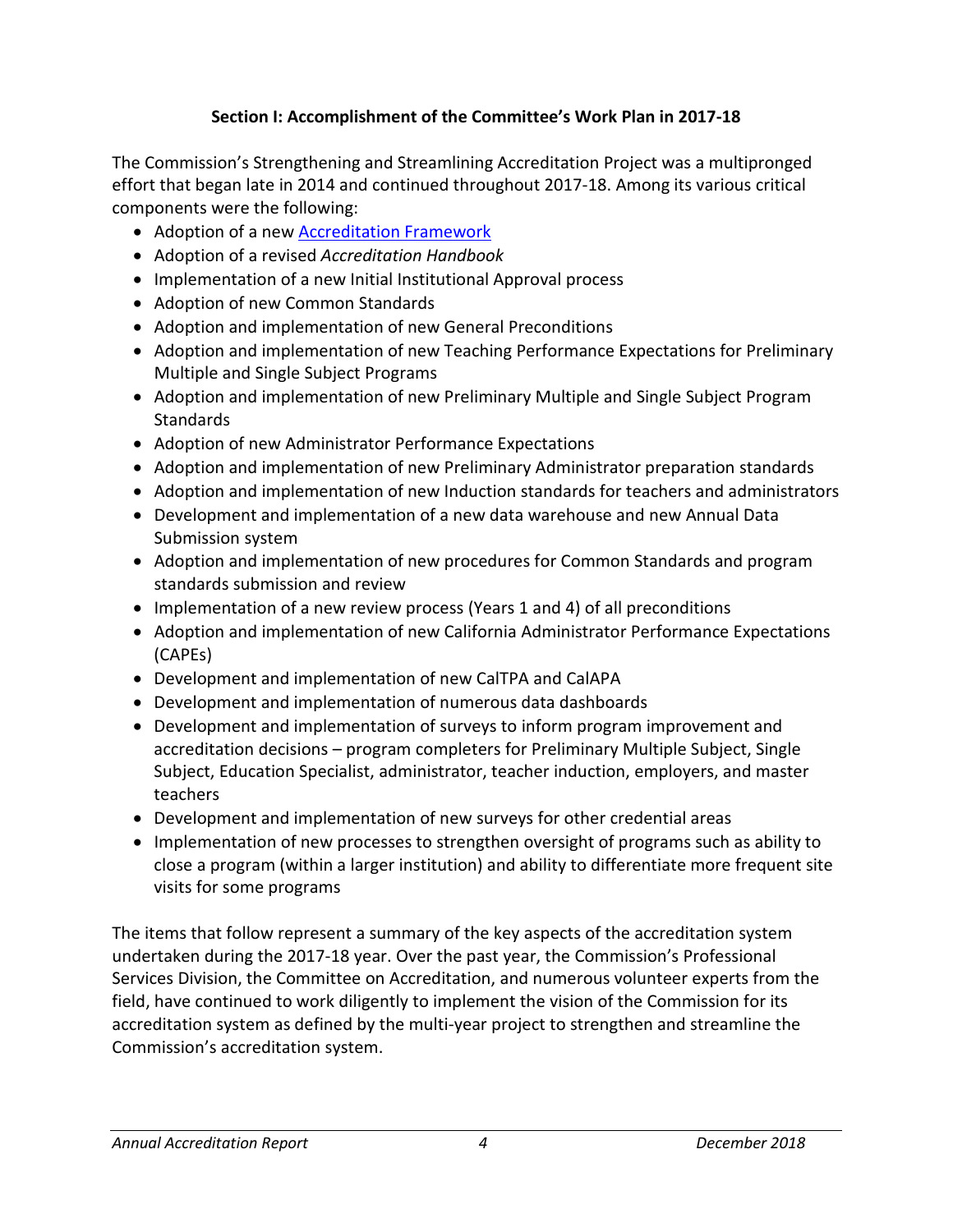### **Purpose 1. Ensure Accountability to the Public and to the Profession**

*Maintain public access to the [Committee on](https://www.ctc.ca.gov/educator-prep/coa) Accreditation.* The COA held meetings on the following dates:

> August 7, 2017 November 17, 2017 February 22, 2018 March 22, 2018 May 10-11, 2018 June 28, 2018

All Committee meetings were held in public and all meeting agendas posted in accordance with the Bagley-Keene Open Meeting Act. The Commission's website was utilized fully to provide agenda items and notification of meetings, as well as broad-based access to critical accreditation materials for institutions and others interested in accreditation.

As a continuing cost saving measure and to ensure access for all participants videoconferencing technology was used frequently, where possible and appropriate, in order that those located in various regions of California who are involved in accreditation activities could participate without the time and cost commitments required by traveling to the Commission offices. Unfortunately, recent changes to the Commission's communication system no longer allow for simultaneous web broadcasting and web conferencing. Because the videoconferencing capability is a necessity for COA business, the simultaneous web broadcasting had to be suspended. However, the videoconferencing link is available to anyone who wishes to listen to the meeting in real time and the meetings are recorded and available on the Commission's website soon after the meeting.

*PSD News*. The PSD E-news, developed in 2008, continued to be distributed weekly. This electronic notification reaches over 2,500 individuals including all approved institutions, to inform them of accreditation-related activities such as the development and revision of standards, technical assistance opportunities, and notification of requests for stakeholder comment.

*[Program Sponsor Alerts](https://www.ctc.ca.gov/educator-prep/ps-alerts)*. Program Sponsor Alerts (PSA) continued to be used to provide important and timely information on specific topics of interest to program sponsors. The Commission staff used this resource in the 2017-18 year, issuing 6 PSAs. The 6 PSAs issued from the period July 1, 2017 to June 30, 2018 as follows: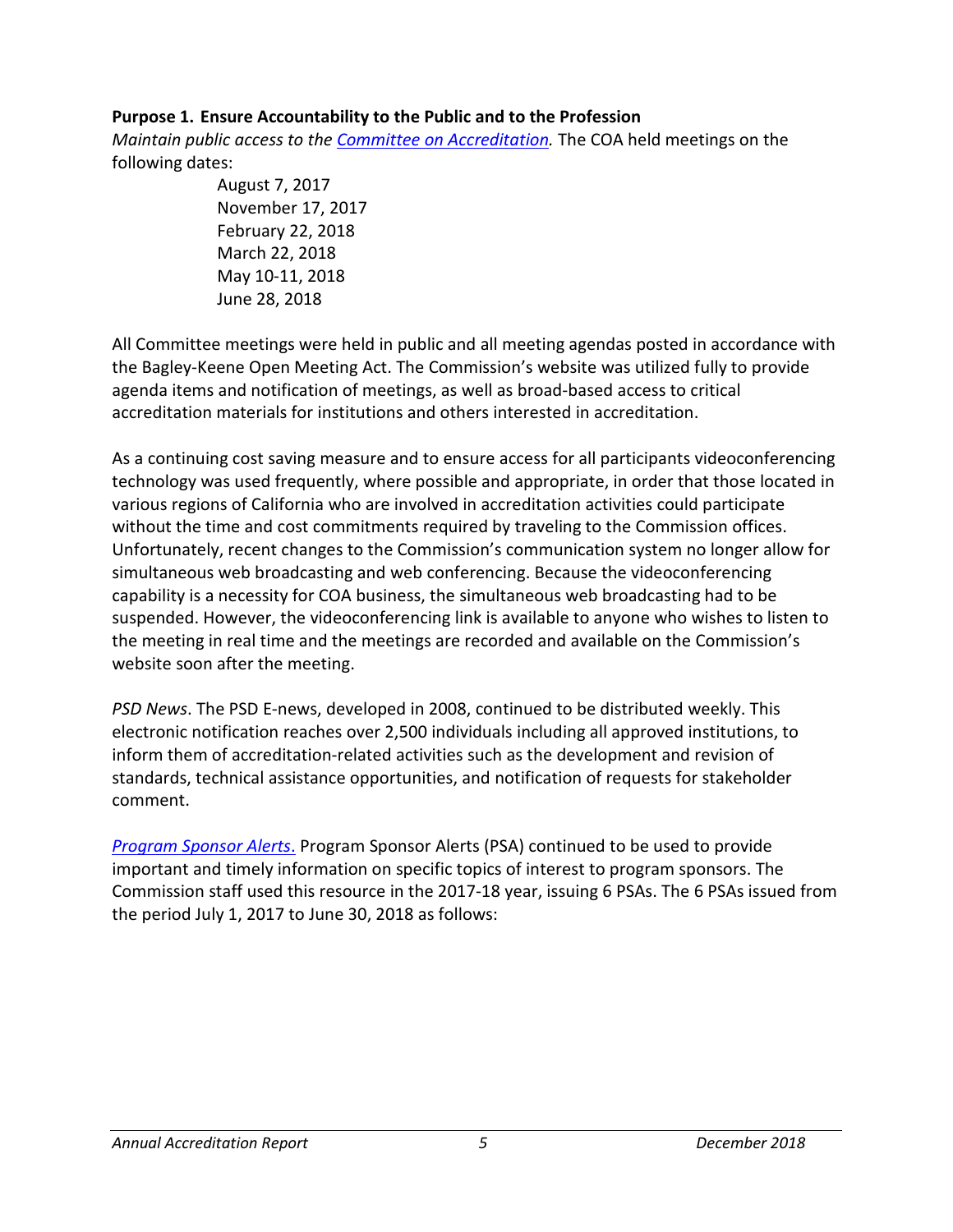| <b>Program Sponsor Alerts</b><br>June 30, 2017-July 1, 2018 |                    |                                                                                                                                                                                 |
|-------------------------------------------------------------|--------------------|---------------------------------------------------------------------------------------------------------------------------------------------------------------------------------|
| <b>Number</b>                                               | <b>Issue Date</b>  | Title                                                                                                                                                                           |
| $17 - 05$                                                   | August 16, 2017    | Teacher Induction: Information on Credential<br>Recommendations                                                                                                                 |
| <u>17-06</u>                                                | September 21, 2017 | <b>Clinical Practice and Supervision Requirements: Guidance</b><br>for Teacher Preparation Programs                                                                             |
| 17-07                                                       | December 8, 2017   | Process for Preliminary Multiple and Single Subject<br>Teacher Preparation Programs to Change TPA Models<br>[Replaced by PSA 18-02]                                             |
| <u>17-08</u>                                                | December 21, 2017  | Designating a Unit Head Proxy in the Accreditation Data<br>System                                                                                                               |
| <u>18-01</u>                                                | February 28, 2018  | Implementation of the California Administrator<br>Performance Assessment (CalAPA): Non-Consequential<br>Administration with Full Implementation in the 2019-20<br>Academic Year |
| 18-02                                                       | April 17, 2018     | Process for Preliminary Multiple and Single Subject<br>Teacher Preparation Programs to Change TPA Models<br>[Replaces PSA 17-07]                                                |

The PSA is used to communicate to program sponsors instructions for a particular task or information about a specific issue such as the adoption of new standards by the Commission or clarification of requirements and deadlines. Program Sponsor Alerts will continue to be used to provide information to the field when necessary as they have served the objective well.

*Maintain Public Website of All Accreditation Results and Status for Each Institution.* The Commission maintains a website where all accreditation site visit reports and actions taken by the COA are available to the public. The site includes the team report for each institution as well as the letter to the institution with the formal COA Action taken. The website is: [https://info.ctc.ca.gov/fmp/accreditation/accreditation\\_reports.php](https://info.ctc.ca.gov/fmp/accreditation/accreditation_reports.php)

The website is updated after each COA meeting to reflect any additional actions taken and includes the reports and actions for the most recent accreditation cycle.

*Preparation and Presentation of COA Reports to the Commission.* COA Co-Chairs Anna Moore and Robert Frelly presented the COA annual report to the Commission at the [December 2017](https://www.ctc.ca.gov/docs/default-source/commission/agendas/2017-12/2017-12-3f.pdf?sfvrsn=914e57b1_2) [Commission Meeting.](https://www.ctc.ca.gov/docs/default-source/commission/agendas/2017-12/2017-12-3f.pdf?sfvrsn=914e57b1_2) 

*Commission Liaison*. The Commission's liaison provides an important perspective to COA discussions and serves as an effective means of communication between the COA and the Commission. For the 2017-18 year, the liaison to the COA was Commissioner Haydee Rodriguez who attended the COA meetings regularly.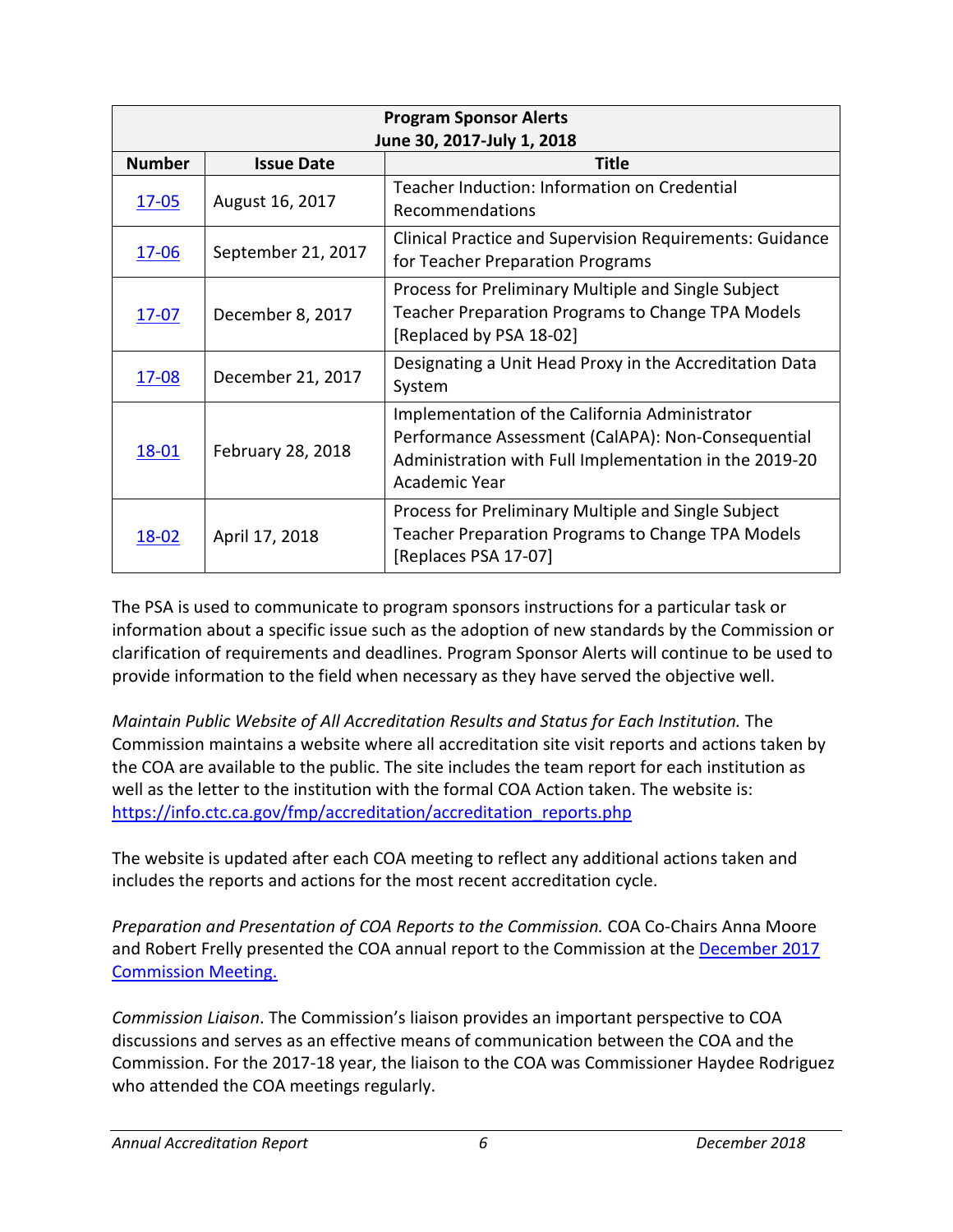*Implementation of a Fee Recovery System for Certain Accreditation Activities and Annual Accreditation Fee.* The Commission continued implementation of a cost recovery plan (regulations effective October 2013), for the review of new programs and for accreditation activities outside the typical accreditation cycle. In addition, in 2017-18, the Commission began the process to update this section of Title 5 of the regulations to align with the revised accreditation system approved by the Commission. This work will continue in 2018-19.

In addition, the Commission continued implementation of the Annual Accreditation Fee structure (Emergency regulations became effective in August 2014, followed by permanent regulations that became effective as of April 1, 2015.) As routinely scheduled, in 2017-18, Commission staff calculated the appropriate annual accreditation fees, invoiced institutions, collected the fees, and communicated with institutions when questions or disputes arose. These funds continue to be critical to supporting the infrastructure of the Commission's accreditation system.

*Removing Ability to Recommend: Strengthening the Implications for Noncompliance with Accreditation Requirements.* The ability to remove an institution's authority to recommend credentials continues to help to ensure that institutions comply with accreditation requirements in a timely manner. This lever has been used effectively to ensure all institutions adhere to timelines for accreditation reports. For late submissions, this lever is used only after multiple attempts to get the institution to comply with the requirements have failed and after notification has been provided to the COA.

## **Purpose 2. Ensure Program Quality**

*Accreditation of Institutions and their Credential Preparation Programs.* This is one of the primary ongoing tasks of the Committee on Accreditation. The COA has been given full responsibility for making the legal decisions regarding the continuing professional education accreditation of institutions and their credential programs. In 2016-17, the Commission approved the deferment of site visits scheduled for one year in order to provide time for the institutions to plan and implement the vast number of changes required of the Strengthening and Streamlining Project including new standards and requirements for programs. Beginning with the fall 2017, site visits were reinstituted for all Commission-approved programs beginning with the Green Cohort. This first year of implementation of site visits under the new accreditation system included initial implementation of new and updated processes and activities. For instance, the new streamlined process for review of the Common Standards was implemented and teams used program completer survey results for the first to focus the site visit.

Twenty-nine (29) institutions hosted site visits in 2017-18 resulting in the following decisions:

- 22 institutions Accredited including 4 with a  $7<sup>th</sup>$  year follow up report required
- 4 institutions Accredited with Stipulations
- 1 institutions Accredited with Major Stipulations
- 2 institutions Accredited with Probationary Stipulations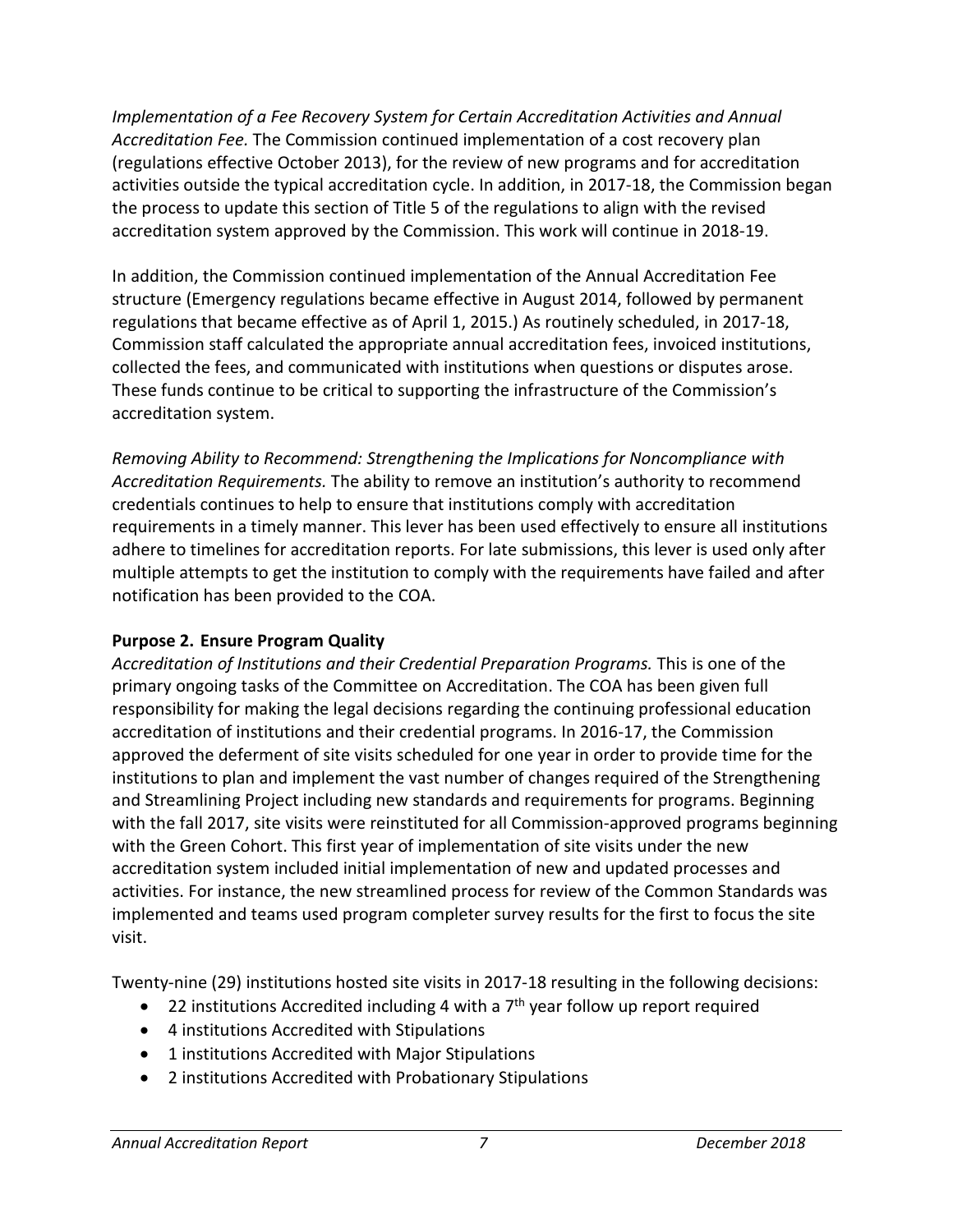*Ensuring Institutions Addressed Stipulations.* All institutions with stipulations are expected to address any stipulations within one year. However, the COA may allow additional time if it believes the institution has made sufficient progress and additional time is warranted. Three institutions that had been accredited with stipulations in previous years were given until 2017- 18 to continue to make progress in addressing the stipulations. The COA removed the stipulations fully in the 2017-18 for two of them. The remaining institution made significant progress and was given additional time to address the one remaining stipulation.

*Technical Assistance Efforts.* The Commission continued to provide technical assistance for institutional personnel about changes in accreditation throughout 2017-18, to a lesser degree than the previous year which was almost exclusively focused on developing the new systems and providing technical assistance. The Accreditation Technical Assistance Webpage on the Commission's website continued to be used and stakeholders were kept informed of upcoming technical assistance opportunities through emails and the PSD e-news. Additionally, staff made itself available to present and discuss information at a variety of stakeholder meetings and conferences throughout the year.

The following summary tables indicate the frequency and scope of technical assistance activities in 2017-18.

| <b>Technical Assistance Activity</b>              | Date/Location                                | <b>Attendees</b> |
|---------------------------------------------------|----------------------------------------------|------------------|
| Site Visit Preparation: Yellow Cohort             | Webcast                                      | Unknown          |
| Year-Out from Site Visit Consultant Pre-<br>visit | Spring 2017 - Summer 2018                    |                  |
| Monthly Phone/Zoom Conferences                    | Began Summer 2018,<br>continuing until visit | 36 institutions  |

#### **Technical Assistance for Institutions Preparing for 2018-19 Site Visits**

#### **Technical Assistance for an Accreditation Data System (ADS)**

| <b>Technical Assistance Activity</b>   | Date/Location                              |
|----------------------------------------|--------------------------------------------|
| ADS Weekly Office Hours (2 hours/week) | November 2017 to August 2018 - 88 sessions |

#### **Technical Assistance to Teacher Induction Programs Transitioning to New Standards**

| <b>Technical Assistance Activity</b>                          | Date/Location               |
|---------------------------------------------------------------|-----------------------------|
| <b>California Teacher Induction Conference</b>                | December 4-6, 2017          |
| Regional ("Cluster") Meeting Support                          | Various Locations and Dates |
| Ongoing Office Hours for New Programs and   Daily and Ongoing |                             |
| <b>Transitioning Programs</b>                                 |                             |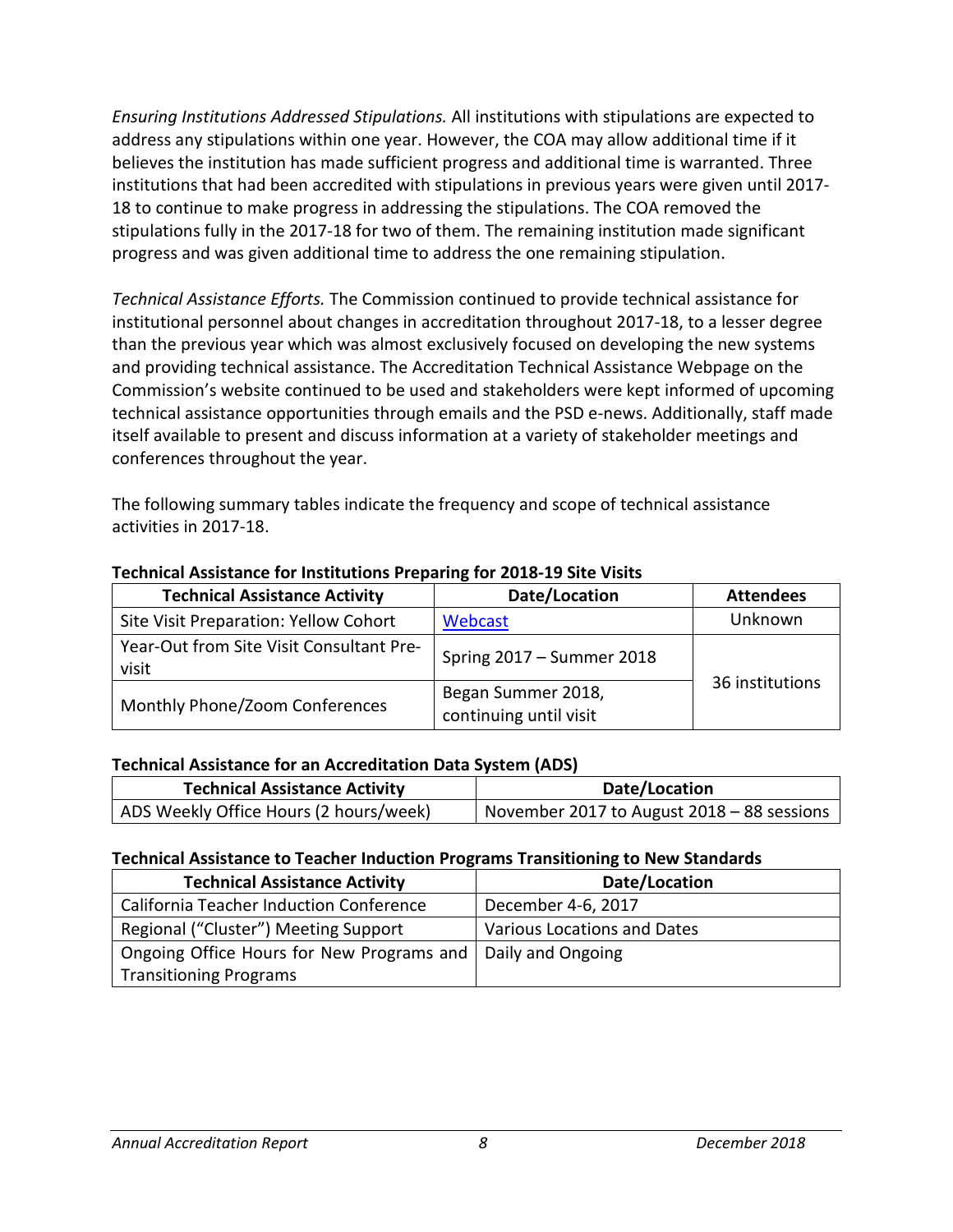| <b>Technical Assistance Activity</b> | Date/Location                                                | <b>Attendees</b> |
|--------------------------------------|--------------------------------------------------------------|------------------|
| CalAPA Basics Workshop II            | November 14, San Diego                                       | 60               |
| <b>CalAPA Basics Workshop III</b>    | January 30-31, Santa Clarita                                 | 50               |
| CalAPA Design Team                   | July 12, November 2, January 23,<br><b>Commission Office</b> | 20               |
| CalAPA Office Hours                  | January 4 - April 28, 1 hour per week<br>(Thursday), Online  | Unknown          |
| CalAPA Reg Webinar                   | January 26, Online                                           | 30               |
| <b>CAPEA Fall Conference</b>         | October 27-28, San Diego                                     | 40               |
| <b>CAPEA Spring Conference</b>       | March 3, San Jose                                            | 30               |
| <b>Field Assessor Orientation</b>    | April 20-27, Online                                          | 40               |
| <b>Field Test Support Webinar</b>    | April 19, Online                                             | 36               |
| <b>Marker Selection Training</b>     | April 23, Sacramento                                         | 6                |
| SoCal Field Assessor Training        | May 1, Sacramento                                            | 45               |
| NorCal Field Assessor Training       | May 3, Sacramento                                            | 42               |

**Technical Assistance for California Administrator Performance Assessments (CalAPA)**

## **Technical Assistance for California Teaching Performance Assessments (CalTPA)**

| <b>Technical Assistance Activity</b>          | Date/Location                                |
|-----------------------------------------------|----------------------------------------------|
| <b>CalTPA Assessor Orientation Webinar</b>    | January 18-19, Online                        |
|                                               | March 22, Sacramento                         |
| <b>CalTPA Assessor Training</b>               | April 10, Long Beach                         |
|                                               | April 11, Sacramento                         |
| CalTPA Assessor Training Webinar              | February 13, Online                          |
| <b>CalTPA Assessor Workshop</b>               | May 29-June 1, Sacramento                    |
| <b>CalTPA Bias Review</b>                     | August 16, Sacramento                        |
| <b>CalTPA CCAC Presentation</b>               | April 18, Riverside COE                      |
| <b>CalTPA CUE Conference Presentation</b>     | March 15, Palm Springs                       |
| CalTPA Cycle and Rubric Review                | July 19, Sacramento                          |
|                                               | July 11, Commission Office                   |
| <b>CalTPA Design Team Meeting</b>             | September 13, Online                         |
|                                               | February 18, Commission Office               |
| CalTPA Design Team Webinar                    | January 24, Online                           |
| CalTPA Field Test Support Webinar             | October 4, Online                            |
| <b>CalTPA Lead Assessor Training</b>          | March 6, March 12-13, Sacramento             |
| <b>CalTPA Marker Selection</b>                | March 27-28, April 5-6, Sacramento           |
| <b>CalTPA Presentation at Cal Council</b>     | October 19-20, San Diego                     |
| <b>CalTPA Presentation at CCAC Conference</b> | October 12-13, Double Tree Hotel, Sacramento |
| <b>CalTPA Subject Matter Expert Panels</b>    | July 31-August 1, Online                     |
| <b>CalTPA Support Meeting</b>                 | February 7, Pearson, Sacramento              |
| CalTPA Support Webinar                        | June 20, Online                              |
| CalTPA Weekly Virtual Office Hours            | October - December, Online                   |

*Annual Accreditation Report 9 December 2018*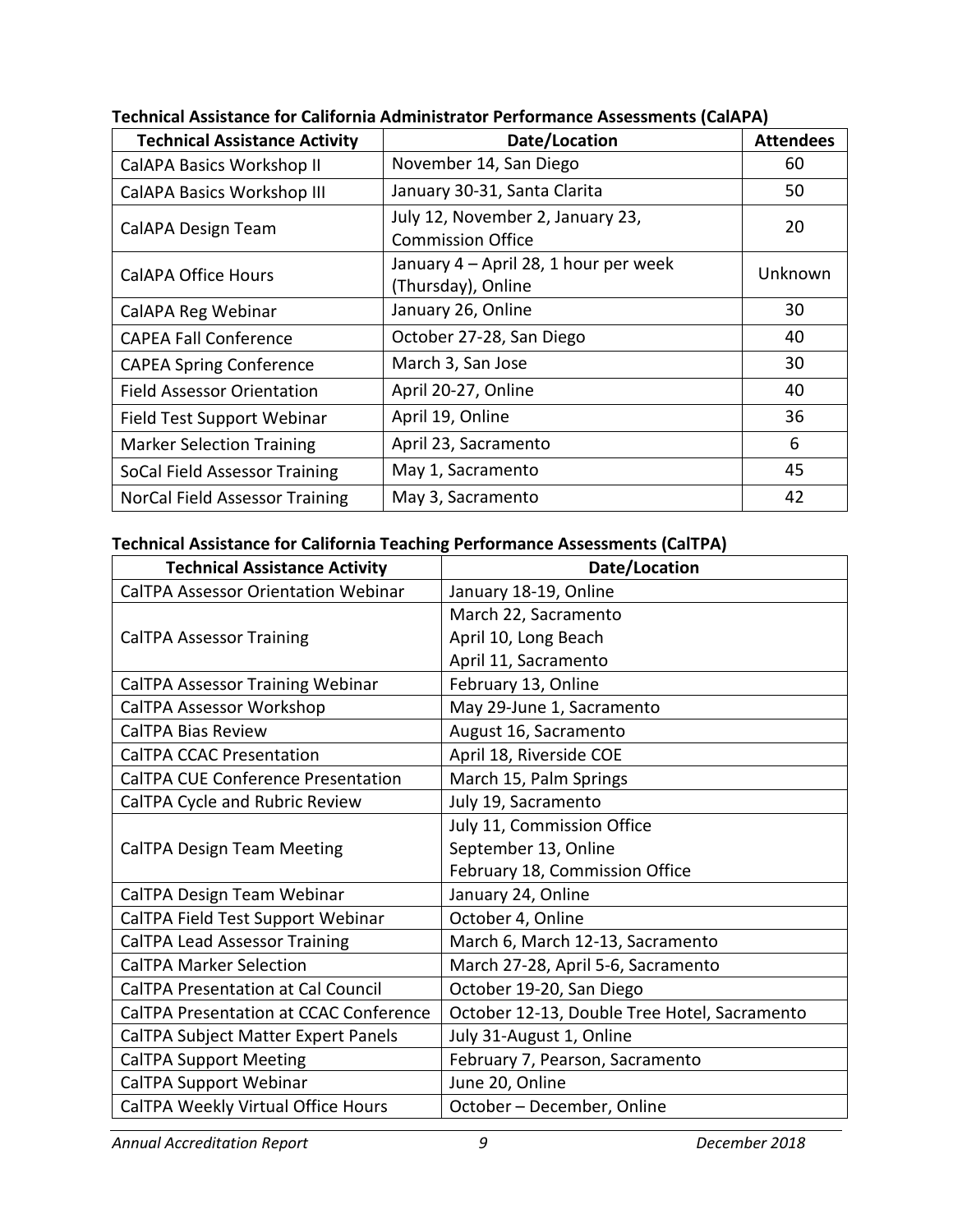| <u>. Cennisar Assistante i Totiaca to institutions scening initial Applotan</u>                        |                                 |                                  |
|--------------------------------------------------------------------------------------------------------|---------------------------------|----------------------------------|
| <b>Technical Assistance Activity</b>                                                                   | Date/Location                   | <b>Attendees</b>                 |
| Accreditation 101: Expectations and<br><b>Responsibilities for Commission</b><br>Approved Institutions | December 13 / Commission Office | 6 institutions /<br>33 attendees |

## **Technical Assistance Provided to Institutions Seeking Initial Approval**

#### **Other Related Activities**

| <b>Technical Assistance Activity</b>                                | Date/Location | <b>Attendees</b>     |
|---------------------------------------------------------------------|---------------|----------------------|
| Cohort Consultant Email, program-specific email,<br>and phone calls | Ongoing daily | Unknown <sup>*</sup> |

\*Average of 50 per week per consultant

*Accreditation Handbook revisions.* The *Accreditation Handbook* explicates the processes and procedures of the various components of the accreditation system. Throughout 2016-17, as the various components of the new accreditation system were developed, staff and the COA considered what language needed to be included or revised in the *Handbook.* In 2017-18, as the Commission moved into the implementation phase of the new accreditation system and adjustments were made to the processes as this implementation took place, revisions to the *Accreditation Handbook* reflecting these refinements were adopted by the COA.

*Receive regular updates on Commission activities related to accreditation and provide Commission with advice on issues related to accreditation as requested by the Commission.*  During 2017-18 staff continued to prepare agenda items for the COA on issues related to the Commission's work as directed by the Commission or as appropriate to the continuing work of the Committee. With the efforts to streamline and strengthen accreditation this function continued to be critically important in 2017-18.

# **Purpose 3. Ensure Adherence to Standards**

*Review and take action to grant initial approval of new program sponsors.* During 2017-18, the Commission's new initial institutional approval policy for institutions seeking to become a Commission-approved program sponsor of educator preparation programs in California was in full implementation. The requirements for an institution to become a Commission-approved educator preparation program sponsor in California had been substantially revised in recent years. Accreditation 101 sessions for institutions exploring whether to seek initial institutional approval to offer an educator preparation program continued to be held throughout 2017-18. As anticipated, fewer institutions participated in Accreditation 101 due to the fact that many did so in the previous year. Accreditation 101 was offered three times in 2017-18 and five institutions participated.

As a result of the establishment of the new Initial Institutional Approval process, in 2017-18 eight institutions were brought to the Commission for consideration and approval for either Stage II (Eligibility Requirements) or Stage III (Alignment with Standards) of the Initial Institutional Approval process. These institutions are listed in Section II of this report.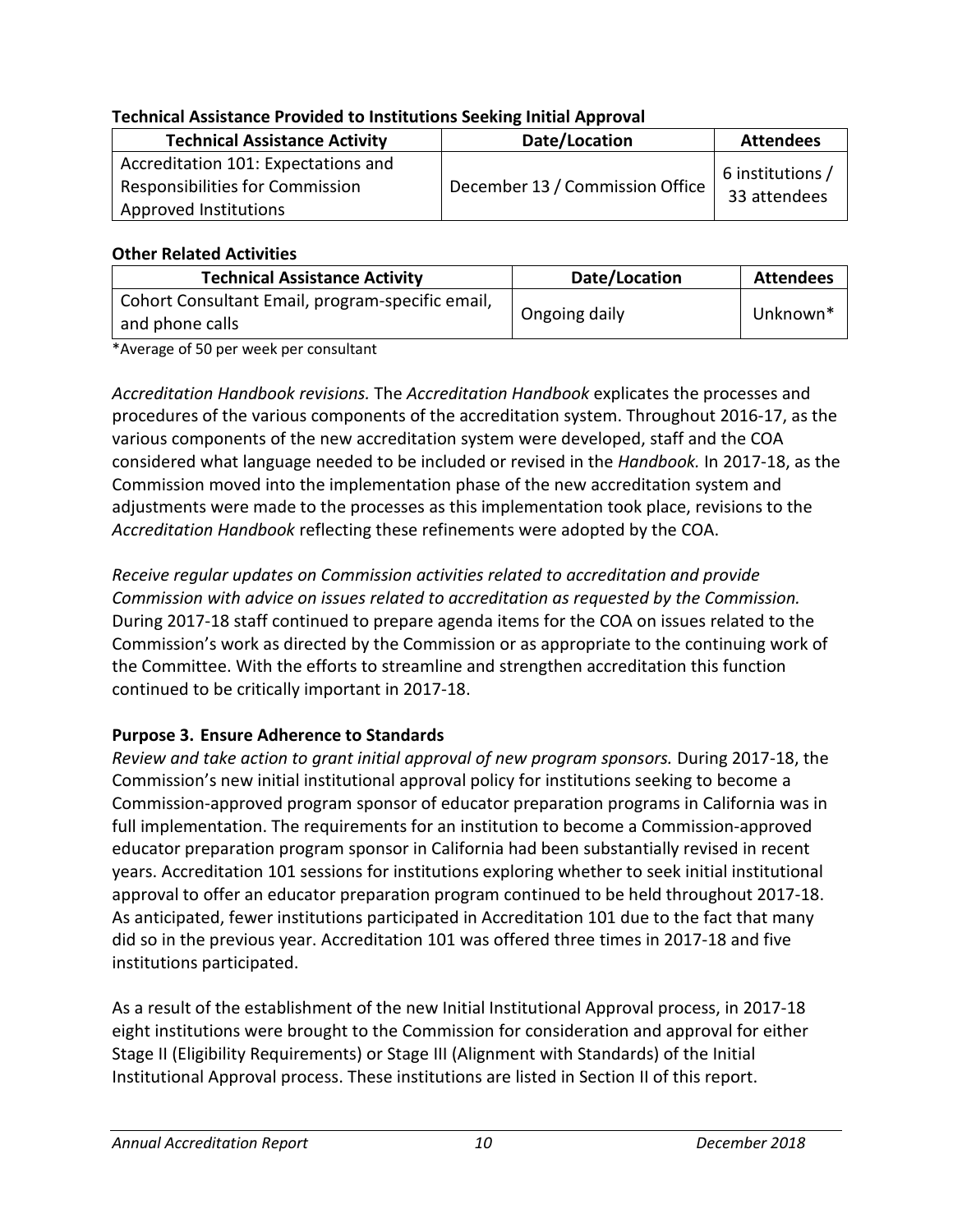*Review and take action to grant initial program approval for new credential programs.* This is also one of the major ongoing tasks of the Committee on Accreditation. The COA has developed procedures for handling the submission of proposed credential programs for Commissionapproved institutions. Programs are only granted initial approval when reviewers have determined that all Commission's standards are met and after COA acts to approve. This review process continued in 2017-18. Because institutions may submit program proposals any time throughout the year, the Commission attempts to find reviewers willing and able to review the documents as soon as possible. As a result, the vast majority of the reviews for new program proposals are conducted remotely with reviewers being sent the documents and devoting time on their own schedule, at their homes or offices, working via technology with their initial program review partner. A total of 25 new programs were approved by the COA in 2017-18. The list of these new programs is included in Section II of this report.

*Transition from the former Program Assessment process to the new Program Review process.* The Green Cohort was the last of the institutions to submit Program Assessment documents under this process in 2014. These institutions had already submitted documentation under the former system (where lengthy narratives were provided to indicate how programs were addressing every standard) before the Commission had adopted its new more streamlined Program Review approach. Site visits for the Green Cohort were then conducted in 2017-18 as a hybrid between the old and the new accreditation system, in particular using information from the old Program Assessment process and the new streamlined Common Standards review process.

In 2016-17, the streamlined evidence requirements and processes for the new Program Review process were developed and finalized. Beginning in the fall of 2017, the Commission transitioned to using the new streamlined Program Review process of submitting very specific evidence with limited narratives describing how the institution was implementing the standards in its programs. Under the new process the reviewers provide feedback and the institution has an opportunity to provide an addendum 60 days prior to the site visit to respond to any questions. The process was piloted first with the Administrative Services credential programs since the timing of the adoption of new standards and performance expectations proved ideal to pilot the new system prior to going to scale. In the fall of 2017 this new process was used with all the institutions in the Yellow Cohort.

The feedback from reviewers and institutions alike regarding the new accreditation system has been overwhelmingly positive reflecting strong support for the new system. Whereas under the previous system, it could take many weeks or months to complete a review of the voluminous submissions, reviewers are now able to complete the task of reviewing the evidence submitted by institutions in one to two days. Reviewers have also reported a better understanding of the program under this new process. Institutional personnel have communicated that they have a better understanding of the exact types of evidence needed for program submissions and that the new process has removed some of the guess work out of knowing what is needed and limited the temptation to provide significantly more descriptive information than is what is required. Feedback is provided to the institutions in a much timelier manner. This new process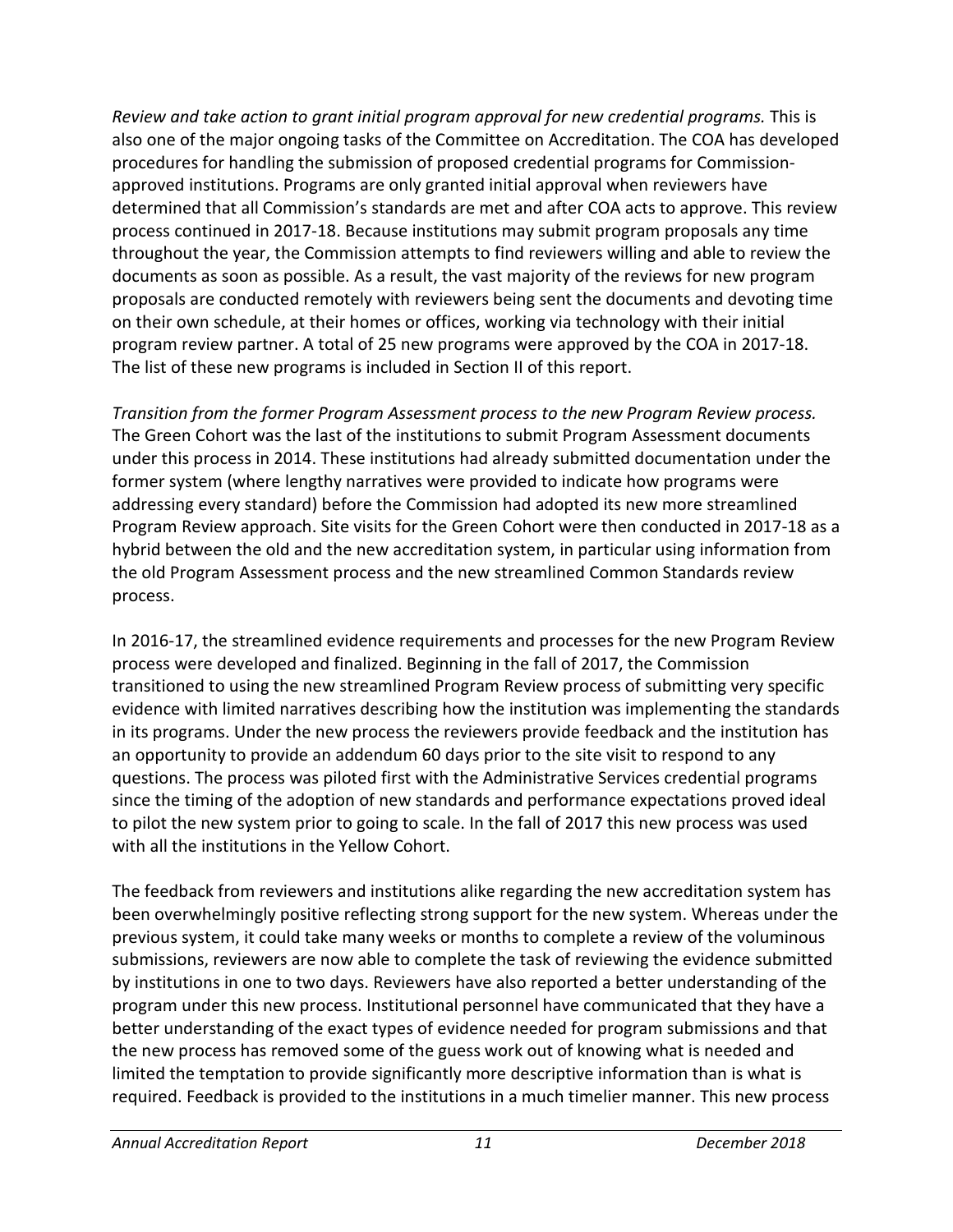has every indication of meeting the Commission's charge to both strengthen and streamline the accreditation process.

*Begin the New Common Standards Review Process.* Commission staff developed and the COA approved a new streamlined approach to Common Standards review which included the submission of prescribed documentation and information along with limited and focused narrative. Common Standards submissions for the Yellow Cohort were due in February 2018. The new Common Standards review process was implemented for the first time and was used to inform the site visits that are taking place in 2018-19. Like the Program Review process, reviewers expressed overwhelming positive support for the new process noting that they were able to complete the review process and reach preliminary findings in a much shorter timeframe than the previous process. Additionally, feedback was provided to the institution between 8-10 months prior to their site visit whereas the prior system only allowed for feedback a month or so before the visit. This has allowed institutions to address concerns prior to the site visit. Knowing that the team lead and the Common Standards reviewers who read the submissions would also be at the site visit allowed them to feel confident that any areas needing follow up or further inquiry that resulted from the document review would take place since they were already familiar with the issues and outstanding questions.

*Continue the New Process of Review of the Preconditions.* The Commission's new accreditation system requires that preconditions be submitted and reviewed in Years 1 and 4 of the 7-year cycle. Two cohorts of institutions submitted preconditions in spring 2018: Orange and Indigo. In addition, those in the Green Cohort were also required to provide their preconditions as they were the cohort that fell within the timeframe of shifting from one accreditation system to another.

In the first year of operation, reviewing these preconditions was a significant endeavor that required the participation of most of the consultants and analysts in the Professional Services Division who added this workload on top of their regular responsibilities. Follow up and corrections were required of many programs and hence a second review was necessary. Under this process, the timeliness of the review and the determination of whether an institution was in compliance was not optimal. Staff then instituted a number of improvements in the submission and review process and, as a result, the timeliness of the review has improved significantly. These included identifying a primary analyst who acted as the single point of contact within the Commission to track and communicate with institutions about their submission. In addition, changes were made to the directions for institutions that clarified the expectations around the responses and the types of evidence required to demonstrate alignment with preconditions for the General Preconditions and some of the credential areas. This clarification was welcomed by the field and was successful and contributed to making the review of the preconditions much easier and more efficient. Staff will continue to expand this guidance to the other credential areas in 2018-19.

*Development of the new Annual Data System.* The development of a new annual data system was one of the key components to the work plan for 2016-17. The Commission entered into an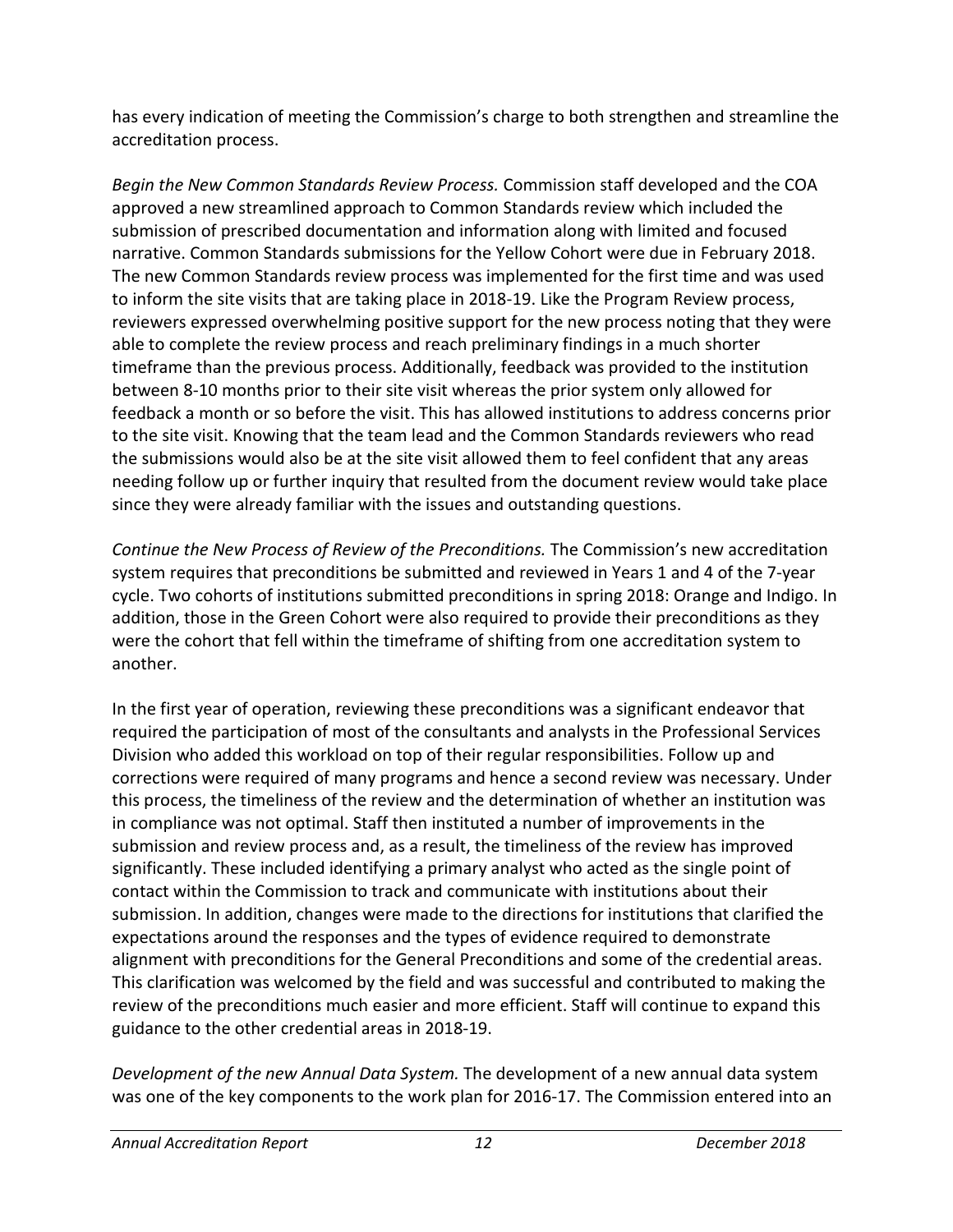agreement with a technology contractor who worked closely with the Commission staff over the course of the year to build the infrastructure necessary to allow institutions to provide consistent data about their programs, candidates, and outcomes. The data system is multipronged and multi-purposed. Various aspects of the system and the data will be used by institutions, the Commission and its staff, and accreditation teams. In addition, in the future, where appropriate, some of the data will interface with the data dashboards and be available to members of the public.

The contractor's work in building the infrastructure of the system was completed in June of 2017 and the Commission staff worked since that time to prepare for the first pilot year of implementation in 2017-18. First year efforts included establishing institutional logins, designating the type of access individuals from each institution will have within the system, and beginning to establish program "sets" with basic data (pathways offered, enrollment, completion information, etc.). As the data system is more developed over time, additional information, particularly outcomes-based data, will be included in the annual data system.

Technical Assistance was provided from November 2017 to August 2018. Staff conducted Accreditation Data System (ADS) office hours on a weekly basis held via video conferencing technology. These office hours were to support institutions in accessing the ADS, creating accounts, connecting individuals to the institution, giving individuals appropriate roles and answering questions related to the data questions. On average, 23 individuals participated during each set of office hours. Office hour dates and times were listed on th[e Accreditation](https://www.ctc.ca.gov/educator-prep/accred-assist)  [Technical Assistance](https://www.ctc.ca.gov/educator-prep/accred-assist) page. Staff continuously worked with and provided support to institutions in the use of the ADS. Updates were shared at prior Committee meetings. Staff also developed ADS [resources](https://www.ctc.ca.gov/educator-prep/program-accred/accreditation-data-system-ads) such as guidance documents, FAQs and video presentations to support institutions in understanding the ADS.

*Implementation of Survey Instruments.* Using data from survey instruments is one important component to increasing the focus on outcomes in the accreditation system. In 2016-17 the Completer Surveys (Preliminary Multiple Subject, Single Subject, Education Specialist and Administrative Services as well as Clear Admin Services, General Education Induction, and Clear Education Specialist Induction) were integrated into the credential recommendation process and program completers are provide access to the survey as part of their application for a credential. A completer may elect to not respond to the survey, but the number of completers who have done this is small. As a result of this change, the response rate for the surveys increased such that the results are now useable for accreditation purposes. Completer Surveys are open from September 1 to August 31 annually with the survey results (Program Reports) being sent to institutions in October for the prior year.

In addition to these program completer surveys, the Commission administers both a Master Teacher Survey and an Employer Survey. The Master Teacher survey was in its third year of administration while the Employer Survey was piloted in 2016-17. The Master Teacher Survey is open from September 1-August 31 annually. Preliminary teacher preparation programs send the link to the Master Teacher Survey to all their master teachers as well as submit information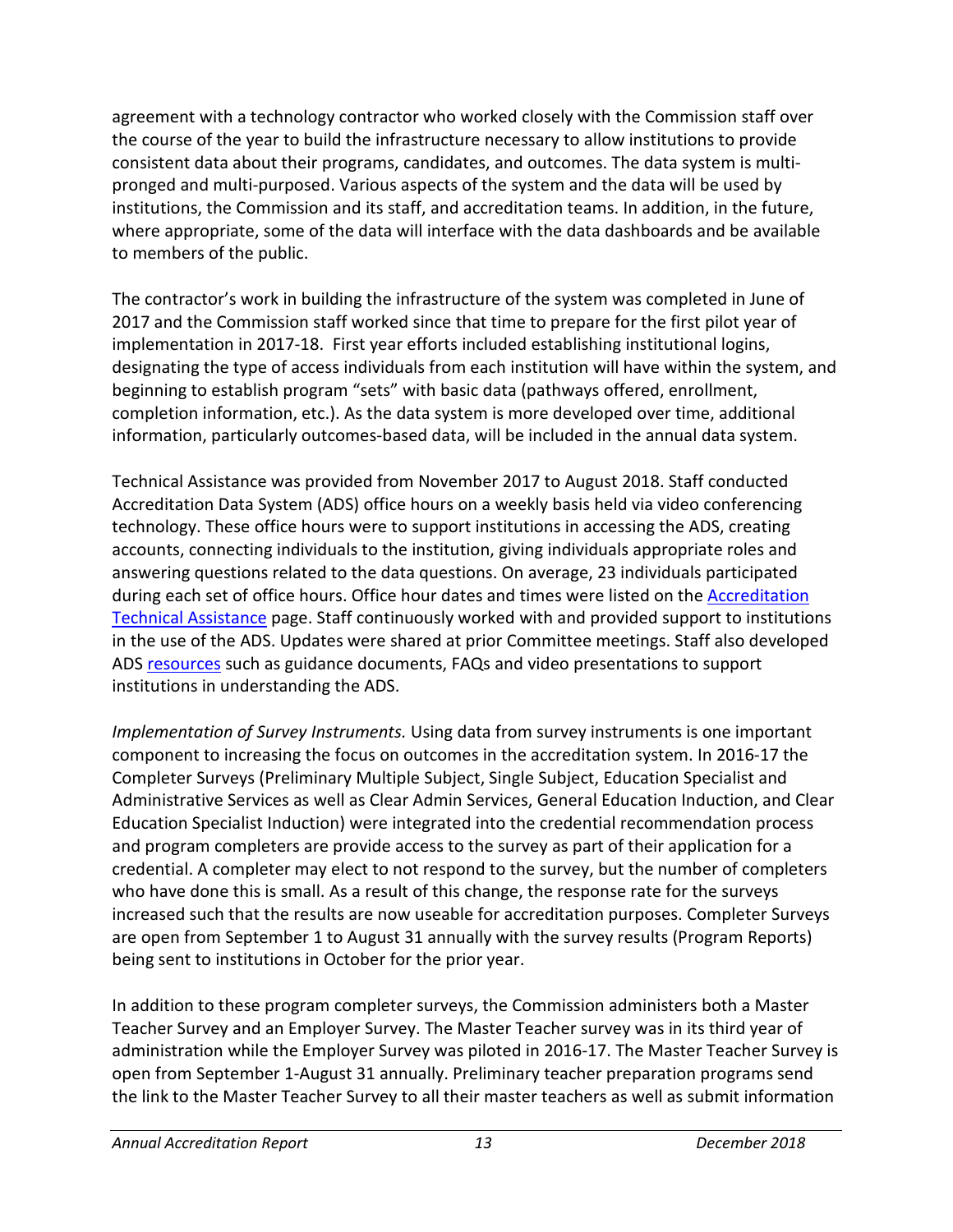on the total number of master teachers that program has that year. The Employer Survey is open in the fall—October-December—and asks employers to provide feedback on an institution's programs if the employer has hired at least 2 completers from that program in the past 3 years. More information on the Surveys can be found on this [webpage:](https://www.ctc.ca.gov/educator-prep/completer-surveys)

Because the response rate was sufficiently high for the program completer surveys, the results were used by accreditation teams in 2017-18. All accreditation site visit teams were instructed to use the completer surveys to develop questions for further interviews, to inform their understanding of the program's possible areas of strength and areas in potential need of improvement, and to discuss results with the program personnel. In addition, the results could be used to streamline the accreditation process. When the response rate is high and the feedback positive for an institution and its programs, a smaller number of program completers may be needed for interviews during the site visit. Staff built into the new BIR training some time to discuss with potential reviewers how to use the results from the various surveys. Expanded use of surveys has been a focus of 2018-19 and will be discussed further in this report.

*Develop and Implement a New Team Lead Training.* In early Fall of 2017, the Commission staff held two Team Lead training sessions for those individuals who would be leading site visit teams in 2017-18 with the Green Cohort institutions. This training covered a variety of topics including the overall approach of the new accreditation system, an overview of new aspects of the standards, and the new processes and procedures required. This training was repeated in the Spring 2018 for team leads for the Yellow Cohort site visits which began in fall 2018. These trainings were very successful and well attended.

## **Purpose 4. Foster Program Improvement**

*Noting Late Submission.* Providing a report on institutions that have not complied with the required timelines and due dates has become a standard agenda item for the COA. Staff continued the reports in 2017-18 at each COA meeting. These included institutions that were late in submitting required transition plans for the transition to new standards, preconditions, Common Standards, Program Review, and Annual Data submissions. This information has improved the COA's understanding of institutions that have not complied with the Commission's timelines for accreditation activities and has served as additional leverage with institutions to ensure compliance.

*Continue implementation of the evaluation system for the accreditation system*. Staff has been monitoring how effective and efficient the new processes and procedures are with each new implementation effort. Staff frequently requests information from reviewers and institutions on these new processes. Some changes and "tweaks" to the system have been instituted as a result of feedback from reviewers and institutions. In addition, post site visit evaluations are completed by team leads, consultants, all team members, and institutional personnel. This information is used to make improvements to the system, to identify possible team leads in the future, to identify any future additions to training and technical assistance opportunities, and to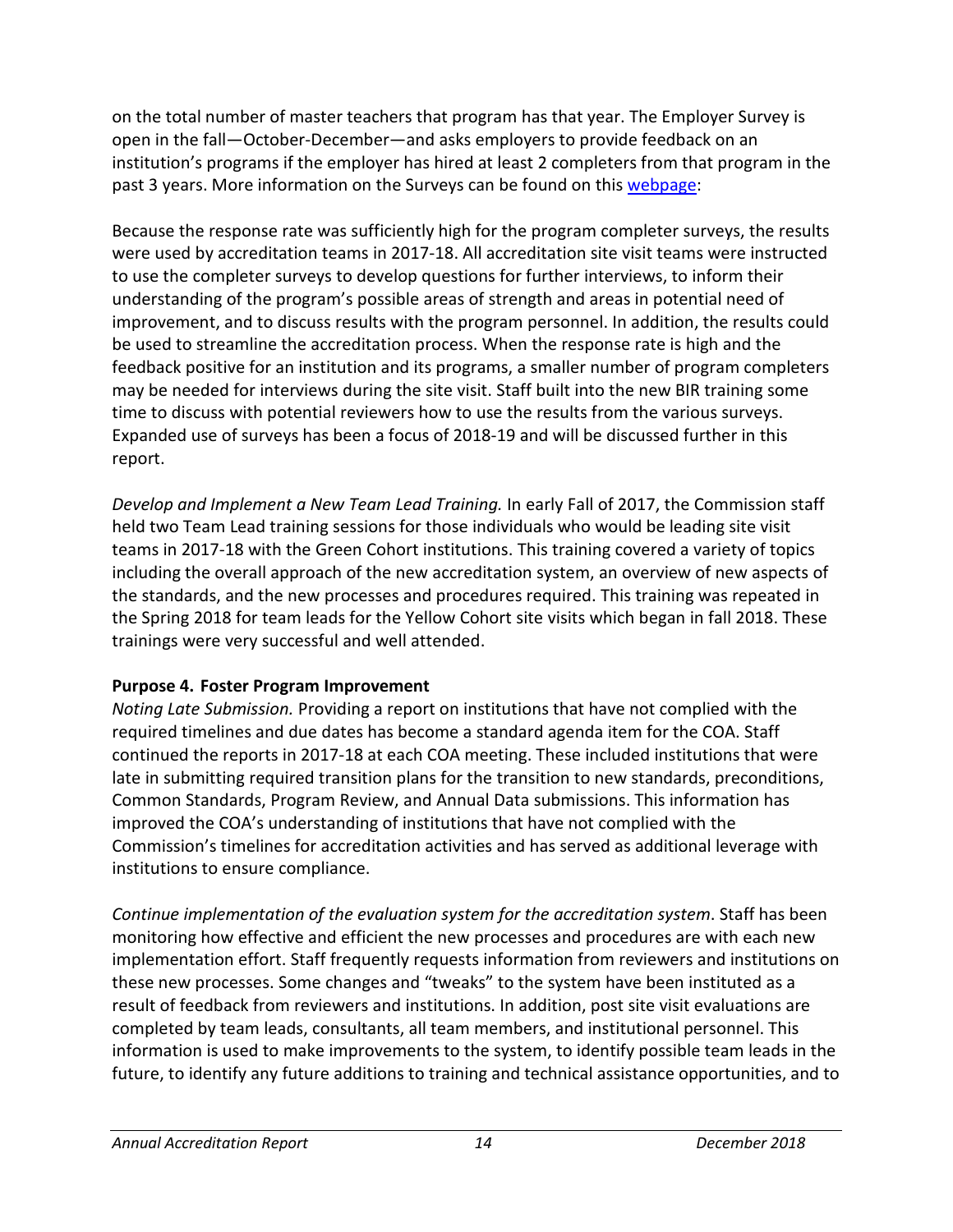address any concerns that may exist as a result of the manner in which the Commission's accreditation processes have been implemented.

*Continue partnership with the Council for the Accreditation of Educator Preparation (CAEP) and efforts to collaborate with other national accrediting bodies, where appropriate.* A new Partnership Agreement between the Commission and CAEP was signed by both parties in May 2015. During 2017-18, Commission staff continued to work with the CAEP staff to better understand new CAEP standards and processes and to determine their applicability to California's context. Commission staff communicated with CAEP staff on issues as they arose and were able to postpone site visits to align with the Commission's timeline for deferment of site visits by one year as institutions participated in extensive technical assistance activities. In addition, Commission staff attended both the CAEP clinic for state agencies charged with the responsibility of program approval and accreditation and the annual CAEP conference. These meetings ensure staff has an understanding of the requirements of CAEP review and are able to identify any work necessary to maintain a joint review process for institutions seeking both state and national accreditation. This work continues with the first institution to seek CAEP accreditation undergoing a joint site visit in spring 2019.

*Board of Institutional Reviewer's (BIR) Training.* Following the substantial revisions to processes and procedures and to incorporate outcomes data such as survey results, it became necessary to significantly revise the training for both new and veteran reviewers. Under the previous BIR training, most of the training took place face to face over a period of 3-4 days and focused significant attention on the review of the voluminous documentation required under the previous accreditation system.

The revised reviewer training is divided into two major components: 1) Program Review or Common Standards Review, and 2) Site Visit Training. With the Program Review and Common Standards Review process, the reviewers are trained to review and analyze a prescribed set of evidence that is required to be submitted by institutions and programs and determine, primarily on the basis of the evidence alone with very limited narrative, whether the standards appear to be preliminarily aligned.

Once individuals have completed either the Program Review training and review or the Common Standard training and review, they are invited to attend the two-day face to face site visit training. The site visit training focuses on reviewing those skills and abilities necessary to serve on a site visit team. This includes, but is not limited to, understanding the documentation submitted under the previous components of the accreditation system (preconditions, program review, and Common Standards), the role and importance of standards, conflict of interest and confidentiality, the use of program completer survey results and other survey data, the role of the data submitted by institutions in the Annual Data submission process, interview techniques for accreditation, decision making for reaching standard findings and accreditation recommendations, and report writing.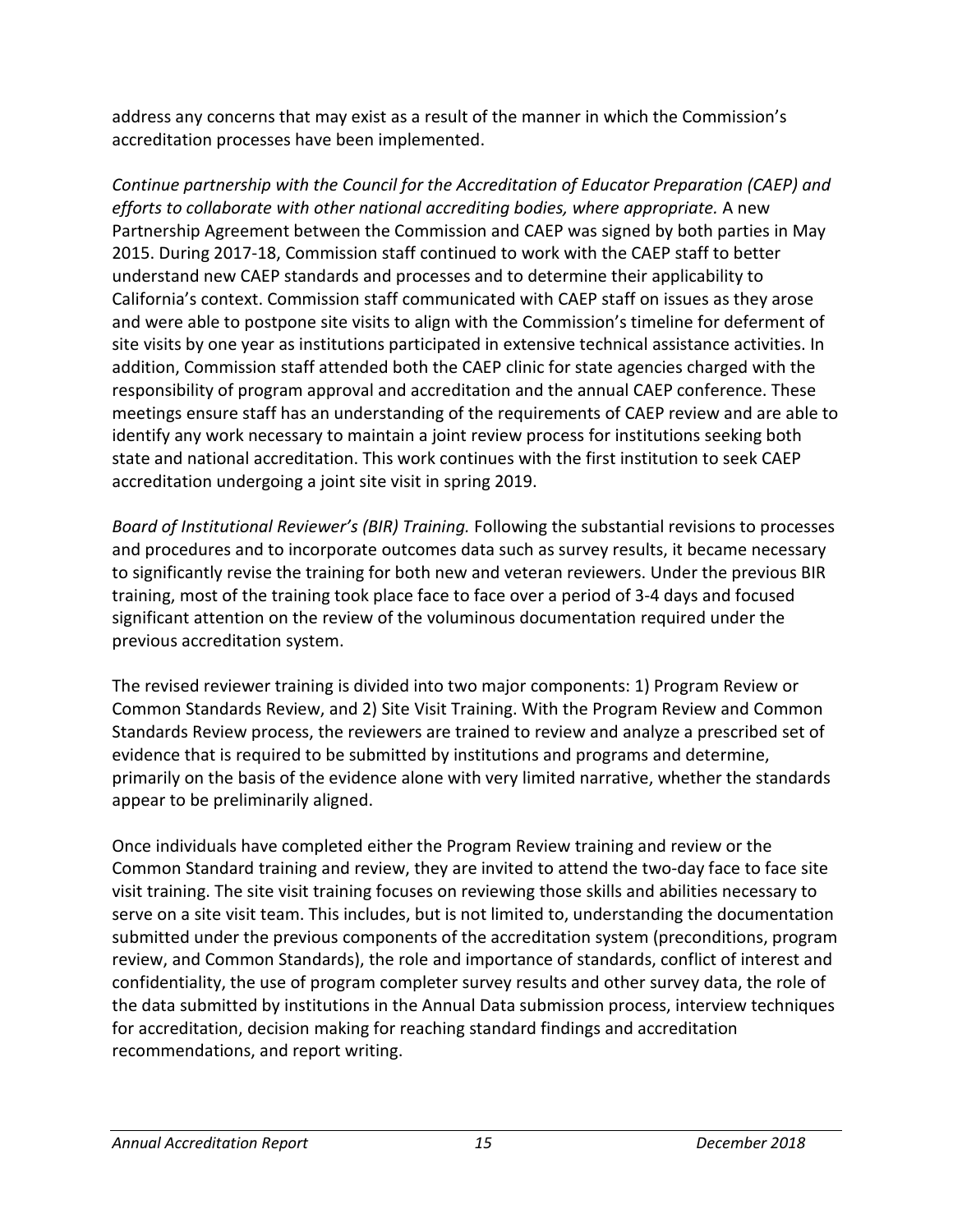The first revised BIR training took place in August 2018 with approximately 30 individuals. Two more trainings have taken place in 2018-19 for a total of 90 new individuals trained as BIR members. The revised training has been well received.

### **Other Activities Not Directly in the Accreditation System**

*Review and Approve Subject Matter Programs - Elementary Subject Matter Programs (ESM) and Single Subject Matter Programs.* Subject Matter programs do not fall within the Commission's accreditation system, nevertheless, since reviewing subject matter programs is an important function of the Professional Services Division and approving these programs is an important function of the Commission, this activity is reported here. All teaching candidates must demonstrate subject matter competence. In 2016, the Commission approved regulations, which were subsequently approved by the Office of Administrative Law in 2017, to allow passage of a Commission approved Elementary Subject Matter program to count as demonstration of subject matter competence for the Multiple Subject credential, reversing years under the No Child Left Behind Act in which only passage of the CSET for the Multiple Subject credential was allowed. With the change in policy that once again allowed for Commission approved subject matter programs to waive the CSET examination for demonstration of subject matter competence for multiple subject candidates, the responsibility to review and approve these programs once again became a priority for the Commission. In 2017-18, seven institutions were approved by the Commission after review by subject matter experts that determined the programs to be in alignment with the Subject Matter standards. An additional subject matter program was approved in 2017-18 in Agriculture. In addition, the Commission continues to review and approve all proposals submitted for Single Subject Matter programs. These programs are included in Section II.

#### **General Operations**

In addition to the above mentioned items, the COA engaged in routine matters necessary for general operations of the Committee. This includes the election of Co-Chairs, the adoption of a meeting schedule, and orientation of new members.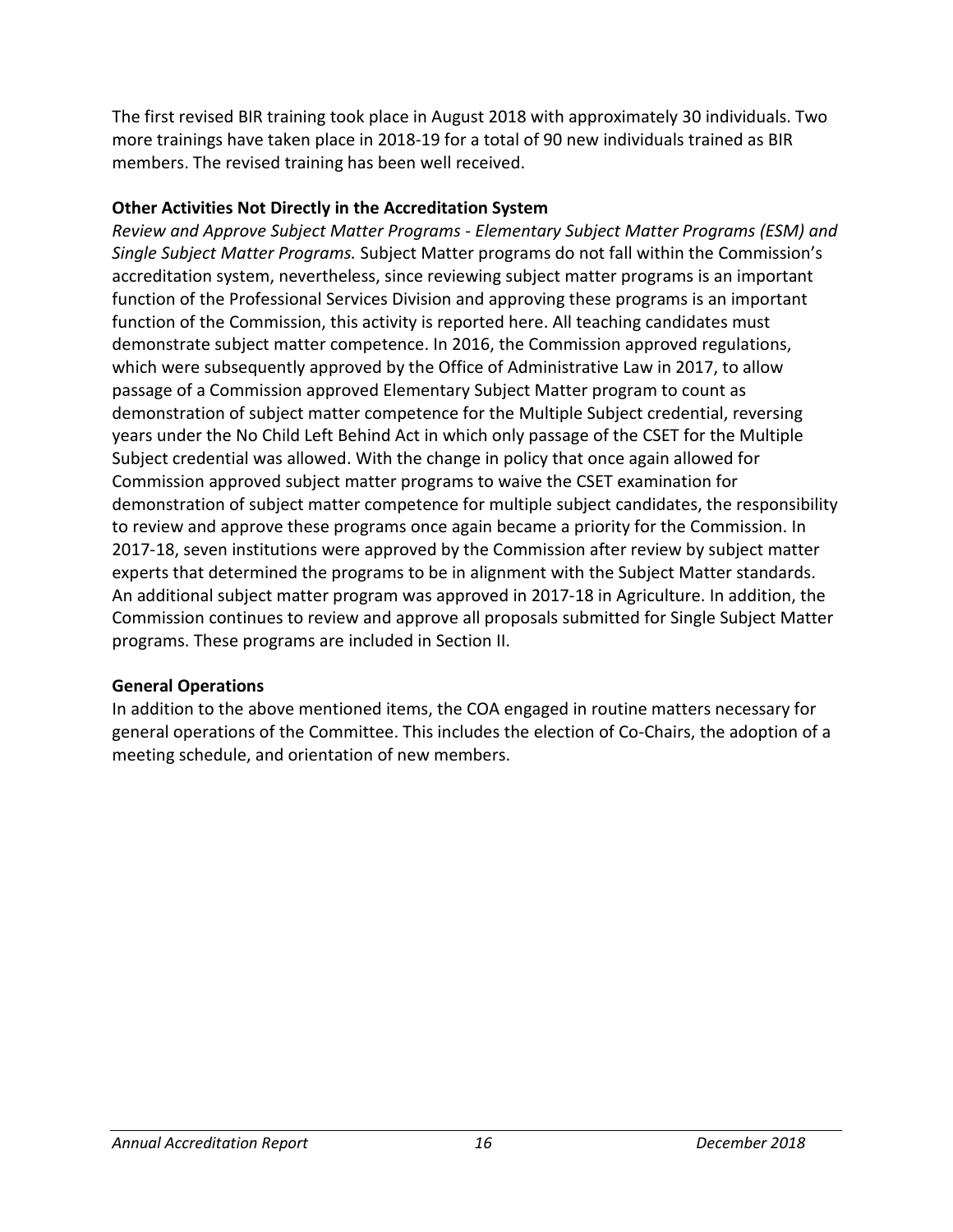## **Section II: Summary of 2017-18 Accreditation Activities**

This section of the report provides more detailed information about results of the 2017-18 Work Plan with a focus on accreditation activities.

#### **Accreditation of Program Sponsors and their Credential Preparation Programs**

In 2017-18, accreditation site visits resumed with the 29 institutions in the Green Cohort. Accreditation decisions were made based upon the written reports of the evidence gathered at the site visit, recommendations made by the site visit team, and the COA interview of program leadership and the team lead. Teams reviewed documentation, interviewed a variety of constituencies (candidates, program completers, faculty, employers, administration, supervisors, etc.), deliberated, and came to consensus on findings for all Common Standards, program standards, and an accreditation recommendation. Commission consultants, team leads, and institutional representatives attended Committee on Accreditation meetings to present the results of the site visit report and respond to questions. Upon review and discussion the COA accepts or modifies the team's accreditation recommendation. Copies of the site visit team reports are available on the [Commission's website.](https://info.ctc.ca.gov/fmp/accreditation/accreditation_reports.php)

| Accreditation Status for Institutions with Site Visits in 2017-18 (29) |                                              |  |
|------------------------------------------------------------------------|----------------------------------------------|--|
| <b>Program Sponsor</b>                                                 | <b>Accreditation Status</b>                  |  |
| Antioch Unified School District                                        | Accreditation                                |  |
| <b>Bakersfield City School District</b>                                | Accreditation                                |  |
| California Lutheran University                                         | Accreditation                                |  |
| <b>CSU Channel Islands</b>                                             | <b>Accreditation with Stipulations</b>       |  |
| <b>CSU East Bay</b>                                                    | Accreditation                                |  |
| CSU San Bernardino                                                     | Accreditation with a 7th Year Report         |  |
| <b>Evergreen Elementary School District</b>                            | Accreditation                                |  |
| Fairfield-Suisun Unified School District                               | Accreditation                                |  |
| Fresno County Superintendent of Schools                                | Accreditation                                |  |
| <b>Garden Grove Unified School District</b>                            | Accreditation                                |  |
| Hacienda La Puente Unified School District                             | Accreditation                                |  |
| <b>Humphreys University</b>                                            | Accreditation                                |  |
| La Mesa Spring Valley School District                                  | <b>Accreditation with Major Stipulations</b> |  |
| Los Angeles County Office of Education                                 | Accreditation with a 7th Year Report         |  |
| Madera County Superintendent of Schools                                | Accreditation                                |  |
| Merced County Office of Education                                      | Accreditation                                |  |
| Mills College                                                          | <b>Accreditation with Stipulations</b>       |  |
| Montebello Unified School District                                     | Accreditation with Probationary Stipulations |  |
| <b>Newark Unified School District</b>                                  | Accreditation with Probationary Stipulations |  |
| Notre Dame de Namur University                                         | <b>Accreditation with Stipulations</b>       |  |
| San Bernardino City Unified School District                            | Accreditation                                |  |

The COA made the following accreditation determinations in 2017-18: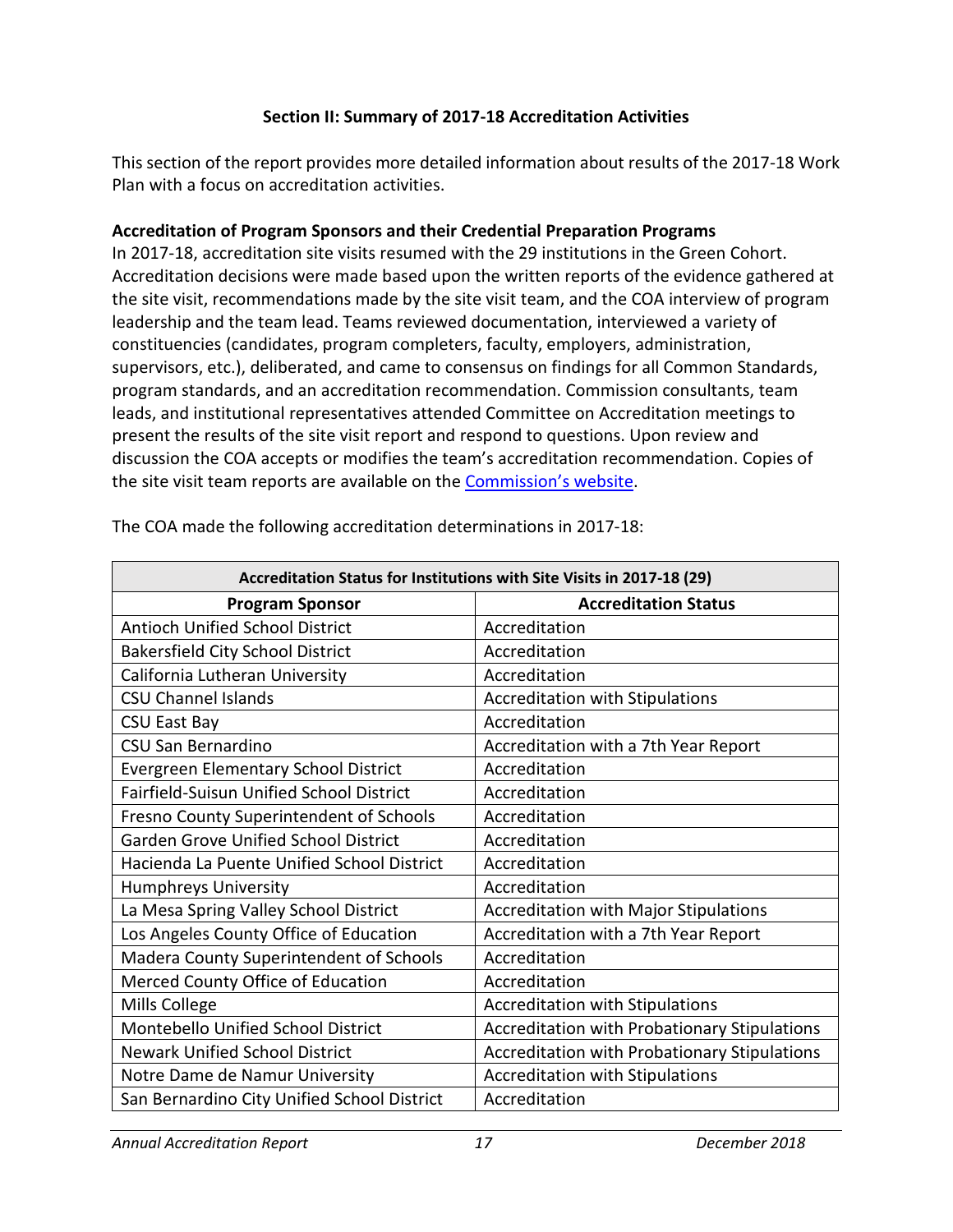| Accreditation Status for Institutions with Site Visits in 2017-18 (29) |                                        |  |
|------------------------------------------------------------------------|----------------------------------------|--|
| San Diego County Office of Education                                   | Accreditation with a 7th Year Report   |  |
| San Juan Unified School District                                       | Accreditation                          |  |
| San Mateo Foster City School District                                  | Accreditation                          |  |
| Santa Ana Unified School District                                      | Accreditation                          |  |
| <b>Saugus Union School District</b>                                    | <b>Accreditation with Stipulations</b> |  |
| <b>Simpson University</b>                                              | Accreditation with a 7th Year Report   |  |
| Tulare County Office of Education                                      | Accreditation                          |  |
| <b>Westmont College</b>                                                | Accreditation                          |  |

## **Institutions Meeting All Standards**

The institutions listed in the table below hosted an accreditation site visit in 2017-18 which resulted in determining that the institution had met all Common and program standards for all programs offered by the institution. Of the 29 site visits, 14 institutions (48%) with site visits in 2017-18 met all standards applicable for the programs they offer.

| <b>Institutions Receiving Accreditation with</b><br>All Common and Program Standards Met<br><b>2017-18 Visits</b> |                                     |  |
|-------------------------------------------------------------------------------------------------------------------|-------------------------------------|--|
| <b>Program Sponsor</b>                                                                                            | <b>Number of</b><br><b>Programs</b> |  |
| <b>Antioch Unified School District</b>                                                                            |                                     |  |
| <b>Bakersfield City School District</b>                                                                           |                                     |  |
| California Lutheran University                                                                                    | 8                                   |  |
| Evergreen Elementary School District                                                                              |                                     |  |
| Fresno County Superintendent of Schools                                                                           | 2                                   |  |
| <b>Garden Grove Unified School District</b>                                                                       |                                     |  |
| Hacienda La Puente Unified School District                                                                        |                                     |  |
| Humphreys University                                                                                              |                                     |  |
| Merced County Office of Education                                                                                 | $\mathcal{P}$                       |  |
| San Bernardino City Unified School District                                                                       |                                     |  |
| San Juan Unified School District                                                                                  |                                     |  |
| San Mateo Foster City                                                                                             | 1                                   |  |
| Santa Ana Unified School District                                                                                 | 1                                   |  |
| <b>Westmont College</b>                                                                                           |                                     |  |

## **Summary of Findings on Common Standards**

A review of the year's visit results serves as information for the COA and staff in determining needs for technical assistance meetings as a guide for institutions as they prepare for site visits. The information regarding findings using the new Common Standards for 2017-18 site visits are presented in the following table.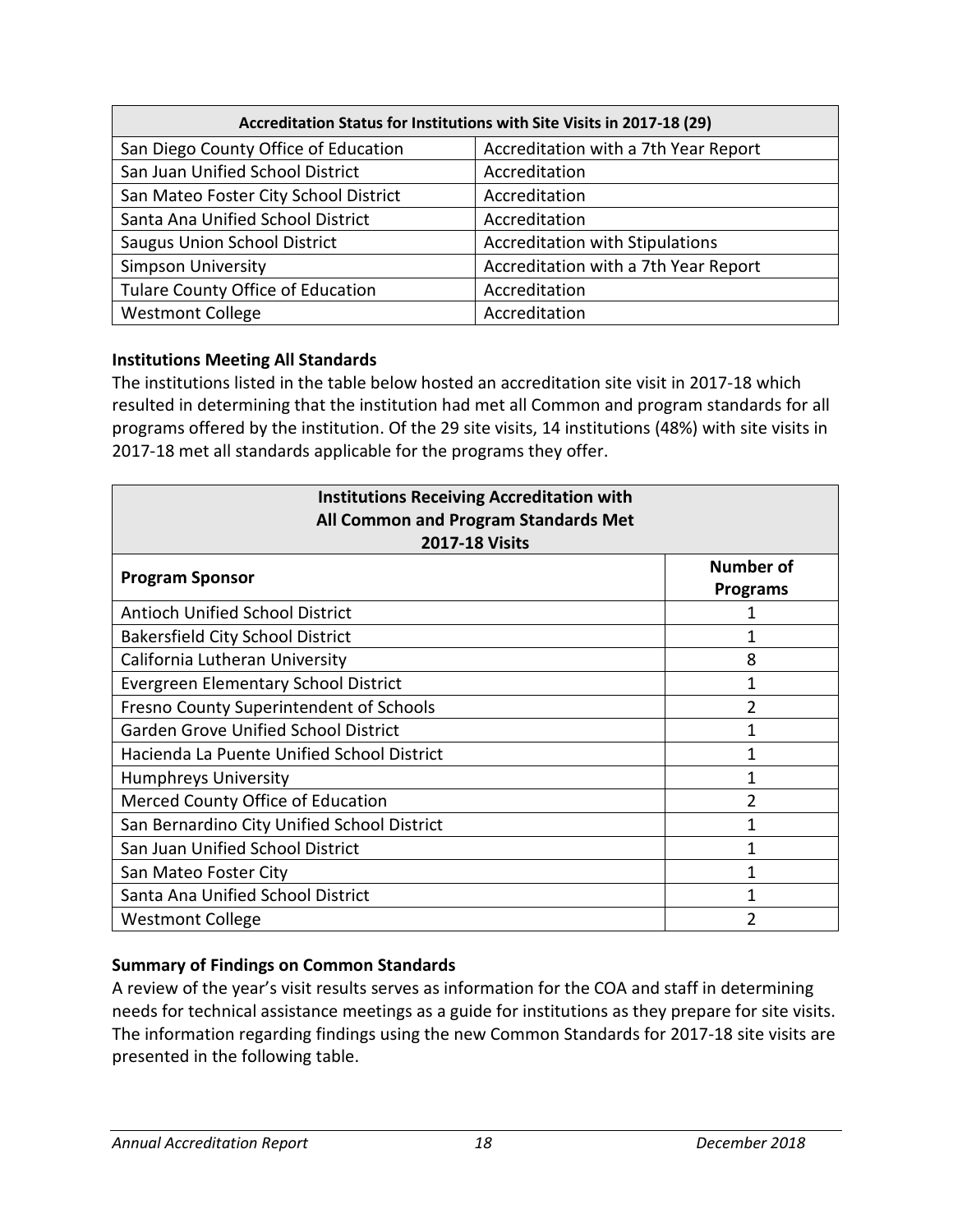| Findings in the Common Standards <sup>1</sup>          |            | <b>Standard Findings</b>    |                          |  |
|--------------------------------------------------------|------------|-----------------------------|--------------------------|--|
| 2017-18 Accreditation Site Visits<br>(29 Institutions) | <b>Met</b> | Met with<br><b>Concerns</b> | <b>Not</b><br><b>Met</b> |  |
|                                                        |            |                             |                          |  |
| 1: Institutional Infrastructure to Support Educator    | 21         | 6                           |                          |  |
| Preparation                                            |            |                             |                          |  |
| 2: Candidate Recruitment and Support                   | 27         |                             |                          |  |
| 3: Study, Fieldwork, and Clinical Practice             | 24         |                             |                          |  |
| 4: Continuous Improvement                              | 23         |                             |                          |  |
| 5: Program Impact                                      | 28         |                             |                          |  |

<sup>1</sup>The language of the [Common Standards](https://www.ctc.ca.gov/docs/default-source/educator-prep/standards/commonstandards-2015-pdf.pdf?sfvrsn=0) may be found at: Common Standards

#### **Summary Findings on Program Standards**

#### **Analysis of Program Standards Decisions**

The chart below indicates the number of institutions that hosted site visits in 2017-18 that offered the program listed and the number of institutions where all of the program standards were found to be met in that credential area.

| All Program Standards Found to be Met<br>2017-18 Site Visits               |                                                               |                                |
|----------------------------------------------------------------------------|---------------------------------------------------------------|--------------------------------|
| Program                                                                    | # Institutions<br>with All<br>Program<br><b>Standards Met</b> | Total #<br><b>Institutions</b> |
| Added Authorization: Autism Spectrum Disorders                             | 5                                                             | 5                              |
| <b>Added Authorization: Deaf-Blind</b>                                     | 1                                                             | $\mathbf{1}$                   |
| Added Authorization: Early Childhood Special Education                     | 5                                                             | 5                              |
| Added Authorization: Emotional Disturbance                                 | $\overline{2}$                                                | $\overline{2}$                 |
| Added Authorization: Orthopedic Impairment                                 | $\overline{2}$                                                | $\overline{2}$                 |
| Added Authorization: Reading and Literacy                                  | 1                                                             | 1                              |
| Added Authorization: Traumatic Brain Injury                                | 1                                                             | 1                              |
| <b>Bilingual Authorization</b>                                             | $\overline{2}$                                                | $\overline{2}$                 |
| <b>Clear Administrative Services Credential</b>                            | 6                                                             | 6                              |
| Clear General Education (MS/SS) Teacher Induction                          | 1                                                             | 1                              |
| Designated Subjects: Adult Education                                       | 1                                                             | $\overline{2}$                 |
| Designated Subjects: Career Technical Education                            | 3                                                             | 4                              |
| <b>Designated Subjects: Special Subjects</b>                               | $\overline{2}$                                                | $\overline{2}$                 |
| Designated Subjects: Supervision and Coordination                          | 3                                                             | 3                              |
| <b>Education Specialist Deaf and Hard of Hearing</b>                       | 1                                                             | $\mathbf{1}$                   |
| <b>Education Specialist: Early Childhood Special Education</b><br>w/Intern | 4                                                             | 4                              |
| Education Specialist Mild/Moderate Disabilities Intern                     | 7                                                             | $\overline{7}$                 |
| Education Specialist Moderate/Severe Disabilities w/Intern                 | 5                                                             | 6                              |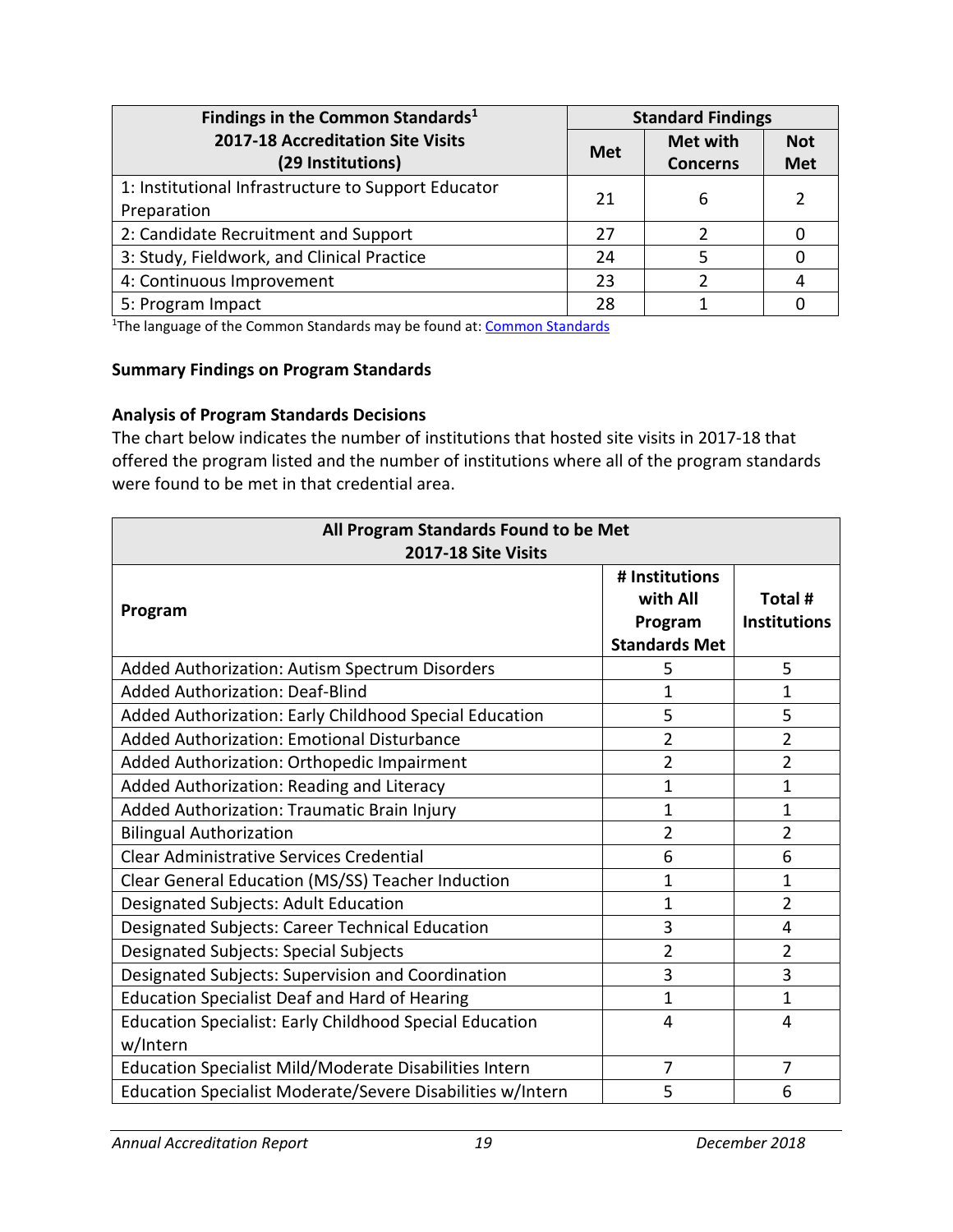| All Program Standards Found to be Met<br>2017-18 Site Visits    |                                                               |                                |
|-----------------------------------------------------------------|---------------------------------------------------------------|--------------------------------|
| Program                                                         | # Institutions<br>with All<br>Program<br><b>Standards Met</b> | Total #<br><b>Institutions</b> |
| PPS-Child Welfare and Attendance                                |                                                               | 1                              |
| PPS -School Counseling with Intern                              | 3                                                             | 3                              |
| PPS-School Psychologist with Intern                             | 2                                                             | 2                              |
| <b>Preliminary Administrative Services</b>                      | 9                                                             | 10                             |
| Preliminary Multiple Subject with Intern                        | 8                                                             | 11                             |
| Preliminary Single Subject with Intern                          |                                                               | 10                             |
| Specialist Teaching: Adapted Physical Education                 |                                                               |                                |
| Specialist Teaching: Reading and Literacy Leadership Specialist |                                                               |                                |
| Speech-Language Pathology                                       |                                                               |                                |
| <b>Teacher Induction</b>                                        | 13                                                            | 18                             |

### **Program Standards**

The summary of the information gathered on all educator preparation programs with determinations of *Met with Concerns* or *Not Met* are presented in the tables below. If a standard is not listed, all institutions met that standard. As with the information about the Common Standards, this information about standards that we *Not Met* or were *Met with Concerns* guides the COA and staff in determining what additional technical assistance might be helpful to the field. The full text of all credential program standards adopted by the Commission may be found at: [Commission Adopted Credential Program Standards.](https://www.ctc.ca.gov/educator-prep/stds-prep-program)

| <b>Designated Subjects: Adult Education Standards</b><br>(2 Site Visits) | <b>Met with</b><br><b>Concerns</b> | <b>Not Met</b>           |
|--------------------------------------------------------------------------|------------------------------------|--------------------------|
| 8: Curriculum and Instruction Planning                                   |                                    | $\overline{\phantom{a}}$ |
| 10: Instructional Practices (A,B, D)                                     |                                    |                          |

| <b>Designated Subjects: Career Technical Education Standards</b><br>(4 Site Visits) | <b>Met with</b><br><b>Concerns</b> | <b>Not Met</b>           |
|-------------------------------------------------------------------------------------|------------------------------------|--------------------------|
| 1: Program Design and Rationale                                                     |                                    | $\overline{\phantom{0}}$ |
| 6: Determination of CTE Teacher Competence                                          |                                    |                          |
| 7: Advanced Programs of Preparation                                                 |                                    |                          |

| <b>Preliminary Administrative Services Credential Standards</b><br>(10 Site Visits) | Met with<br><b>Concerns</b> | <b>Not Met</b>  |
|-------------------------------------------------------------------------------------|-----------------------------|-----------------|
| 5: Role of Schooling in a Democratic Society                                        |                             | $\qquad \qquad$ |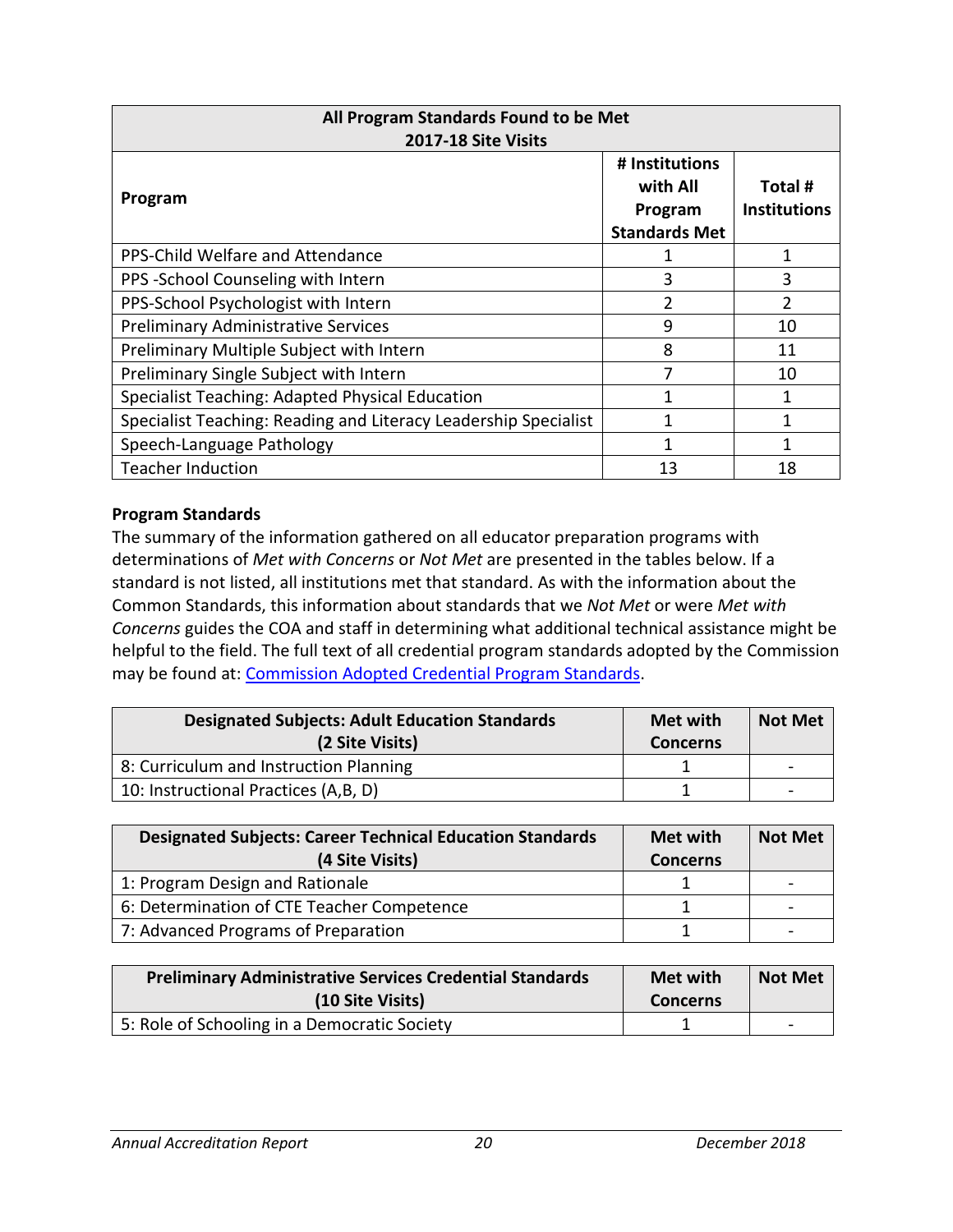| <b>Preliminary Education Specialist: Moderate/Severe Disabilities</b><br><b>Standards (6 Site Visits)</b> | Met with<br><b>Concerns</b> | <b>Not Met</b>           |
|-----------------------------------------------------------------------------------------------------------|-----------------------------|--------------------------|
| 4: Assessment, Program Planning and Instruction                                                           |                             | $\overline{\phantom{0}}$ |
| 5: Assessment of Students                                                                                 |                             |                          |
| 8: Augmentative and Alternative Communication                                                             | $\qquad \qquad$             |                          |

| <b>Preliminary Multiple Subject Standards</b><br>(11 Site Visits) | Met with<br><b>Concerns</b> | <b>Not Met</b>           |
|-------------------------------------------------------------------|-----------------------------|--------------------------|
| 1: Program Design and Curriculum                                  |                             |                          |
| 2: Preparing Candidates towards the Mastery of the Teaching       |                             | $\overline{\phantom{0}}$ |
| <b>Performance Expectations</b>                                   |                             |                          |
| 3: Criteria for the Selection of District - employed Supervisors  |                             |                          |

| <b>Preliminary Single Subject Standards</b>                      | Met with        | <b>Not Met</b> |
|------------------------------------------------------------------|-----------------|----------------|
| (18 Site Visits)                                                 | <b>Concerns</b> |                |
| 2: Preparing Candidates towards the Mastery of the Teaching      |                 |                |
| <b>Performance Expectations</b>                                  |                 |                |
| 3: Criteria for the Selection of District - employed Supervisors |                 |                |
| 5: Implementation of a Teaching Performance Assessment           |                 |                |

| <b>Teacher Induction Standards</b>                             | <b>Met with</b> | <b>Not Met</b> |
|----------------------------------------------------------------|-----------------|----------------|
| (15 Site Visits)                                               | <b>Concerns</b> |                |
| 1: Program Purpose                                             |                 |                |
| 3: Designing and Implementing Individual Learning Plans within |                 |                |
| the Mentoring System                                           |                 |                |
| 4: Qualifications, Selection, and Training of Mentors          |                 |                |
| 5: Determining Candidate Competence                            |                 |                |
| 6: Program Responsibilities for Assuring Quality of Program    |                 |                |
| <b>Services</b>                                                |                 |                |

## **Institutions in 7th Year Follow Up**

In 2017-18, the COA continued to monitor progress made in addressing stipulations for any institutions with outstanding issues from previous year's visits. Although any institution with stipulations must address all stipulations within one year, the COA may choose to allow the institution more time if the COA is satisfied that significant progress is being made to address the stipulations. Because site visits did not take place in 2016-17, the institutions listed below were allowed additional time by the COA to continue to address specific stipulations. It should be noted that all three of the institutions had the majority of their stipulations removed in 2016-17- one year after their site visit and two of the three had full accreditation in 2017-18.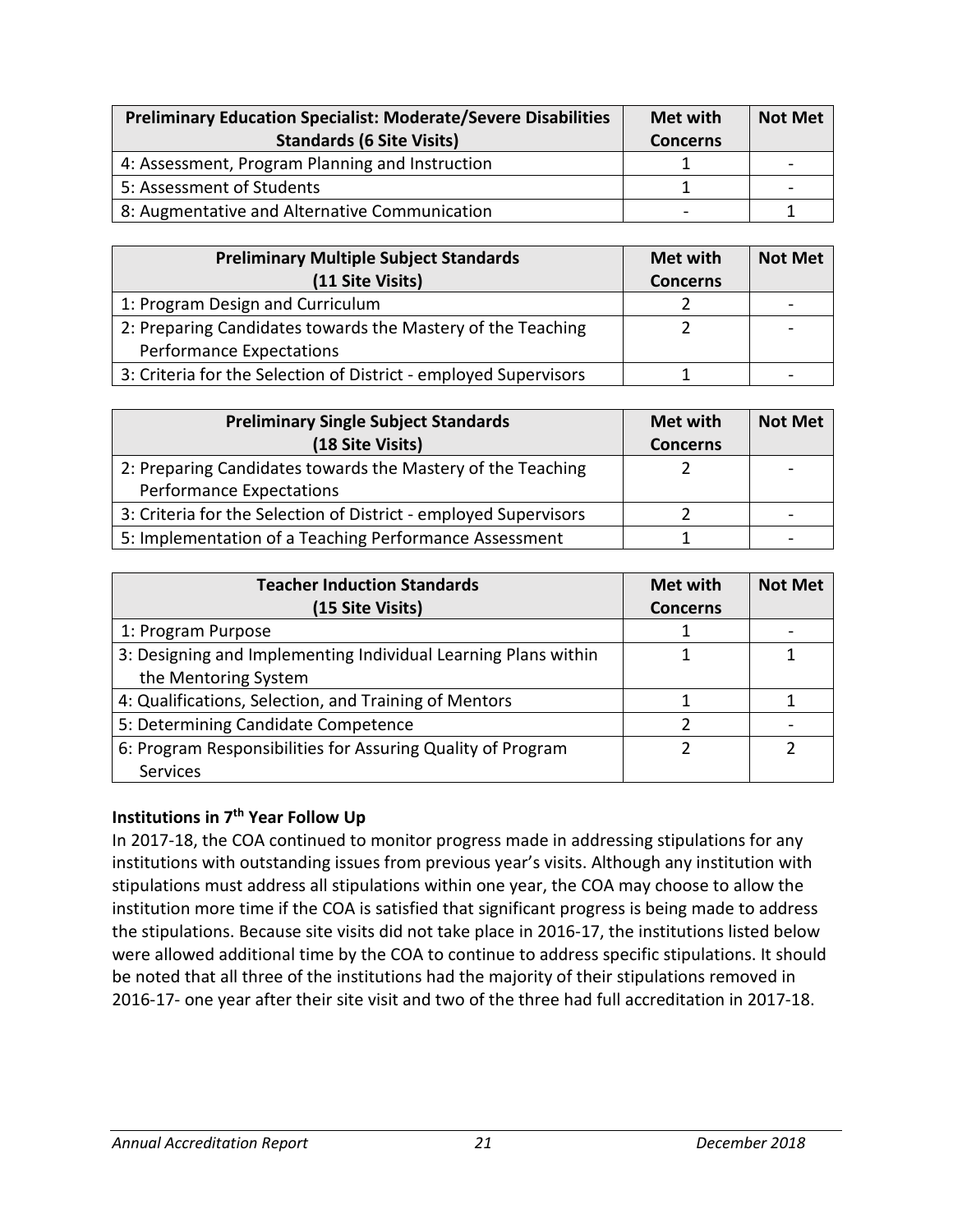| 2017-18 Accreditation Follow-Up for Institutions that Hosted Site Visits in Prior Years |                                                    |                                                                                                    |                                                                                           |                                                                                   |
|-----------------------------------------------------------------------------------------|----------------------------------------------------|----------------------------------------------------------------------------------------------------|-------------------------------------------------------------------------------------------|-----------------------------------------------------------------------------------|
| <b>Revisits</b>                                                                         |                                                    |                                                                                                    |                                                                                           | <b>Current Status for</b>                                                         |
| Program<br><b>Sponsor</b>                                                               | 2015-2016<br><b>Decision</b>                       | 2016-2017 Revisit<br><b>Decision</b>                                                               | 2017-2018<br><b>Revisit Decision</b>                                                      | <b>Institutions with</b><br><b>Stipulations</b><br>Remaining                      |
| California<br>School for the<br>Deaf                                                    | Accreditation<br>with<br>Stipulations              | <b>Accreditation with</b><br><b>Stipulations</b><br>COA removed 3 of<br>5 stipulations<br>(6/2017) | Accreditation                                                                             | COA removed the<br>final stipulation and<br>granted<br>accreditation<br>(06/2018) |
| <b>Holy Names</b><br>University                                                         | Accreditation<br>with Major<br><b>Stipulations</b> | <b>Accreditation with</b><br><b>Stipulations</b><br>COA removed 7 of<br>8 stipulations<br>(6/2017) | <b>Final Stipulation</b><br>will be reviewed<br>at the November<br>7, 2018 COA<br>meeting | To be reviewed at<br>the COA meeting on<br>November 7, 2018                       |
| Tehama<br>Department of<br>Education                                                    | Accreditation<br>with<br><b>Stipulations</b>       | <b>Accreditation with</b><br><b>Stipulations</b><br>COA removed 5 of<br>6 stipulations<br>(6/2017) | Accreditation                                                                             | COA removed the<br>final stipulation and<br>granted<br>accreditation<br>(06/2018) |

# **Initial Institutional Approval (IIA)**

The Committee on Accreditation does not have authority to approve the eligibility of institutions to offer educator preparation programs in California. Rather, Initial Institutional Approval is within the purview of the Commission. Once the Commission determines that an institution is eligible to offer educator preparation in California, the program proposals by those institutions are brought forward to the COA for its consideration and action. The following institutions were brought before the Commission for Initial Institutional Approval. The table identifies the Stage that was approved.

| Initial Institutional Approval (9)                           |                          |                             |                 |
|--------------------------------------------------------------|--------------------------|-----------------------------|-----------------|
| <b>Institution</b>                                           | <b>Stage</b>             | <b>Approval</b>             | <b>Approved</b> |
| University of Antelope                                       | Stage II - Eligibility   | <b>Eligibility Approved</b> | 6/14/18         |
| Valley                                                       | Requirements             |                             |                 |
| <b>Atwater Elementary</b>                                    | Stage II - Eligibility   | <b>Eligibility Approved</b> | 10/26/17        |
| <b>School District</b>                                       | Requirements             |                             |                 |
| <b>Hollister School District</b>                             | Stage II - Eligibility   | <b>Eligibility Approved</b> | 6/14/18         |
|                                                              | Requirements             |                             |                 |
| University of California,                                    | Stage II - Eligibility   | <b>Eligibility Approved</b> | 9/7/17          |
| Merced                                                       | Requirements             |                             |                 |
| Las Virgenes Unified                                         | Stage III - Alignment of |                             | 9/7/17          |
| <b>Standards and Preconditions</b><br><b>School District</b> |                          | <b>Provisional Approval</b> |                 |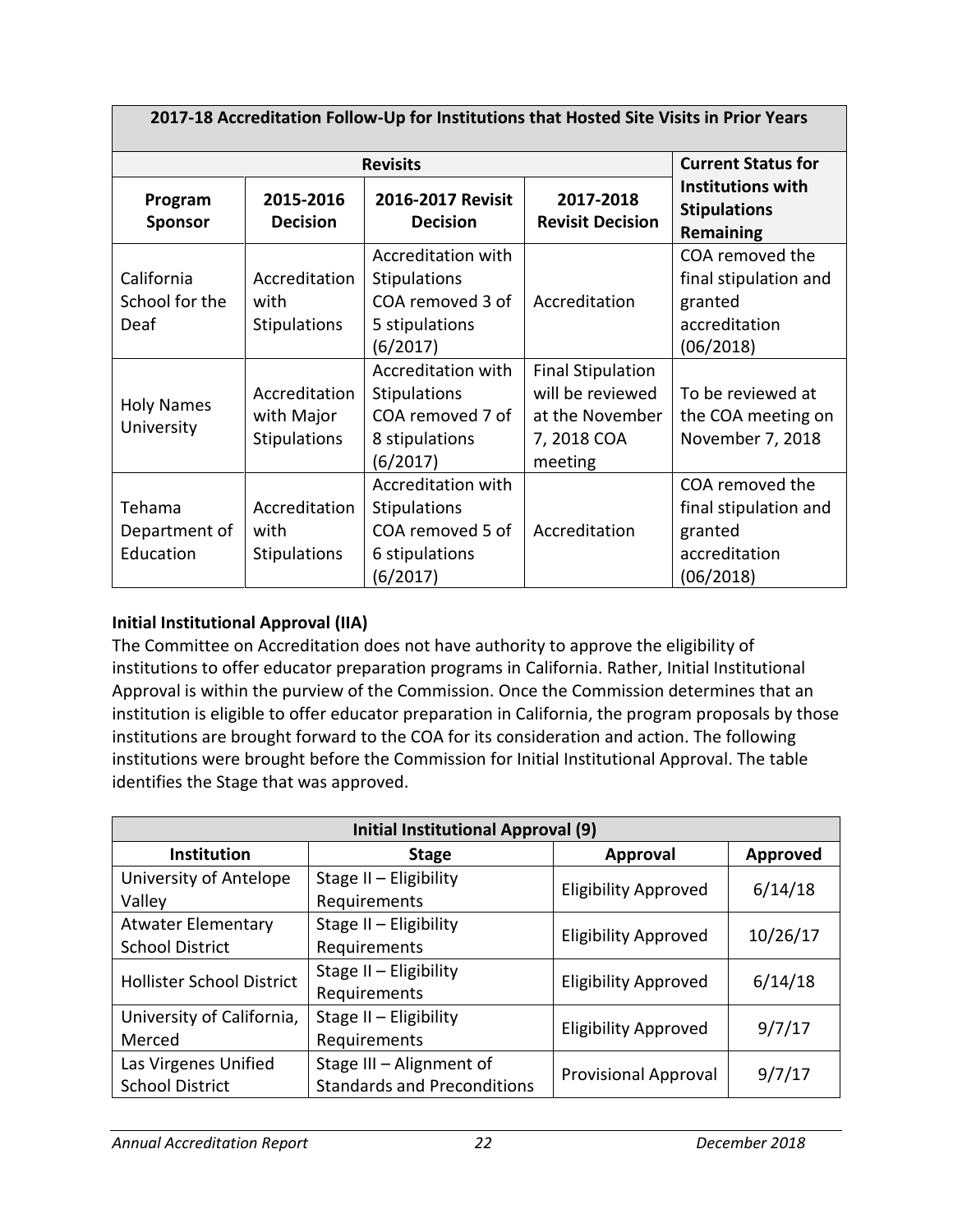| Initial Institutional Approval (9) |                                    |                             |         |
|------------------------------------|------------------------------------|-----------------------------|---------|
| Santa Barbara Unified              | Stage III - Alignment of           | <b>Provisional Approval</b> | 12/7/17 |
| <b>School District</b>             | <b>Standards and Preconditions</b> |                             |         |
| University of California,          | Stage III - Alignment of           | <b>Provisional Approval</b> | 4/12/18 |
| Merced                             | <b>Standards and Preconditions</b> |                             |         |
| Fortune School of                  | Stage III - Alignment of           |                             |         |
| Education                          | <b>Standards and Preconditions</b> | <b>Provisional Approval</b> | 4/12/18 |
| High Tech High                     | Stage III - Alignment of           |                             |         |
| Graduate School of                 | <b>Standards and Preconditions</b> | <b>Provisional Approval</b> | 2/8/18  |
| Education                          |                                    |                             |         |

# **Initial Approval of New Credential Programs (IPR)**

Institutions seeking Initial Program Approval for new credential programs submit a response to Common Standards document (or a Common Standards addendum if the institution has recently submitted Common Standards) and a documentation that indicates how the proposed program will meet each of the Commission-adopted program standards along with supporting documents that serve as evidence to verify the claims made. A team of educators who have expertise in the program area and are trained for the review process read the standards documents and consult with one another to determine whether standards are aligned. If the reviewers jointly agree that standards are met, it is so noted. If the review team agrees that standards are not met, reviewers request specifically what additional information is needed. This feedback is shared with the institution by the Commission staff. The institution addresses any concerns and resubmits until the program is found to be aligned with all standards. Additionally, the institution submits a response to all relevant program specific preconditions, which are reviewed by Commission staff. When all standards are found to be met and all relevant preconditions are determined to be addressed, the COA takes action to grant or deny program approval at its next scheduled meeting.

| New Educator Preparation Programs Sponsored by Provisionally Approved Institutions(5) |                                                 |  |
|---------------------------------------------------------------------------------------|-------------------------------------------------|--|
| <b>Institutional Sponsor</b>                                                          | <b>Credential Program</b>                       |  |
| Las Virgenes Unified School District                                                  | Administrative Services Credential Clear        |  |
|                                                                                       | Induction (1)                                   |  |
| Las Virgenes Unified School District                                                  | Preliminary Administrative Services (1)         |  |
| High Tech High Graduate School of                                                     |                                                 |  |
| Education                                                                             | Preliminary Multiple Subject/Single Subject (1) |  |
| Las Virgenes Unified School District                                                  |                                                 |  |
| Santa Barbara Unified School District                                                 | Teacher Induction (2)                           |  |

Initial Program Approval actions taken by the Committee on Accreditation in 2017-18 for new institutions are listed in the tables below.

The Committee on Accreditation granted Initial Program Approval for current institutions to the following preparation programs: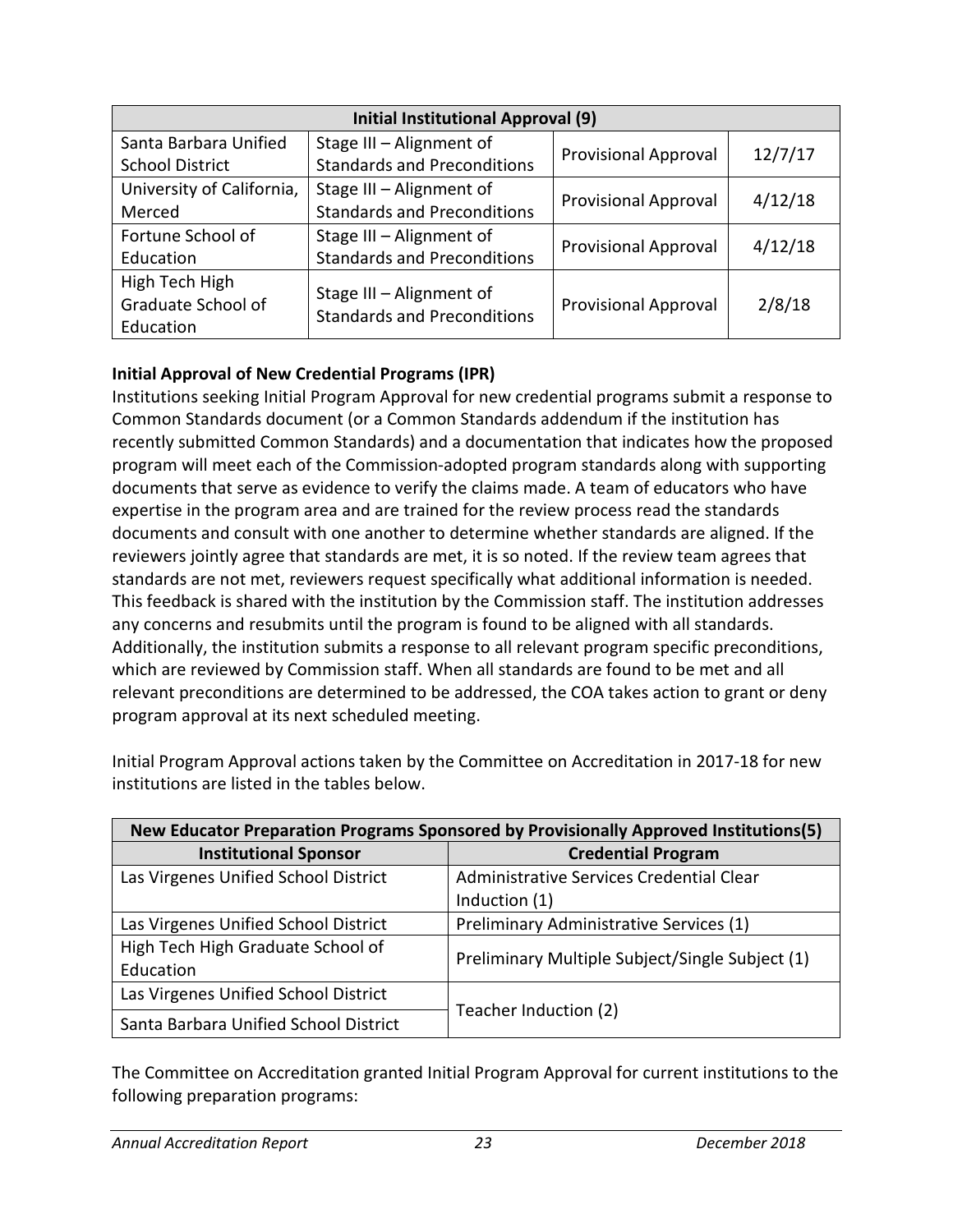| <b>Preparation Programs Approved by COA (20)</b> |                                                                              |  |
|--------------------------------------------------|------------------------------------------------------------------------------|--|
| <b>Institutional Sponsor</b>                     | <b>Credential Program</b>                                                    |  |
| Capistrano Unified School District               |                                                                              |  |
| Corona-Norco Unified School District             | Administrative Services Clear Induction (2)                                  |  |
| Loyola Marymount University                      | Bilingual Authorization - Cantonese (1)                                      |  |
| <b>CSU Monterey Bay</b>                          |                                                                              |  |
| Los Angeles Unified School District              | Bilingual Authorization - Spanish (2)                                        |  |
| Placer County Office of Education                | Education Specialist: Mild/Moderate Intern                                   |  |
| Davis Joint Unified School District              | (2)                                                                          |  |
| Davis Joint Unified School District              | <b>Education Specialist: Moderate/Severe</b><br>Intern $(1)$                 |  |
| Los Angeles Unified School District              | <b>Education Specialist: Early Childhood Special</b><br>Education Intern (1) |  |
| California State University, Monterey Bay        | Preliminary Administrative Services (2)                                      |  |
| Sonoma County Office of Education                |                                                                              |  |
| <b>Preliminary General Education Multiple</b>    | <b>Humphreys University</b>                                                  |  |
| Subject Intern (2)                               | Santa Clara University                                                       |  |
| Santa Clara University                           | <b>Preliminary General Education Single</b>                                  |  |
|                                                  | Subject Intern (1)                                                           |  |
| Loyola Marymount University                      | Pupil Personnel Services Child Welfare and                                   |  |
| California State University, Monterey Bay        | Attendance (2)                                                               |  |
| California State University, Monterey Bay        | Pupil Personnel Services: School Social Work                                 |  |
| <b>Humboldt State University</b>                 | (2)                                                                          |  |
| California Baptist University                    | Speech-Language Pathology (1)                                                |  |
| University of Southern California                | Teacher Induction (1)                                                        |  |

## **Initial Approval of New Subject Matter Programs**

Although subject matter programs are not part of the accreditation system, reviewing new program proposals is a significant part of the Professional Services Division priorities. The eight programs approved by the Commission in 2017-18 are included in the table below.

| <b>New Subject Matter Programs (8)</b>    |                                  |  |
|-------------------------------------------|----------------------------------|--|
| California State University, Fresno       | <b>Elementary Subject Matter</b> |  |
| California State University, Los Angeles  | <b>Elementary Subject Matter</b> |  |
| California State University, Monterey Bay | <b>Elementary Subject Matter</b> |  |
| California State University, Sacramento   | <b>Elementary Subject Matter</b> |  |
| Point Loma Nazarene University            | <b>Elementary Subject Matter</b> |  |
| San Francisco State University            | <b>Elementary Subject Matter</b> |  |
| University of California, Davis           | Single Subject - Agriculture     |  |
| <b>Vanguard University</b>                | <b>Elementary Subject Matter</b> |  |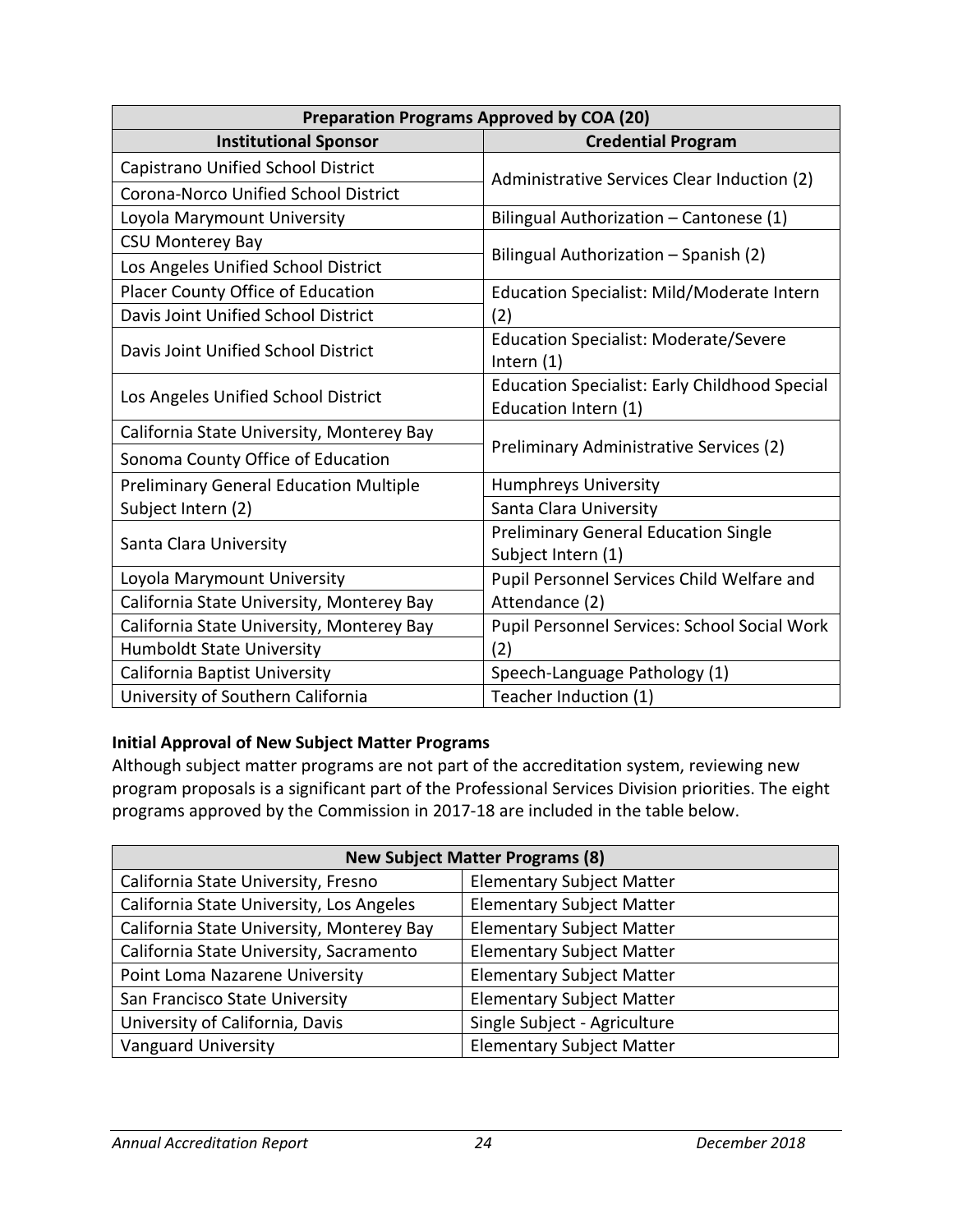### **Inactive Status**

Institutions may temporarily cease offering an approved program for a variety of reasons such as decreased need in the service area or changes in faculty with expertise in the area. Inactive programs may be teaching out the remaining candidates but are not enrolling additional students. A program may be declared inactive for a maximum of five years. Inactive status does not excuse an institution from accreditation activities. All inactive programs must participate in accreditation activities in a modified manner as determined by the COA and Administrator of Accreditation. The following 18 programs noted below were declared to be in an Inactive status in 2017-18.

| <b>Programs Entering Inactive Status (18)</b> |                                                         |  |
|-----------------------------------------------|---------------------------------------------------------|--|
| Institution                                   | Program                                                 |  |
| California State University, East Bay (1)     | Early Childhood Special Education - Added               |  |
|                                               | Authorization                                           |  |
| California State University, Long Beach (2)   | <b>Teacher Induction</b>                                |  |
|                                               | <b>Clear Education Specialist</b>                       |  |
| La Mesa - Spring Valley School District (1)   | <b>Teacher Induction</b>                                |  |
|                                               | <b>Preliminary Administrative Services</b>              |  |
| Pepperdine University (2)                     | <b>Clear Administrative Services</b>                    |  |
|                                               | <b>School Nurse</b>                                     |  |
| San Diego State University (2)                | Autism Spectrum Disorders - Added Authorization         |  |
| San Diego Unified School District (1)         | <b>Teacher Induction</b>                                |  |
| Santa Clara University (1)                    | <b>Clear General Education Induction</b>                |  |
|                                               | Early Childhood Special Education - Added               |  |
|                                               | Authorization                                           |  |
|                                               | Emotional Disturbance - Added Authorization             |  |
| University of California, Los Angeles (6)     | Education Specialist Mild/Moderate Intern               |  |
|                                               | Multiple Subject Intern                                 |  |
|                                               | Single Subject Intern                                   |  |
|                                               | <b>Education Specialist - Mild/Moderate Traditional</b> |  |
| University of California, Riverside (1)       | Education Specialist - Added Authorization: Early       |  |
|                                               | <b>Childhood Special Education</b>                      |  |
| University of Phoenix (1)                     | Preliminary Administrative Services                     |  |

## **Reactivation of Inactive Program**

An inactive program may be reactivated only when the institution submits a request to the COA and the COA has taken action to reactivate the program. If the preconditions or the program standards under which the program was approved have been modified, the institution or program sponsor must address the updated preconditions or standards before the program may be reactivated. During 2017-18, one program previously deemed inactive requested and received reactivation and is once again a fully approved program operating in California.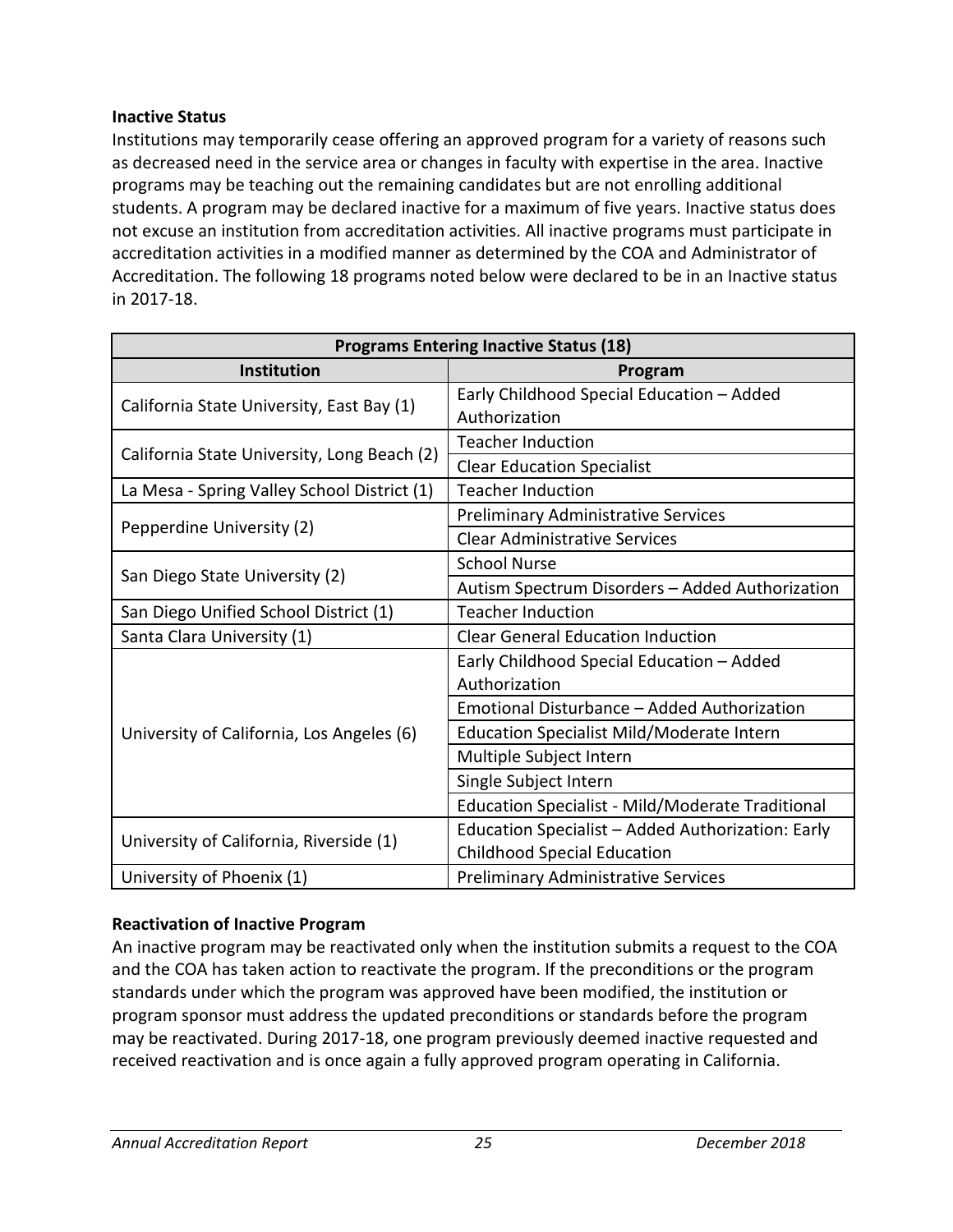| <b>Reactivation Requests (1)</b> |                                            |  |
|----------------------------------|--------------------------------------------|--|
| <b>Institution</b><br>Program    |                                            |  |
| University of San Francisco      | <b>Preliminary Administrative Services</b> |  |

### **Transition of Professional Preparation Program**

In 2016, the Commission adopted new Teacher Induction program standards and all induction programs were required to transition to these standards. The following charts indicate 1) the institutions that have chosen to continue to serve only special education preliminary credential holders, 2) the institutions that have chosen to continue to serve only general education credential holders, and 3) the programs that will serve both general education and special education credential holders.

| <b>Transition of Professional Preparation Program (3)</b> |                                            |  |
|-----------------------------------------------------------|--------------------------------------------|--|
| <b>Program Sponsor</b>                                    | <b>Program Type</b>                        |  |
| California State University, Fresno                       | Teacher Induction - Special Education only |  |
| San Jose State University                                 | Teacher Induction - Special Education only |  |
| Santa Clara County Office of Education                    | Teacher Induction - Special Education only |  |

| <b>Transition of Professional Preparation Program (11)</b> |                                            |  |
|------------------------------------------------------------|--------------------------------------------|--|
| <b>Program Sponsor</b>                                     | <b>Program Type</b>                        |  |
| <b>Biola University</b>                                    | Teacher Induction - General Education only |  |
| <b>Central Unified School District</b>                     | Teacher Induction - General Education only |  |
| Chaffey Joint Union High School District                   | Teacher Induction - General Education only |  |
| <b>Fresno Unified School District</b>                      | Teacher Induction - General Education only |  |
| <b>Hebrew Union College</b>                                | Teacher Induction - General Education only |  |
| Loyola Marymount University                                | Teacher Induction - General Education only |  |
| Redwood City School District                               | Teacher Induction - General Education only |  |
| <b>Rowland Unified School District</b>                     | Teacher Induction - General Education only |  |
| Santa Clara University                                     | Teacher Induction - General Education only |  |
| Vallejo City Unified School District                       | Teacher Induction - General Education only |  |
| <b>Whittier College</b>                                    | Teacher Induction - General Education only |  |

| <b>Transition of Professional Preparation Program (57)</b> |                          |  |
|------------------------------------------------------------|--------------------------|--|
| <b>Program Sponsor</b>                                     | <b>Program Type</b>      |  |
| Anaheim Elementary School District                         | <b>Teacher Induction</b> |  |
| Anaheim Union High School District                         | <b>Teacher Induction</b> |  |
| Animo Leadership Charter High School                       | <b>Teacher Induction</b> |  |
| <b>Antioch University</b>                                  | <b>Teacher Induction</b> |  |
| Arcadia Unified School District                            | <b>Teacher Induction</b> |  |

*Annual Accreditation Report 26 December 2018*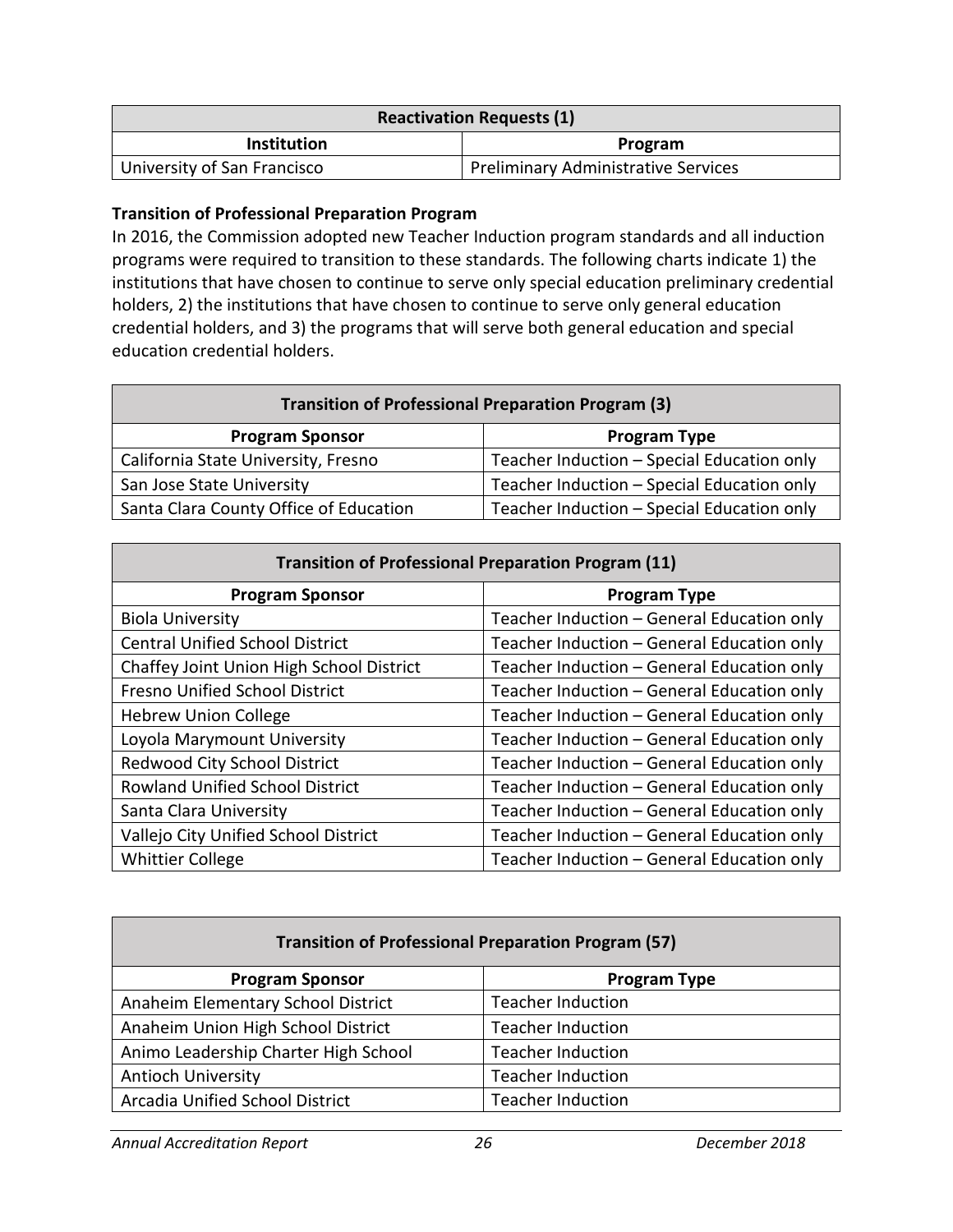| <b>Transition of Professional Preparation Program (57)</b> |                          |  |
|------------------------------------------------------------|--------------------------|--|
| <b>Baldwin Park Unified School District</b>                | <b>Teacher Induction</b> |  |
| Bay Area School of Enterprise (REACH<br>Institute)         | <b>Teacher Induction</b> |  |
| <b>Bellflower Unified School District</b>                  | <b>Teacher Induction</b> |  |
| <b>Burbank Unified School District</b>                     | <b>Teacher Induction</b> |  |
| California State University, Dominguez Hills               | <b>Teacher Induction</b> |  |
| California State University, Long Beach                    | <b>Teacher Induction</b> |  |
| California State University, Monterey Bay                  | <b>Teacher Induction</b> |  |
| <b>CalState TEACH</b>                                      | <b>Teacher Induction</b> |  |
| <b>Ceres Unified School District</b>                       | <b>Teacher Induction</b> |  |
| Chula Vista Elementary School District                     | <b>Teacher Induction</b> |  |
| <b>Compton Unified School District</b>                     | <b>Teacher Induction</b> |  |
| <b>Encinitas Union School District</b>                     | <b>Teacher Induction</b> |  |
| <b>Escondido Union High School District</b>                | <b>Teacher Induction</b> |  |
| <b>Escondido Union School District</b>                     | <b>Teacher Induction</b> |  |
| <b>Evergreen School District</b>                           | <b>Teacher Induction</b> |  |
| Fairfield-Suisun Unified School District                   | <b>Teacher Induction</b> |  |
| <b>Fullerton School District</b>                           | <b>Teacher Induction</b> |  |
| <b>Garden Grove Unified School District</b>                | <b>Teacher Induction</b> |  |
| <b>Glendale Unified School District</b>                    | <b>Teacher Induction</b> |  |
| <b>Green Dot Public Schools</b>                            | <b>Teacher Induction</b> |  |
| <b>Greenfield Union School District</b>                    | <b>Teacher Induction</b> |  |
| <b>Grossmont Union High School District</b>                | <b>Teacher Induction</b> |  |
| Hanford Elementary School District                         | <b>Teacher Induction</b> |  |
| <b>Imperial County Office of Education</b>                 | <b>Teacher Induction</b> |  |
| Keppel Union School District                               | <b>Teacher Induction</b> |  |
| La Mesa-Spring Valley Schools                              | <b>Teacher Induction</b> |  |
| Lodi Unified School District                               | Teacher Induction        |  |
| <b>Madera Unified School District</b>                      | <b>Teacher Induction</b> |  |
| <b>Manteca Unified School District</b>                     | <b>Teacher Induction</b> |  |
| Merced County Office of Education                          | <b>Teacher Induction</b> |  |
| <b>Milpitas Unified School District</b>                    | <b>Teacher Induction</b> |  |
| Montebello Unified School District                         | <b>Teacher Induction</b> |  |
| Mount St. Mary's University                                | <b>Teacher Induction</b> |  |
| <b>Ontario-Montclair School District</b>                   | <b>Teacher Induction</b> |  |
| Palo Alto Unified School District                          | <b>Teacher Induction</b> |  |
| Palos Verdes Peninsula Unified School District             | <b>Teacher Induction</b> |  |
| <b>Paramount Unified School District</b>                   | <b>Teacher Induction</b> |  |
| Pasadena Unified School District                           | <b>Teacher Induction</b> |  |
| Placentia-Yorba Linda Unified School District              | <b>Teacher Induction</b> |  |

*Annual Accreditation Report 27 December 2018*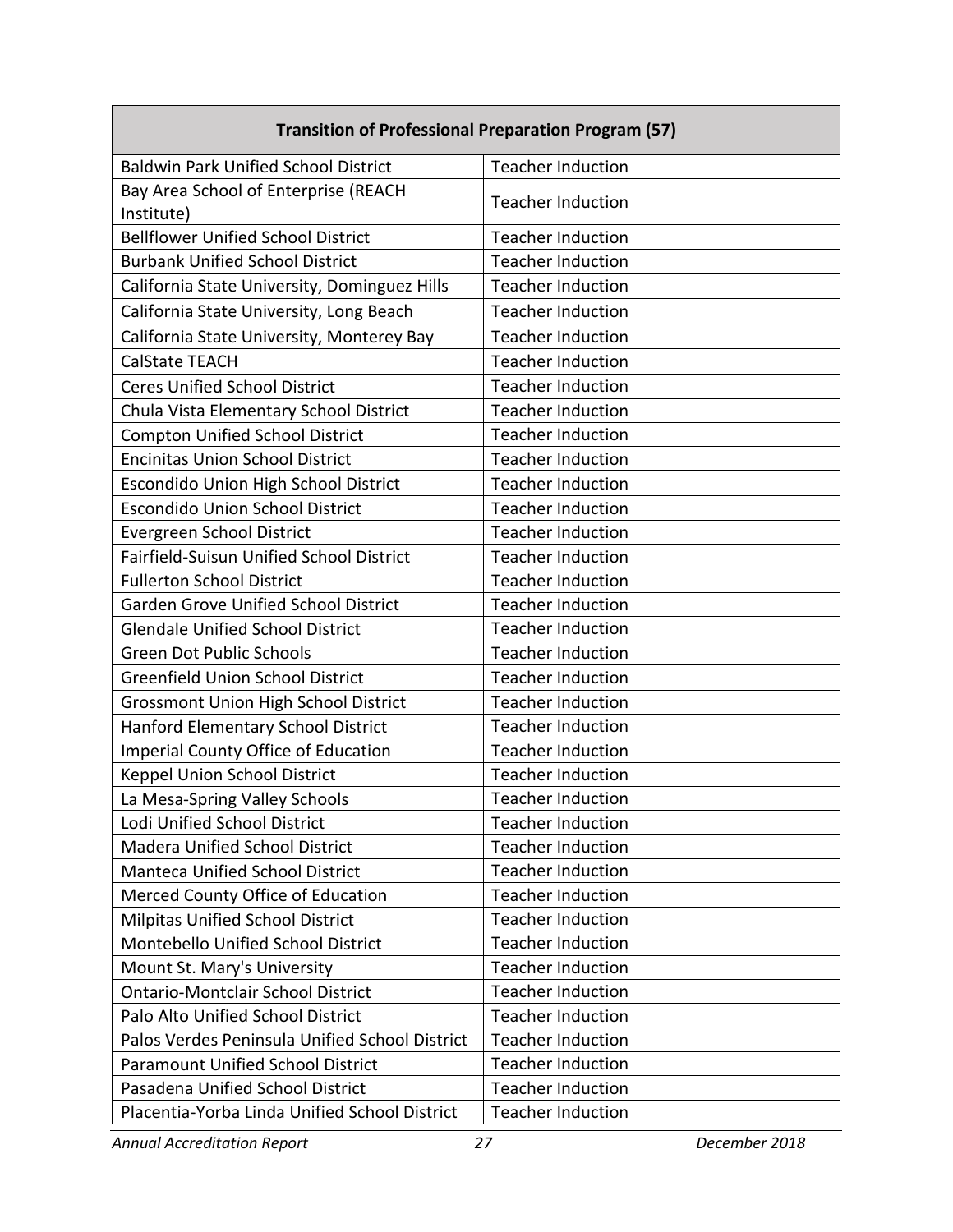| <b>Transition of Professional Preparation Program (57)</b> |                          |  |  |  |
|------------------------------------------------------------|--------------------------|--|--|--|
| Pomona Unified School District                             | <b>Teacher Induction</b> |  |  |  |
| <b>PUC Schools</b>                                         | <b>Teacher Induction</b> |  |  |  |
| Saddleback Valley Unified School District                  | <b>Teacher Induction</b> |  |  |  |
| San Francisco Unified School District                      | <b>Teacher Induction</b> |  |  |  |
| San Gabriel Unified School District                        | <b>Teacher Induction</b> |  |  |  |
| Sanger Unified School District                             | <b>Teacher Induction</b> |  |  |  |
| Sonoma State University                                    | <b>Teacher Induction</b> |  |  |  |
| South San Francisco Unified School District                | <b>Teacher Induction</b> |  |  |  |
| Sweetwater Union High School District                      | <b>Teacher Induction</b> |  |  |  |
| <b>Torrance Unified School District</b>                    | <b>Teacher Induction</b> |  |  |  |
| University of California, San Diego                        | <b>Teacher Induction</b> |  |  |  |
| Visalia Unified School District                            | <b>Teacher Induction</b> |  |  |  |
| <b>Washington Unified School District</b>                  | <b>Teacher Induction</b> |  |  |  |

## **Withdrawal of an Approved Program**

For a variety of reasons, institutions may choose to no longer offer an approved program. Institutions are encouraged to formally seek a withdrawal of these programs thus removing the program from the Commission's accreditation system. The program is then no longer considered a Commission-approved program. If an institution decides to offer a program in the future, it is a minimum of one year before a new program proposal will be accepted.

| <b>Withdrawn Programs of Professional Preparation (34)</b> |                                                            |  |  |
|------------------------------------------------------------|------------------------------------------------------------|--|--|
| Institution                                                | Program                                                    |  |  |
| <b>Azusa Unified School District</b>                       | General Education (Multiple/Single Subject) Induction      |  |  |
|                                                            | Designated Subjects - Special Subjects                     |  |  |
| California State University,                               | Designated Subjects - Supervision and Coordination         |  |  |
| Long Beach                                                 | Specialist Teaching – California Teachers of English       |  |  |
|                                                            | Learners (CTEL)                                            |  |  |
| California State University, San                           | Specialist Teaching - California Teachers of English       |  |  |
| Marcos                                                     | Learners (CTEL)                                            |  |  |
| <b>Chapman University</b>                                  | Preliminary Administrative Services Credential with Intern |  |  |
| <b>Fresno Pacific University</b>                           | Education Specialist (Level II) Moderate/Severe Program    |  |  |
|                                                            | Education Specialist (Level II) Mild/Moderate Program      |  |  |
| Loyola Marymount University                                | <b>General Education (MS/SS) Induction</b>                 |  |  |
| <b>Oakland Unified School District</b>                     | Education Specialist- Mild/Moderate Intern                 |  |  |
| Pacific Union College                                      | <b>General Education MS/SS Induction Program</b>           |  |  |
|                                                            | Specialist Teaching - Added Authorization: Reading and     |  |  |
| Saint Mary's College of                                    | Literacy                                                   |  |  |
| California                                                 | Specialist Teaching - Reading and Literacy Leadership      |  |  |
|                                                            | Specialist                                                 |  |  |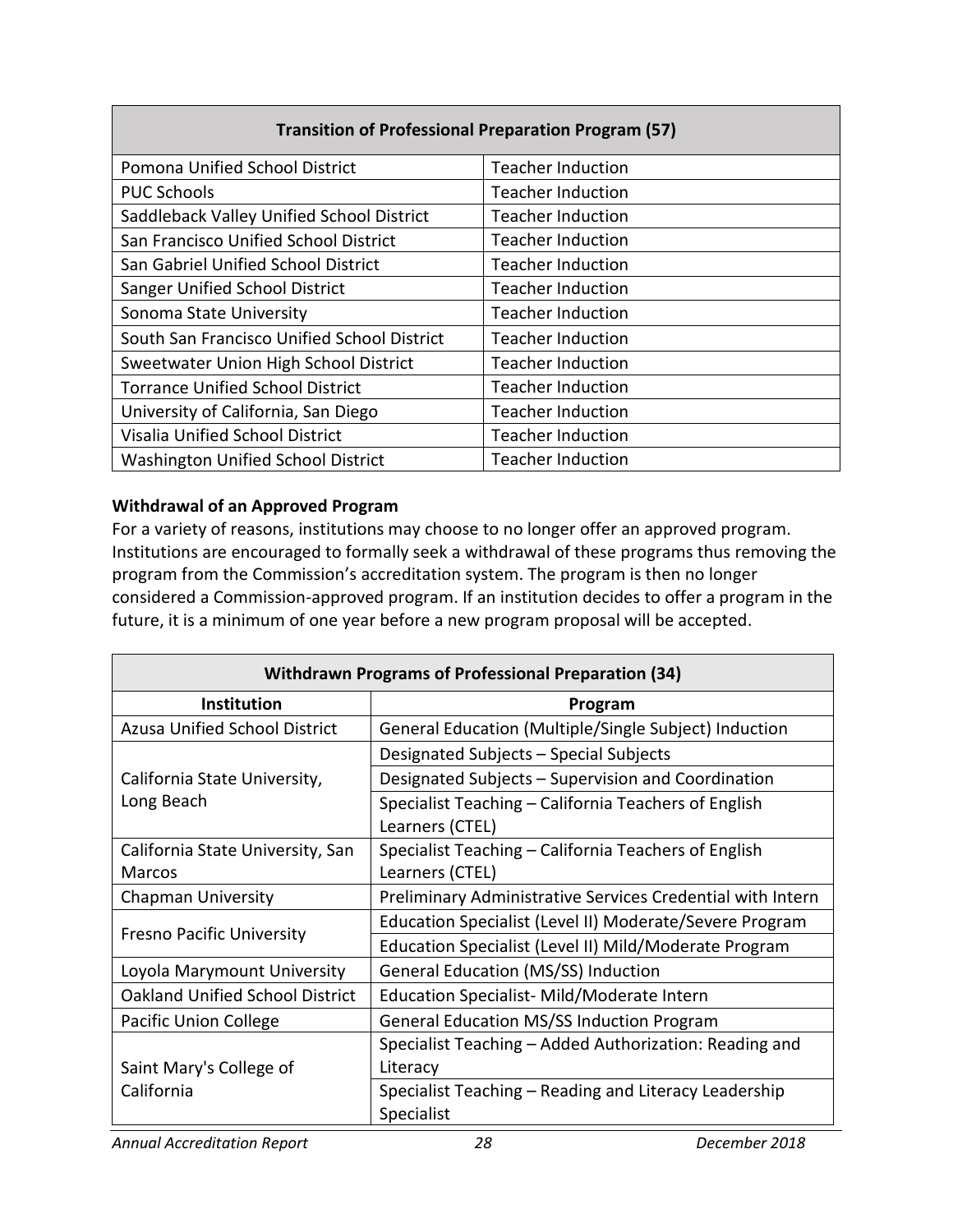| <b>Withdrawn Programs of Professional Preparation (34)</b> |                                                                    |  |  |
|------------------------------------------------------------|--------------------------------------------------------------------|--|--|
| Institution                                                | Program                                                            |  |  |
|                                                            | Education Specialist - Early Childhood Special Education<br>Intern |  |  |
|                                                            | Education Specialist - Mild/Moderate Intern                        |  |  |
| San Joaquin County Office of                               | Education Specialist - Mild/Moderate Level II Intern               |  |  |
| Education $1$                                              | Education Specialist - Moderate Severe Intern                      |  |  |
|                                                            | Education Specialist - Moderate Severe Level II Intern             |  |  |
|                                                            | Preliminary Multiple Subject Intern                                |  |  |
|                                                            | Preliminary Single Subjects Intern (all subject areas)             |  |  |
| San Marcos Unified School<br><b>District</b>               | <b>Teacher Induction</b>                                           |  |  |
|                                                            | General Education (Multiple/Single Subject) Induction              |  |  |
| Santa Rosa City Schools                                    | <b>Clear Education Specialist Induction</b>                        |  |  |
|                                                            | <b>Education Specialist Intern Mild/Moderate</b>                   |  |  |
|                                                            | Education Specialist Mild/Moderate - Level II                      |  |  |
|                                                            | <b>Education Specialist Intern Moderate/Severe</b>                 |  |  |
| <b>Stanislaus County Office of</b>                         | Education Specialist Moderate/Severe - Level II                    |  |  |
| Education                                                  | Education Specialist - Added Authorization: Autism                 |  |  |
|                                                            | Spectrum Disorder                                                  |  |  |
|                                                            | Education Specialist - Added Authorization: Early                  |  |  |
|                                                            | <b>Childhood Special Education</b>                                 |  |  |
| University of California,                                  | General Education (Multiple Subject/Single Subject) Clear          |  |  |
| Riverside                                                  | <b>Credential Program</b>                                          |  |  |
|                                                            | Designated Subjects - Supervision and Coordination<br>Credential   |  |  |
|                                                            | Education Specialist - Added Authorization: Autism                 |  |  |
| Ventura County Office of<br>Education                      | Spectrum Disorder                                                  |  |  |
|                                                            | Education Specialist - Added Authorization: Early                  |  |  |
|                                                            | <b>Childhood Special Education</b>                                 |  |  |
|                                                            | Education Specialist - Added Authorization: Autism                 |  |  |
| <b>Whittier College</b>                                    | Spectrum Disorder                                                  |  |  |

*1 While these programs were closed as operated under the LEA (San Joaquin COE), they are now operating under the purview of Teachers College of San Joaquin.*

## **Automatic Withdrawal**

Programs that have been declared inactive and been on inactive status for the maximum fiveyear period allowable by the accreditation system are automatically withdrawn. The following program was automatically withdrawn: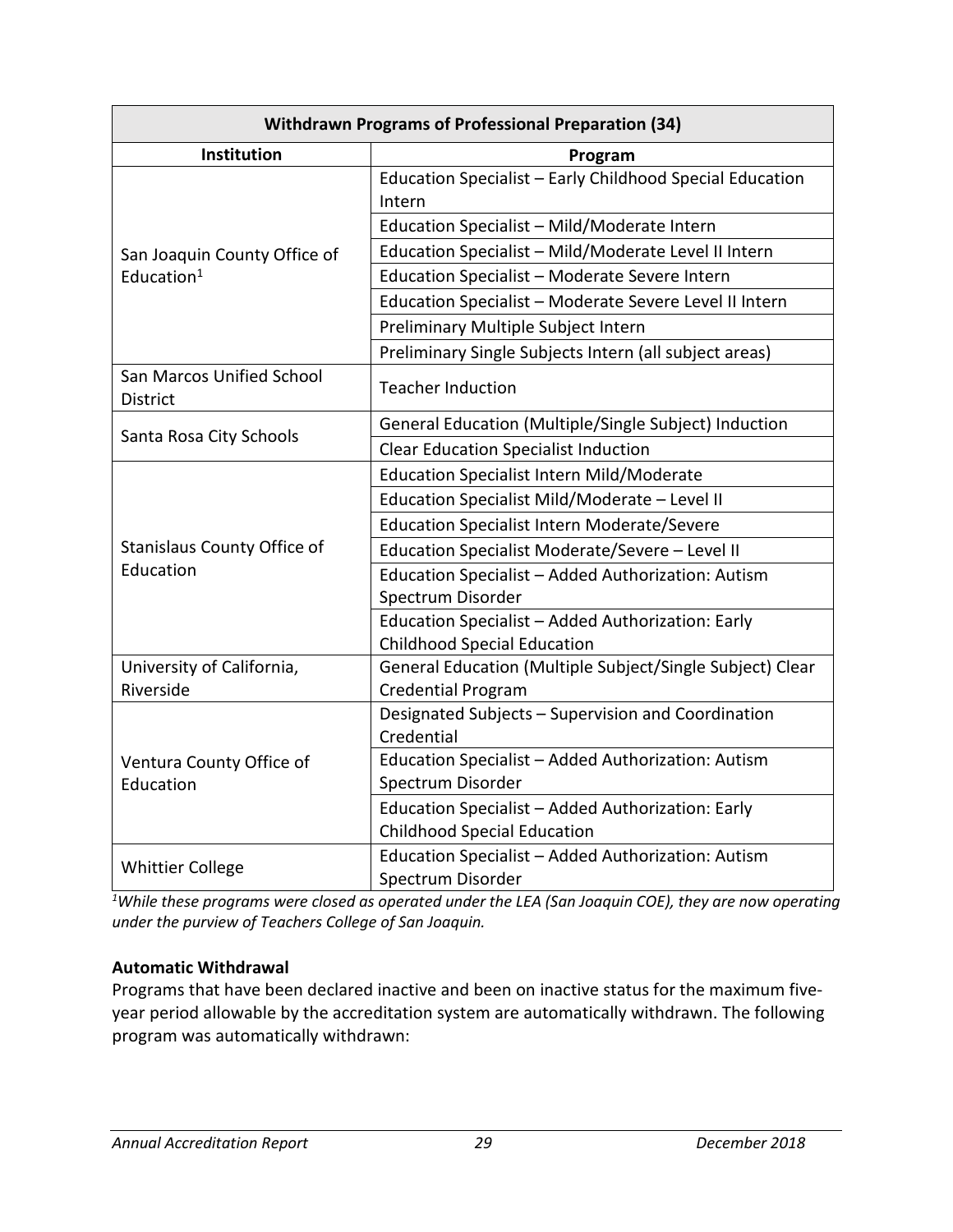| Automatic Withdrawal for Programs of Professional Preparation (1) |                                                |  |  |  |
|-------------------------------------------------------------------|------------------------------------------------|--|--|--|
| <b>Institution</b><br>Program                                     |                                                |  |  |  |
| Magnolia Public Schools                                           | Preliminary Single Subject Teaching Credential |  |  |  |

#### **Institutions that are No Longer Approved Program Sponsors**

The following institutions are no longer approved program sponsors as a result of withdrawing all of their remaining approved programs.

| <b>Institutions No Longer Approved Program Sponsors (5)</b> |                                          |  |  |
|-------------------------------------------------------------|------------------------------------------|--|--|
| Azusa Unified School District                               | Closed Educator Preparation in June 2018 |  |  |
| Magnolia Public Schools                                     | Automatic Withdrawal in June 2018        |  |  |
| San Joaquin County Office of Education <sup>2</sup>         | Closed Educator Preparation in June 2018 |  |  |
| San Marcos Unified School District                          | Closed Educator Preparation in June 2018 |  |  |
| Santa Rosa City Schools                                     | Closed Educator Preparation in June 2018 |  |  |

*2 San Joaquin COE ceased to operate as a Commission approved program sponsor; however, many of the programs are now operating under the purview of Teachers College of San Joaquin.*

#### **Preconditions Review**

During Year 1 and Year 4 of the accreditation cycle institutions must respond to all relevant preconditions. Preconditions are grounded in statute, regulations and/or Commission policy, for each approved program. During 2017-18, institutions in three cohorts (Green, Orange and Indigo) submitted preconditions for review. Green preconditions were necessary because these cohort activities fell between the former accreditation system and the new accreditation system and the preconditions for institutions in this cohort had not been reviewed since their last accreditation visit. In future years, preconditions for only two cohorts of institutions will be reviewed each year.

| Green Cohort (29)              |                              |                                     |  |  |
|--------------------------------|------------------------------|-------------------------------------|--|--|
| <b>Antioch Unified School</b>  | Hacienda La Puente Unified   | San Bernardino City Unified         |  |  |
| <b>District</b>                | <b>School District</b>       | <b>School District</b>              |  |  |
| <b>Bakersfield City School</b> | Humphreys University         | San Diego County Office of          |  |  |
| <b>District</b>                |                              | Education                           |  |  |
| California Lutheran            | La Mesa Spring Valley School | San Juan Unified School             |  |  |
| University                     | <b>District</b>              | <b>District</b>                     |  |  |
| California State University,   | Los Angeles County Office of | San Mateo Foster City School        |  |  |
| Channel Island                 | Education                    | <b>District</b>                     |  |  |
| California State University,   | Madera County                | Santa Ana Unified School            |  |  |
| East Bay                       | Superintendent of Schools    | District                            |  |  |
| California State University,   | Merced County Office of      | <b>Saugus Union School District</b> |  |  |
| San Bernardino                 | Education                    |                                     |  |  |
| Evergreen School District      | Mills College                | <b>Simpson University</b>           |  |  |
| Fairfield-Suisun Unified       | Montebello Unified School    | <b>Tulare County Office of</b>      |  |  |
| <b>School District</b>         | <b>District</b>              | Education                           |  |  |

*Annual Accreditation Report 30 December 2018*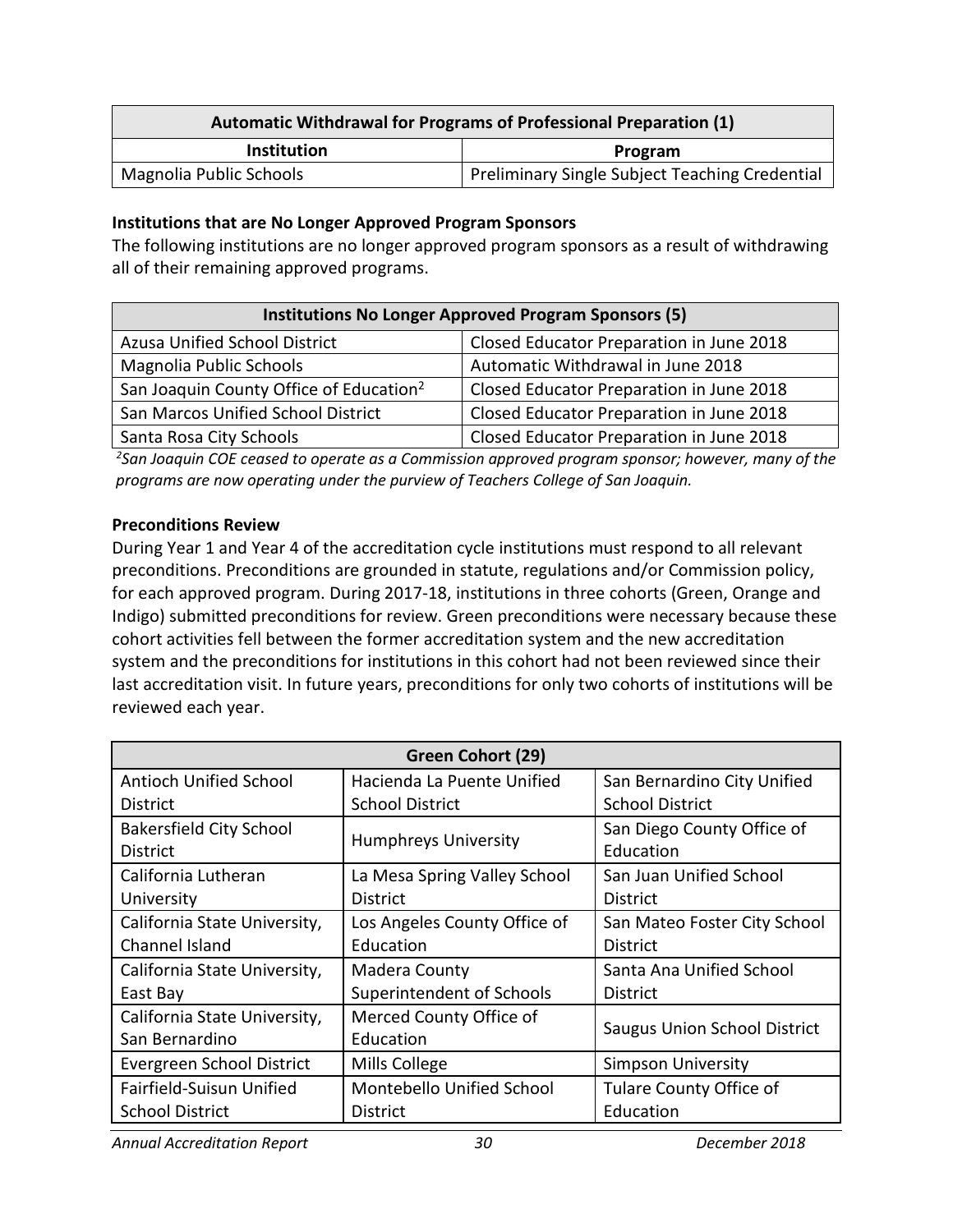| Green Cohort (29)                       |                                |                         |  |
|-----------------------------------------|--------------------------------|-------------------------|--|
| <b>Fresno County</b>                    | Notre Dame de Namur            | <b>Westmont College</b> |  |
| Superintendent of Schools<br>University |                                |                         |  |
| <b>Garden Grove Unified</b>             |                                |                         |  |
| <b>School District</b>                  | Newark Unified School District |                         |  |

| Indigo Cohort (36)                                 |                                                         |                                                       |  |  |
|----------------------------------------------------|---------------------------------------------------------|-------------------------------------------------------|--|--|
| Animo Green Dot Public<br>Schools                  | High Tech High                                          | San Ramon Valley Unified<br><b>School District</b>    |  |  |
| <b>Argosy University</b>                           | <b>Humboldt State University</b>                        | Santa Monica-Malibu Unified<br><b>School District</b> |  |  |
| <b>Azusa Pacific University</b>                    | Lancaster School District                               | <b>Stockton Unified School</b><br><b>District</b>     |  |  |
| Baldwin Park Unified School<br><b>District</b>     | <b>Madera Unified School District</b>                   | Teachers College of San<br>Joaquin                    |  |  |
| <b>Brandman University</b>                         | Mount Saint Mary's University                           | <b>Tracy Unified School District</b>                  |  |  |
| <b>Brentwood Union School</b><br><b>District</b>   | Pasadena Unified School<br><b>District</b>              | University of Redlands                                |  |  |
| California State Polytechnic<br>University, Pomona | Placentia-Yorba Linda Unified<br><b>School District</b> | University of San Francisco                           |  |  |
| California State University,<br><b>Bakersfield</b> | Sacramento County Office of<br>Education                | Ventura County Office of<br>Education                 |  |  |
| California State University,<br>Chico              | San Diego Unified School<br><b>District</b>             | <b>Visalia Unified School District</b>                |  |  |
| California State University,<br>Long Beach         | San Dieguito Union High<br><b>School District</b>       | <b>Vista Unified School District</b>                  |  |  |
| California State University,<br>San Marcos         | San Joaquin County Office of<br>Education               | West Covina Unified School<br><b>District</b>         |  |  |
| <b>Central Unified School</b><br><b>District</b>   | San Jose Unified School<br><b>District</b>              | Westside Union School<br><b>District</b>              |  |  |

| <b>Orange Cohort (36)</b>                    |                                                  |                                                                      |  |  |
|----------------------------------------------|--------------------------------------------------|----------------------------------------------------------------------|--|--|
| Academy of Art University                    | El Rancho Unified School<br><b>District</b>      | San Marcos Unified School<br><b>District-Discontinued</b><br>Program |  |  |
| Alhambra Unified School<br><b>District</b>   | Fontana Unified School District                  | Santa Barbara County<br><b>Education Office</b>                      |  |  |
| Anaheim Union High School<br><b>District</b> | <b>Fremont Unified School</b><br><b>District</b> | Santa Rosa City Schools                                              |  |  |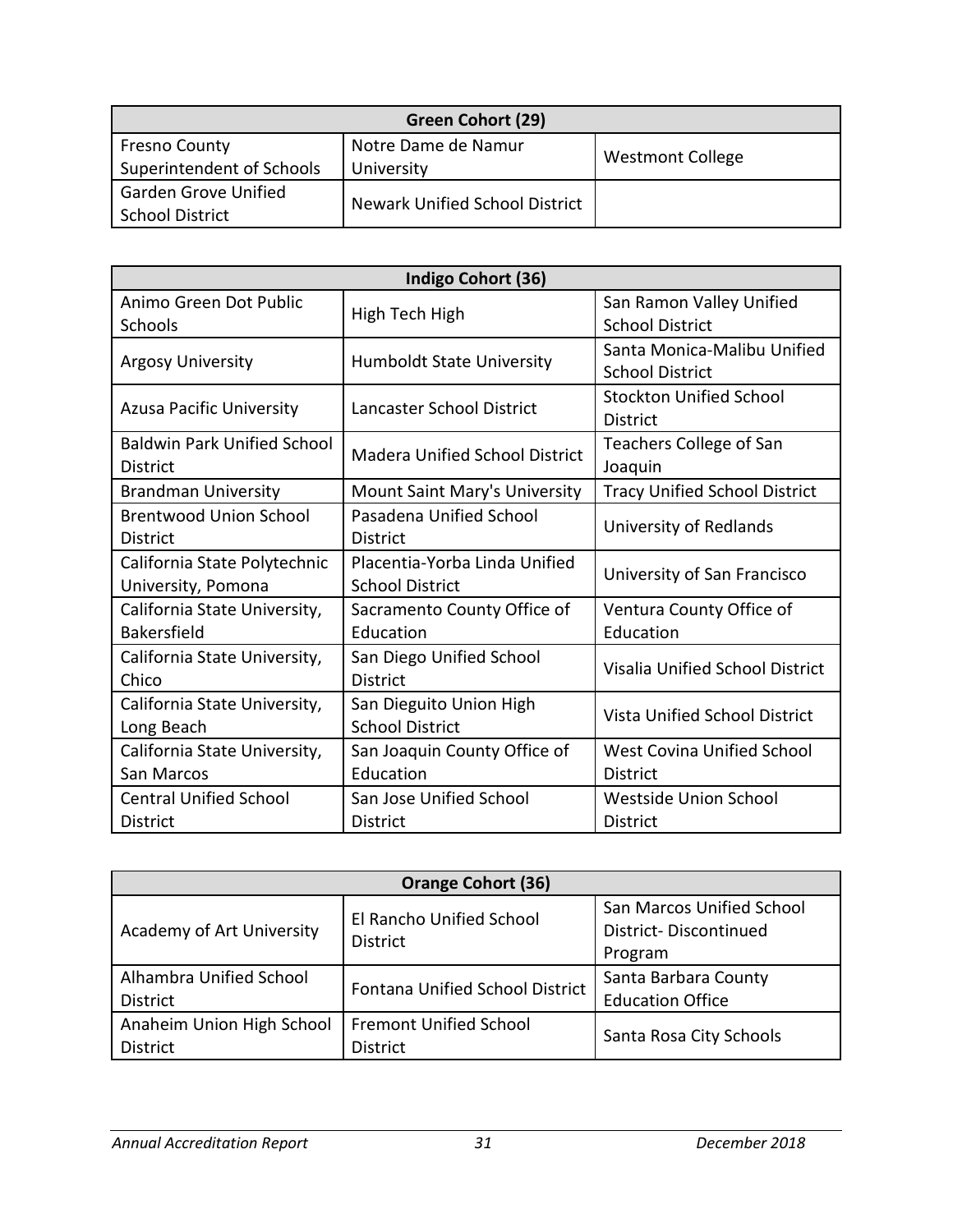| <b>Orange Cohort (36)</b>                                                  |                                                    |                                                                        |  |  |
|----------------------------------------------------------------------------|----------------------------------------------------|------------------------------------------------------------------------|--|--|
| Aspire Public Schools                                                      | Hayward Unified School<br><b>District</b>          | School for Integrated<br><b>Academics and Technology</b><br>(SIA Tech) |  |  |
| <b>Association of California</b><br><b>School Administrators</b><br>(ACSA) | Keppel Union School District                       | St. Mary's College of<br>California                                    |  |  |
| <b>Azusa Unified School</b><br><b>District</b>                             | Kings County Office of<br>Education                | Sweetwater Union High<br><b>School District</b>                        |  |  |
| California Baptist University                                              | Merced Union High School<br><b>District</b>        | The Master's University                                                |  |  |
| California Polytechnic State<br>University, San Luis Obispo                | <b>Milpitas Unified School District</b>            | University of California, Santa<br><b>Barbara</b>                      |  |  |
| California State University,<br>Sacramento                                 | Modesto City Schools                               | University of La Verne                                                 |  |  |
| <b>CalState TEACH</b>                                                      | <b>Paramount Unified School</b><br><b>District</b> | University of Phoenix                                                  |  |  |
| <b>Chapman University</b>                                                  | <b>Rialto Unified School District</b>              | University of the Pacific                                              |  |  |
| Conejo Valley Unified<br><b>School District</b>                            | San Jose State University                          | West Contra Costa Unified<br><b>School District</b>                    |  |  |

## **Program Review and Common Standards**

During Year 5 of the accreditation cycle institutions must respond to the Common Standards and complete Program Review. Program Review is the activity during which key program evidence is reviewed to determine whether the educator preparation program appears to be aligned to program standards. During 2017-18, the 36 institutions of the yellow cohort identified in the table below responded to Common Standards and completed Program Review. As indicated in the table below, these 36 institutions offer a total of 137 programs. To provide some understanding of the scope of this work, each program is reviewed by two individuals. Reviewing 137 programs then required the effort of over 270 reviewers matched by expertise and availability.

| Institution             | <b>Initial</b><br>Teacher<br>Prep* | <b>Teacher</b><br><b>Induction</b> | <b>Other</b><br><b>Teacher</b><br>Prep** | Prelim<br><b>Admin</b> | Clear<br>Admin | Other<br>Services*** | <b>Total</b> |
|-------------------------|------------------------------------|------------------------------------|------------------------------------------|------------------------|----------------|----------------------|--------------|
| Anaheim City SD         |                                    |                                    |                                          |                        |                |                      |              |
| <b>Biola University</b> | 3                                  |                                    |                                          |                        |                |                      | 5            |
| Capistrano USD          |                                    |                                    |                                          |                        |                |                      |              |
| Ceres USD               |                                    |                                    |                                          |                        |                |                      |              |
| Clovis USD              |                                    |                                    |                                          |                        |                |                      |              |
| CSU Northridge          | 6                                  | 1                                  | 7                                        | 1                      |                | っ                    | 17           |
| <b>CSU Stanislaus</b>   | 4                                  |                                    | 4                                        | 1                      |                |                      | 10           |
| Etiwanda SD             |                                    |                                    |                                          |                        |                |                      |              |

#### **Yellow Cohort Program Review 2017-2018**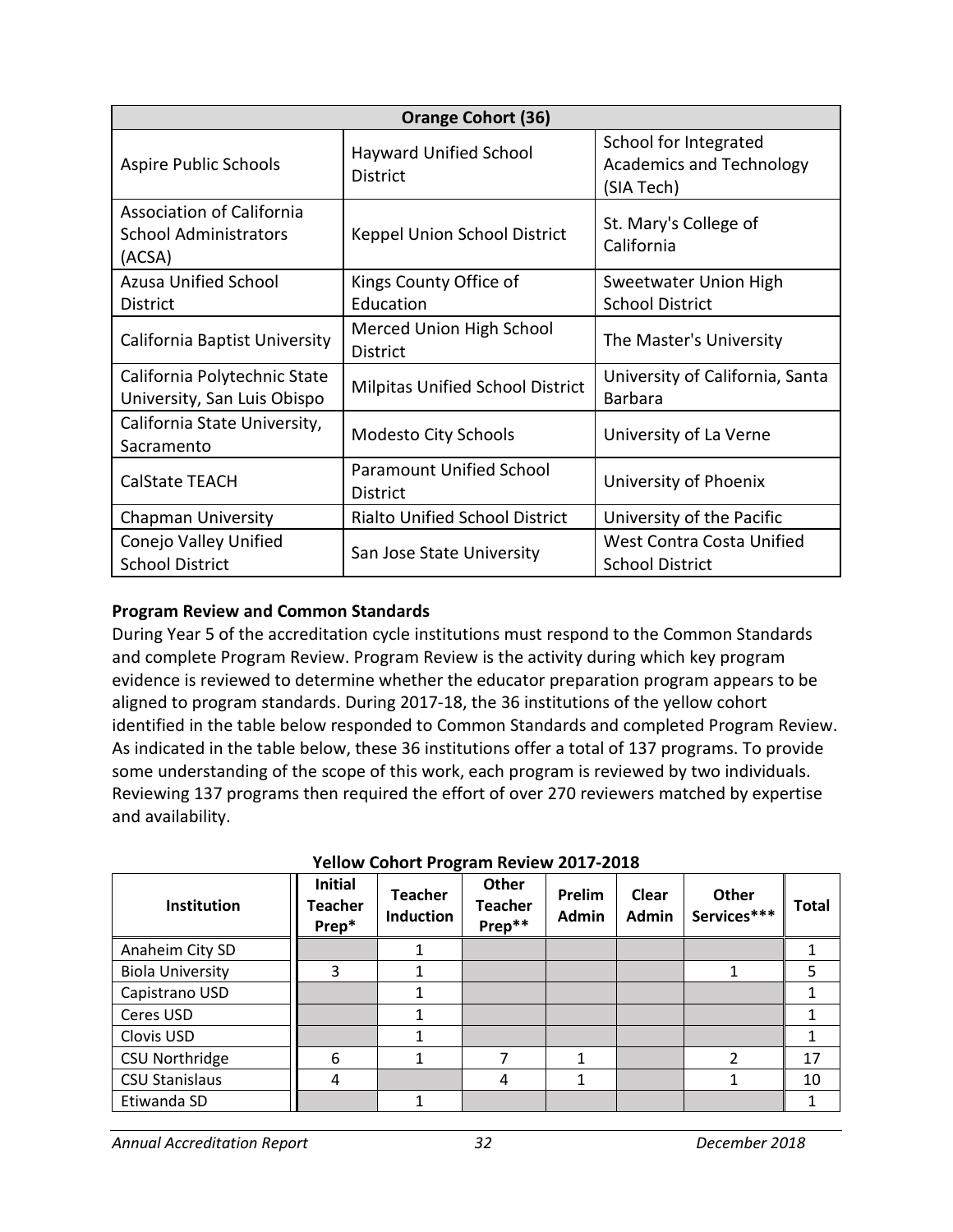| Institution                  | <b>Initial</b><br><b>Teacher</b><br>Prep* | <b>Teacher</b><br>Induction | Other<br><b>Teacher</b><br>Prep** | Prelim<br><b>Admin</b> | <b>Clear</b><br><b>Admin</b> | Other<br>Services*** | <b>Total</b>   |
|------------------------------|-------------------------------------------|-----------------------------|-----------------------------------|------------------------|------------------------------|----------------------|----------------|
| <b>Fremont UHSD</b>          |                                           | $\mathbf{1}$                |                                   |                        |                              |                      | 1              |
| <b>Fresno Pacific</b>        | 5                                         |                             | 6                                 | $\mathbf{1}$           | $\mathbf{1}$                 | $\overline{2}$       | 15             |
| University.                  |                                           |                             |                                   |                        |                              |                      |                |
| <b>Greenfield Union SD</b>   |                                           | $\mathbf{1}$                |                                   |                        |                              |                      | $\mathbf{1}$   |
| Lodi USD                     |                                           | $\mathbf{1}$                |                                   |                        |                              |                      | $\mathbf{1}$   |
| Loyola Marymount             | 3                                         | $\mathbf{1}$                | $\overline{4}$                    | $\mathbf{1}$           |                              | 3                    | 12             |
| University                   |                                           |                             |                                   |                        |                              |                      |                |
| Napa COE                     |                                           | $\mathbf{1}$                |                                   |                        |                              |                      | $\mathbf{1}$   |
| <b>Ontario-Montclair SD</b>  |                                           | $\mathbf{1}$                |                                   |                        |                              |                      | $\mathbf{1}$   |
| Panama Buena Vista           |                                           | $\mathbf 1$                 |                                   |                        |                              |                      | $\mathbf{1}$   |
| <b>USD</b>                   |                                           |                             |                                   |                        |                              |                      |                |
| Pomona USD                   |                                           | $\mathbf{1}$                |                                   |                        | $\mathbf{1}$                 |                      | $\overline{2}$ |
| Riverside USD                |                                           | $\mathbf{1}$                |                                   |                        |                              |                      | $\mathbf{1}$   |
| Rowland USD                  |                                           | $\mathbf{1}$                |                                   |                        |                              |                      | $\mathbf{1}$   |
| Saddleback Valley USD        |                                           | $\mathbf{1}$                |                                   |                        |                              |                      | $\mathbf{1}$   |
| San Diego Christian          | $\overline{2}$                            |                             |                                   |                        |                              |                      | $\overline{2}$ |
| College                      |                                           |                             |                                   |                        |                              |                      |                |
| San Diego State              | 5                                         | $\mathbf{1}$                | 5                                 | $\mathbf{1}$           | $\mathbf{1}$                 | 6                    | 19             |
| University                   |                                           |                             |                                   |                        |                              |                      |                |
| San Gabriel USD              |                                           | $\mathbf{1}$                |                                   |                        |                              |                      | $\mathbf{1}$   |
| Santa Clara University       | $\overline{2}$                            | $\mathbf{1}$                | $\mathbf{1}$                      | $\mathbf{1}$           | $\mathbf{1}$                 |                      | 6              |
| Santa Clara USD              |                                           | 1                           |                                   |                        |                              |                      | $\mathbf{1}$   |
| Santa Cruz COE               |                                           | $\mathbf{1}$                |                                   |                        |                              |                      | $\mathbf{1}$   |
| Shasta COE                   |                                           |                             |                                   | $\mathbf{1}$           |                              |                      | $\mathbf{1}$   |
| Sonoma COE                   | 3                                         | $\mathbf{1}$                | 4                                 |                        | $\mathbf{1}$                 |                      | 9              |
| South San Francisco          |                                           | $\mathbf{1}$                |                                   |                        |                              |                      | $\mathbf{1}$   |
| <b>USD</b>                   |                                           |                             |                                   |                        |                              |                      |                |
| <b>Stanislaus COE</b>        |                                           | $\mathbf{1}$                |                                   |                        | 1                            |                      | $\overline{2}$ |
| <b>Summit Public Schools</b> | $\mathbf 1$                               | 1                           |                                   |                        |                              |                      | $\overline{2}$ |
| <b>Touro University</b>      | 4                                         |                             |                                   | $\mathbf 1$            | $\mathbf 1$                  |                      | 6              |
| Walnut Valley USD            |                                           | $\mathbf{1}$                |                                   |                        |                              |                      | $\mathbf{1}$   |
| <b>Western Governors</b>     | $\overline{2}$                            |                             |                                   |                        |                              |                      | $\overline{2}$ |
| University                   |                                           |                             |                                   |                        |                              |                      |                |
| <b>Whittier College</b>      | 4                                         | $\mathbf{1}$                | $\mathbf{1}$                      |                        |                              |                      | 6              |
| William Jessup               | $\overline{2}$                            |                             |                                   |                        |                              |                      | $\overline{2}$ |
| University                   |                                           |                             |                                   |                        |                              |                      |                |
| Total: 36                    | 46                                        | 29                          | 32                                | 8                      | $\overline{\mathbf{z}}$      | 15                   | 137            |

*\*Initial Teacher Prep - Traditional/Intern Preliminary Multiple, Preliminary Single Subject, and Preliminary Education Specialist*

*\*\*Other Teacher Prep - All Education Specialist Added Authorizations, Bilingual Authorizations, CTEL, Teacher Librarian, Designated Subjects*

*\*\*\*Other Services - Pupil Personnel Services, School Nurse, Speech and Language Pathology*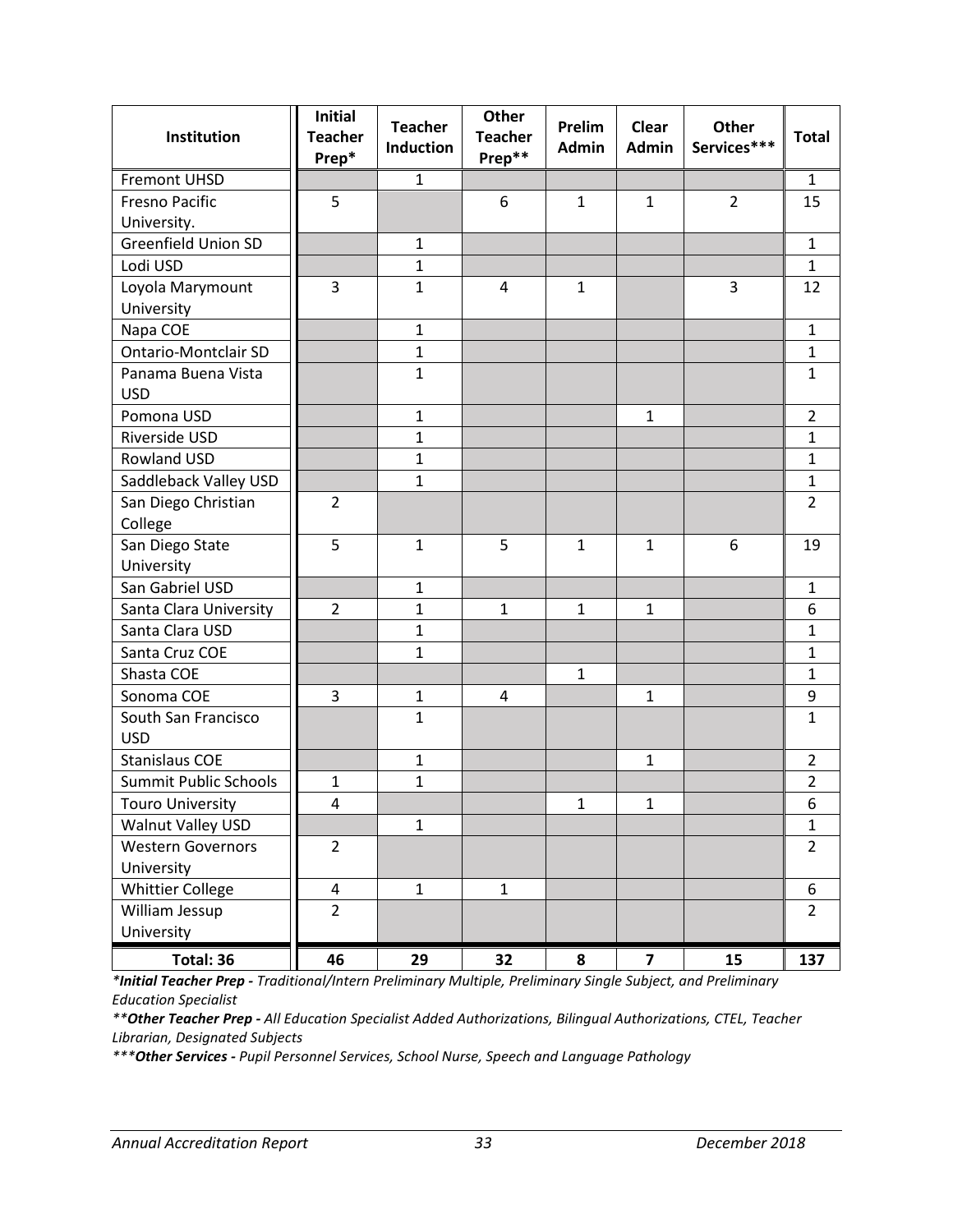# **Section III: Proposed Work Plan for the Committee on Accreditation in 2018-19**

The work plan for the Commission and COA for 2018-19 is summarized in this section. Having focused 2017-18 on the first year implementation of many aspects of the new system and reinstituting accreditation site visits, the primary objective of 2018-19 will the continued implementation of these new processes, refining them as needed, and the further development and implementation of those aspects of the system that have yet to be implemented fully.

For 2018-19, the COA identifies the following priorities.

## **Purpose 1. Ensure Accountability to the Public and to the Profession**

*Maintain public access to the Committee on Accreditation.* All Committee meetings will continue to be held in public and all meeting agendas posted in accordance with the Bagley-Keene Open Meeting Act. In addition, meetings will be broadcast to allow any individual with access to the Internet the ability to hear live or recorded broadcasts of all Committee meetings. The Commission's website will continue to be utilized fully to provide agenda items, notification of meetings, as well as broad-based access to critical accreditation materials for institutions and others interested in accreditation. Meetings are scheduled for the following dates:

August 6, 2018 November 7, 2018 January 31-February 1, 2019 March 14-15, 2019 May 2-3, 2019 June 27-28, 2019

The Committee's agenda in 2018-19 includes a full schedule of site visits beginning in the fall of 2018 and continuing well into the spring. Thirty-six institutions are scheduled for site visits. This schedule will take place while also implementing, and refining as needed, all aspects of the new accreditation system such as Program Review, Annual Data Submission, Preconditions Review, and Common Standards Review.

Continuing in 2018-19, the *PSD ENews*, Program Sponsor Alerts, and press releases will be routinely used to ensure a transparent accreditation process.

*Preparation and presentation of COA reports to the Commission.* The Committee on Accreditation will present its annual report to the Commission in November 2018. Additional updates and reports to the Commission will be provided as necessary and appropriate throughout the year.

*Commission liaison*. Maintaining a liaison from the Commission to the COA continues to be key to ensuring that the work of the COA and the accreditation system are aligned with the objectives and vision for the new accreditation system set forth by the Commission. The Commission's liaison will continue to provide an important perspective to COA discussions and serve as an effective means of communication between the COA and the Commission.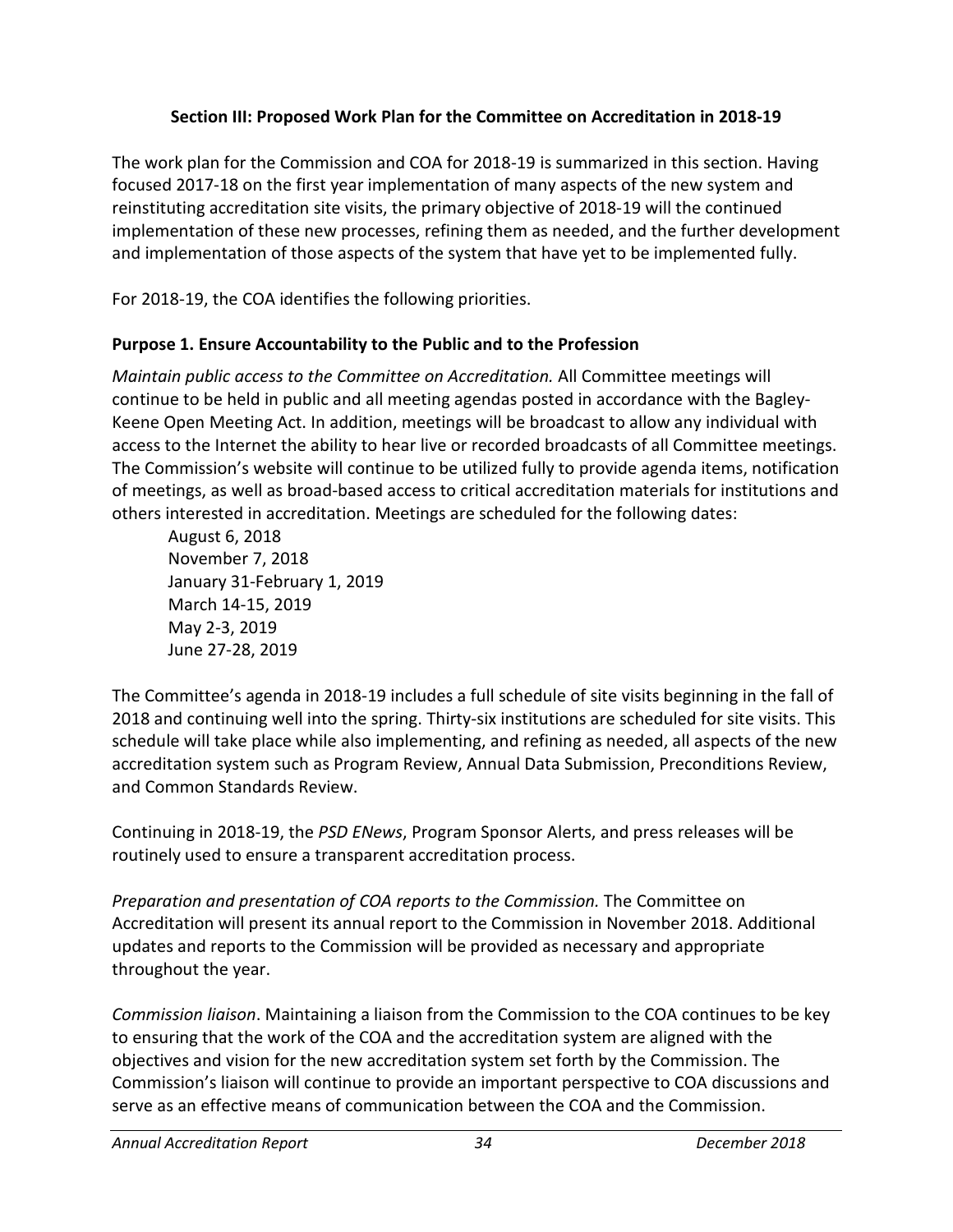*Continued Implementation of a fee recovery system for certain accreditation activities and an annual accreditation fee system.* The Commission adopted a cost recovery plan, and regulations, for the review of new programs and for accreditation activities outside the typical accreditation cycle in October 2013. In addition, in 2014, the Commission implemented an annual accreditation fee. The annual accreditation fee structure was reviewed in 2016 by the Commission in light of new standards, requirements, regulations proposed. The Commission staff will continue to work with the Office of Administrative Law to ensure that the regulations are promulgated and fit the various aspects of the new accreditation system.

## **Purpose 2. Ensure Program Quality**

*Professional accreditation of institutions and their credential preparation programs.* This is one of the primary ongoing tasks of the Committee on Accreditation. The COA has been given full responsibility for making the legal decisions regarding the continuing accreditation of education institutions and their credential programs.

## *Site Visits – Yellow Cohort*

Beginning in the fall of 2018, the Yellow Cohort, comprised of 36 institutions, will undergo a site visit by a trained team of reviewers. This cohort will be the first to undergo an accreditation site visit having completed the new more efficient Program Review process for reviewing credential program documentation. The information from this process will be used by the site visit team to inform them about the programs prior to the site visit and a subset of the program reviewers have been chosen to serve on the site visit team.

# *Program Standards Review – Orange Cohort*

Program Review submissions were required for the Orange Cohort by October 15, 2018. The Orange Cohort is comprised of 36 institutions offering numerous educator preparation programs. These programs will be reviewed in the 2018-19 year through this Program Review process. This Program Review process, like the new Common Standards process, focuses on very specific evidence and documentation submitted that allows reviewers to determine, without extensive narrative, whether the program is preliminarily aligned to program standards. This information will be used to inform the site visit in Year 6.

The Commission staff has coordinated and assigned at least two experts in each of the credential areas to review each program submission from the Orange Cohort. The vast majority of these review sessions are scheduled throughout November and December 2018 and early 2019 and will take place in a face to face manner at different locations in the state in order to review the documents expeditiously. Once the review session has taken place, the programs must provide an addendum 60 days before the site visit whish responds to any areas of concern or areas needing additional information. This addendum will be used by the site visit team to determine whether the standards are met. The Program Review sessions also serve as Part I of a two part BIR training. Those who participate either in Program Review or Common Standards review will be considered to have completed Part I BIR training, with the site visit training being Part II of BIR training.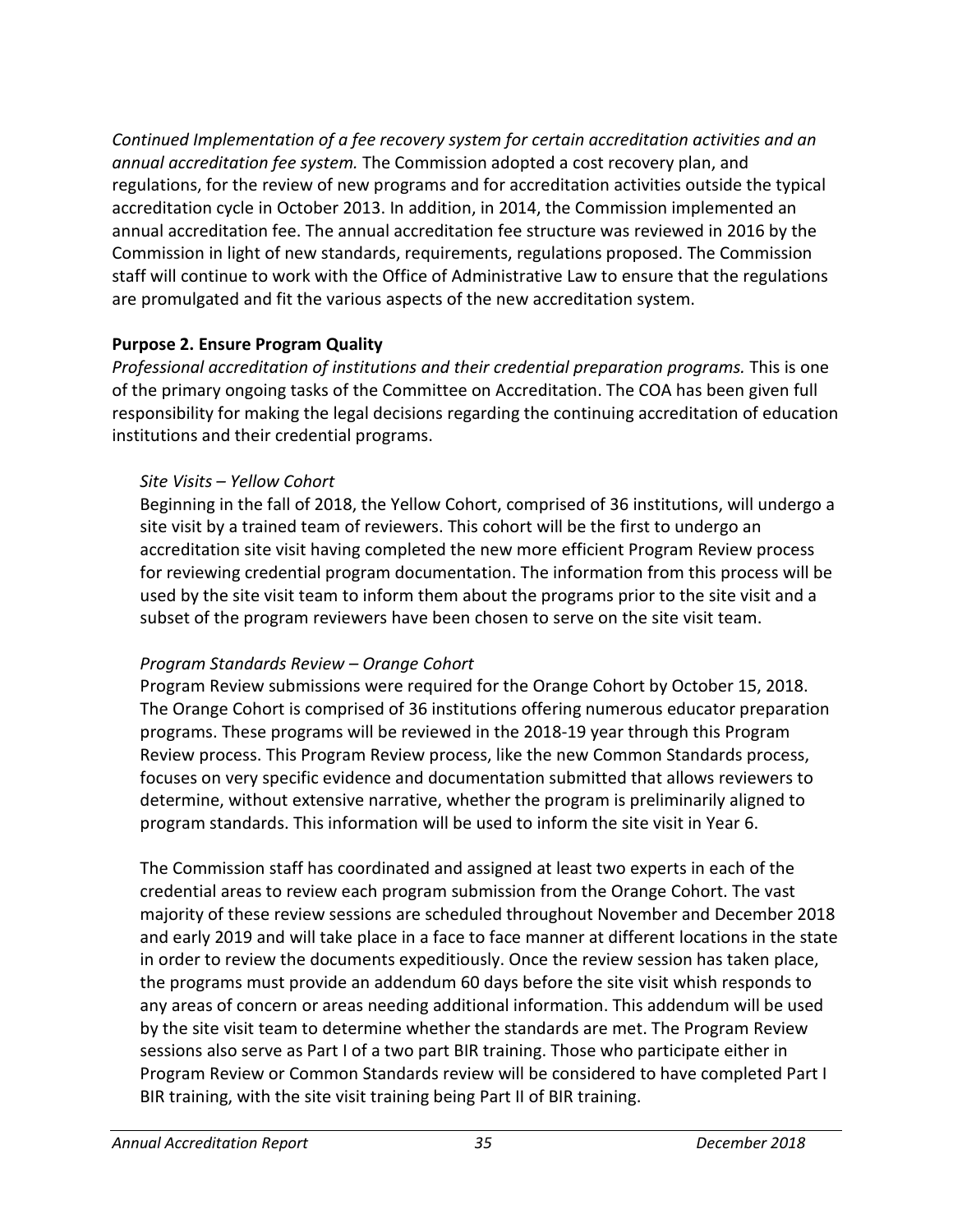## *Common Standards Submission and Review* – Orange Cohort

In February 2019, the 36 institutions that are in the Orange Cohort will submit their documentation with evidence, in accordance with the new procedures, to demonstrate alignment with the Common Standards. One to two Common Standards reviewers and a Team Lead are selected for each institution and will be brought together in the spring to review these submissions. The institutions must provide additional information in the form of an addendum 60 days prior to the site visit to respond to concerns or questions from reviewers. This addendum will serve to further inform the site visit reviewers. The Common Standards reviewers and the team lead that reviewed the Common Standards, will also be the Common Standards team and the team lead for the site visit so they will be very familiar with the evidence and documentation prior to arriving on site for the site visit.

## *Preconditions Submission* – Red and Blue Cohorts

In March 2019, the institutions in the Red and Blue cohorts will submit their preconditions responses. Staff will review these preconditions and require follow up as soon as it is determined that there are questions involving any preconditions. If some preconditions responses are unresolved, the COA will be notified and further action will be taken as deemed appropriate by the COA.

# *Annual Data Submission*

All Commission approved program sponsors will submit required data in 2019. It is anticipated that staff will work closely with the COA, the Commission and the field in general to further refine and clarify the information that is required in the Annual Data System. In addition, further work will be done to determine what data should be incorporated into the data dashboards with easy access for the general public.

*Review and revise the [Accreditation Handbook.](https://www.ctc.ca.gov/educator-prep/accred-handbook)* The *Accreditation Handbook* explicates the processes and procedures of the various components of the accreditation system. The COA has already completed a comprehensive review and update of the *Accreditation Handbook* to ensure that any new or changed aspects of the accreditation system were reflected in this document. As the new system is implemented, if any language needs to be adjusted in the *Handbook* to reflect these changes, Commission staff with the COA will make sure the language is clear. In addition, there is likely to need to be some clarification of language in the *Handbook*  in order to ensure approval of the cost recovery regulations and to satisfy the Office of Administrative Law.

# **Purpose 3. Ensure Adherence to Standards**

*Review and take action to grant initial approval of new program sponsors.* Approximately 2-4 Accreditation 101 sessions will be held in 2018-19 for institutions interested in becoming a Commission-approved program to better understand the expectations and responsibilities of being a program sponsor and to begin the approval process. Commission staff and BIR members will continue to review proposals for Initial Institutional Approval as they are received.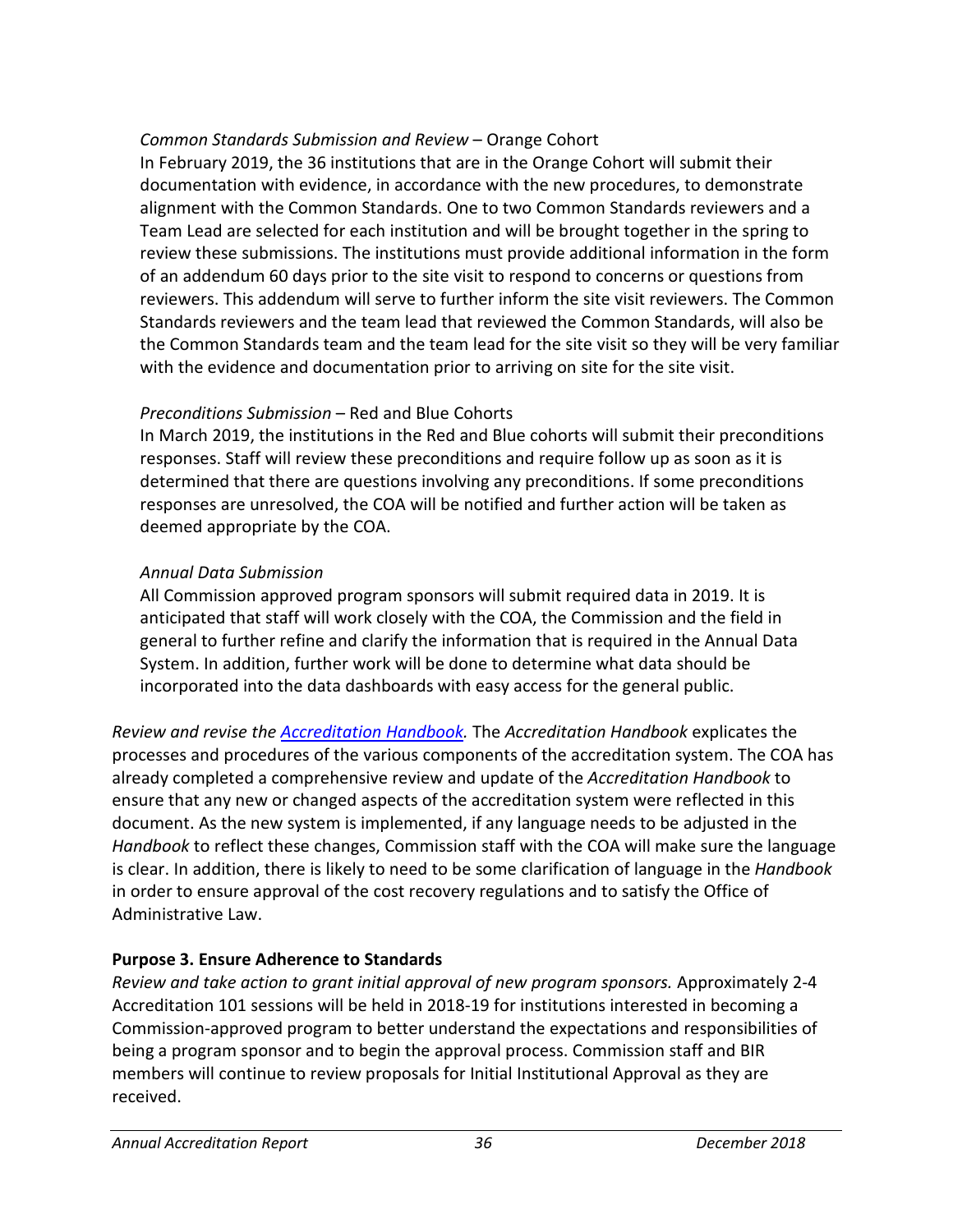*Review and take action to grant initial program approval for new credential programs.* This is also one of the major ongoing tasks of the Committee on Accreditation. The COA has developed procedures for handling the submission of proposed credential programs. Programs are only being given initial approval when the reviewers have determined that all of the Commission's standards are met. This review process will continue in 2018-19. When possible, the Commission will bring reviewers together for dedicated review time.

Continue to *Review and Approve Subject Matter Programs.* Although subject matter programs are not fully part of the accreditation system, there is a continued need to review and approve subject matter programs to allow completion of a subject matter program to waive the subject matter examination. Given the significant and continuing interest in this effort, it is anticipated that the Commission will continue to need numerous trained reviewers and dedicated review time to ensure that this activity is conducted efficiently in order to allow these programs to begin operations quickly. In addition, the Commission will continue to review and approve other subject matter programs as they are submitted.

## **Purpose 4. Foster Program Improvement**

*Data – Annual Data Submission and Survey Data.* The Commission will continue to develop and refine the annual survey data collection process and hold discussions with the COA about the appropriate use of that data in accreditation decisions. In addition, there remains significant work to be done around the annual data submission. These discussions will continue this year and it is anticipated that specific data elements, definitions for data sources, and means of collecting, reporting, and analyzing within the newly developed data system and data dashboards will take place. The technical advisory committee convened in 2018 will be consulted as necessary as the further development and implementation of the Annual Data System progresses.

In addition, the Commission staff will focus efforts during 2018-19 on using these data to determine if they indicate any potential areas of concern either with an institution or with a standard or requirement. Analyzing the data for both the survey data and, to some extent, the annual data submission, may allow the Commission to better understand if concerns are distributed evenly across institutions or concentrated in single institutions, suggesting that there may need to be a focused site visit or further exploration of an institution's programs.

*Continued implementation of the evaluation system for the accreditation system*. The COA will continue to use and examine the results of the evaluation tool that is used by site visit reviewers, team leads, and institutions to evaluate the accreditation system. This data will be collected over the course of the year, with a review of the data taking place in the summer of 2019. Improvements will be discussed and incorporated into the revised accreditation system.

*Continue partnership with the Council for the Accreditation of Educator Preparation and efforts to collaborate with other national accrediting bodies, where appropriate.* Recent actions by CAEP call for states to reexamine the partnership agreement in 2019. As a result, the COA will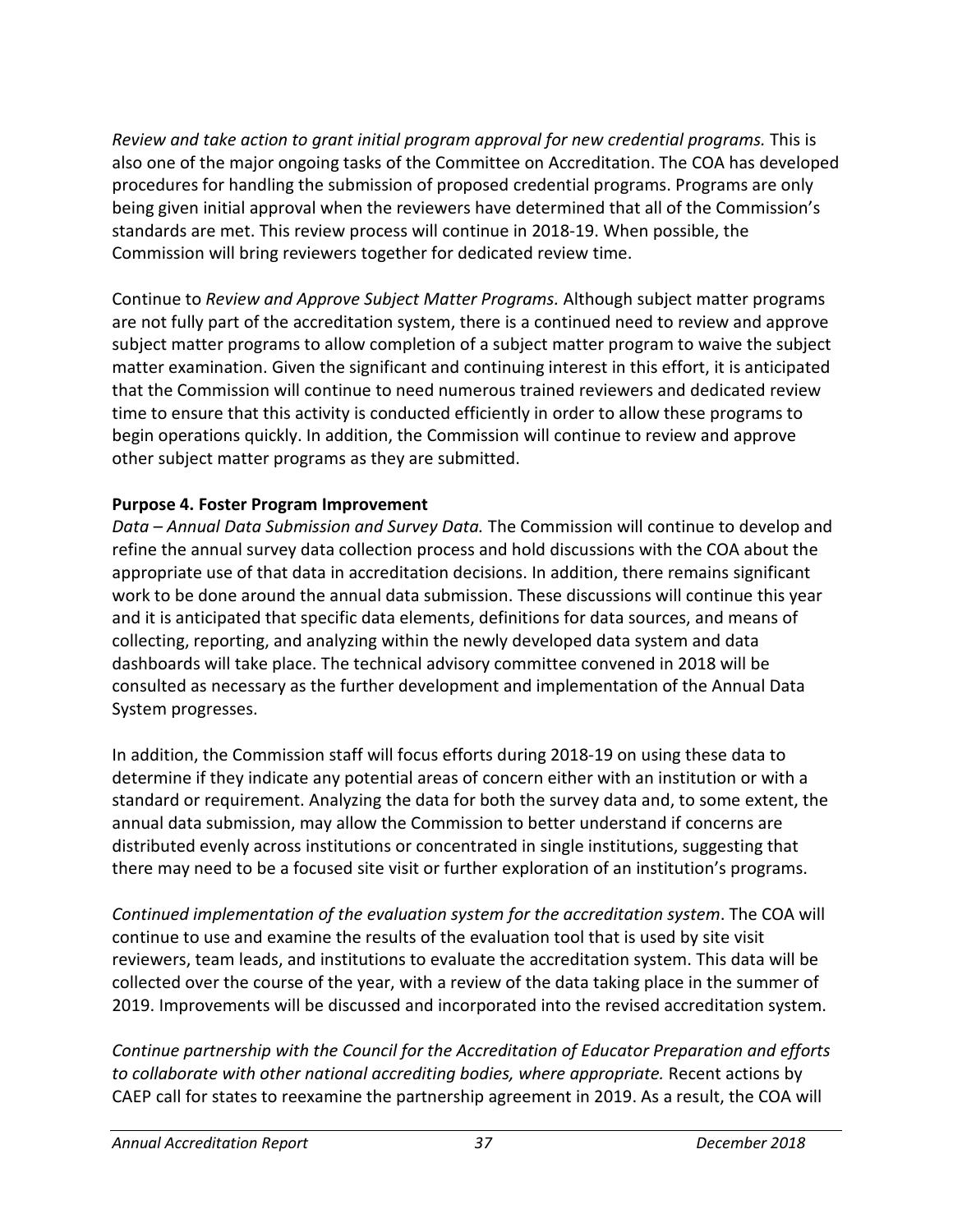engage in reviewing the agreement and determining whether any changes will be necessary going forward. Because the first California institution is undergoing a CAEP/CTC joint site visit in spring 2019 and because CAEP standards and protocols are more developed than when the agreement was signed a few years ago, it is an opportune time to revisit the language of the agreement.

In addition, the Commission staff will continue to work with institutions that seek to be both nationally accredited and state accredited as well as with CAEP and any other potential accrediting bodies, to ensure that the process is as streamlined as possible. The Commission staff continues to keep abreast with changes to the CAEP accreditation system, determine the alignment or misalignment with California's process and standards, and to clarify areas of uncertainty with respect to some of the CAEP standards for applicability to California's institutions.

*Explore ways to align and streamline the accreditation of other national and professional organizations with that of the state processes.* In 2018, the Commission worked with an advisory panel to reexamine and recommend changes in the Pupil Personnel Program standards and requirements. If and when the Commission takes action to revise these standards, additional work to develop a crosswalk with national accrediting bodies in these professions will have to be developed.

## **Continue Development and Implementation of the Revised Accreditation System**

Section 1 of this report provides information about the many aspects of the new accreditation system developed and/or implemented in 2017-18. The list below provides some brief information on some of the remaining aspects of the work that will need to continue in order to realize the full vision of the Commission for its accreditation system.

- 1. *Provide Technical Assistance.* Further technical assistance targeted to certain cohorts will be necessary over the course of the next year as each experience a new aspect of the accreditation system. In addition, additional technical assistance will be provided as additional work is done on aspects of the system such as building out Annual Data System to include teaching performance assessment data or data related to additional pathways. Ensuring that the field understand what is required as well as to provide feedback to the Commission staff as the processes are developed have been instrumental in the effective implementation of the system and will continue to play an important role in the future.
- 2. *Continue Discussing the Role, Purpose, and Specificities of Annual Data.* A focus for 2017- 18 will be to continue the discussion about the types of required data that institutions should submit annually, the expectations around that data, and its uses in accreditation. Staff will work to establish the specific protocols necessary to ensure smooth submission of the data into the data system and identify which data elements are part of the data dashboard. In addition, BIR members will need to be trained in how to analyze and use the data appropriately in accreditation.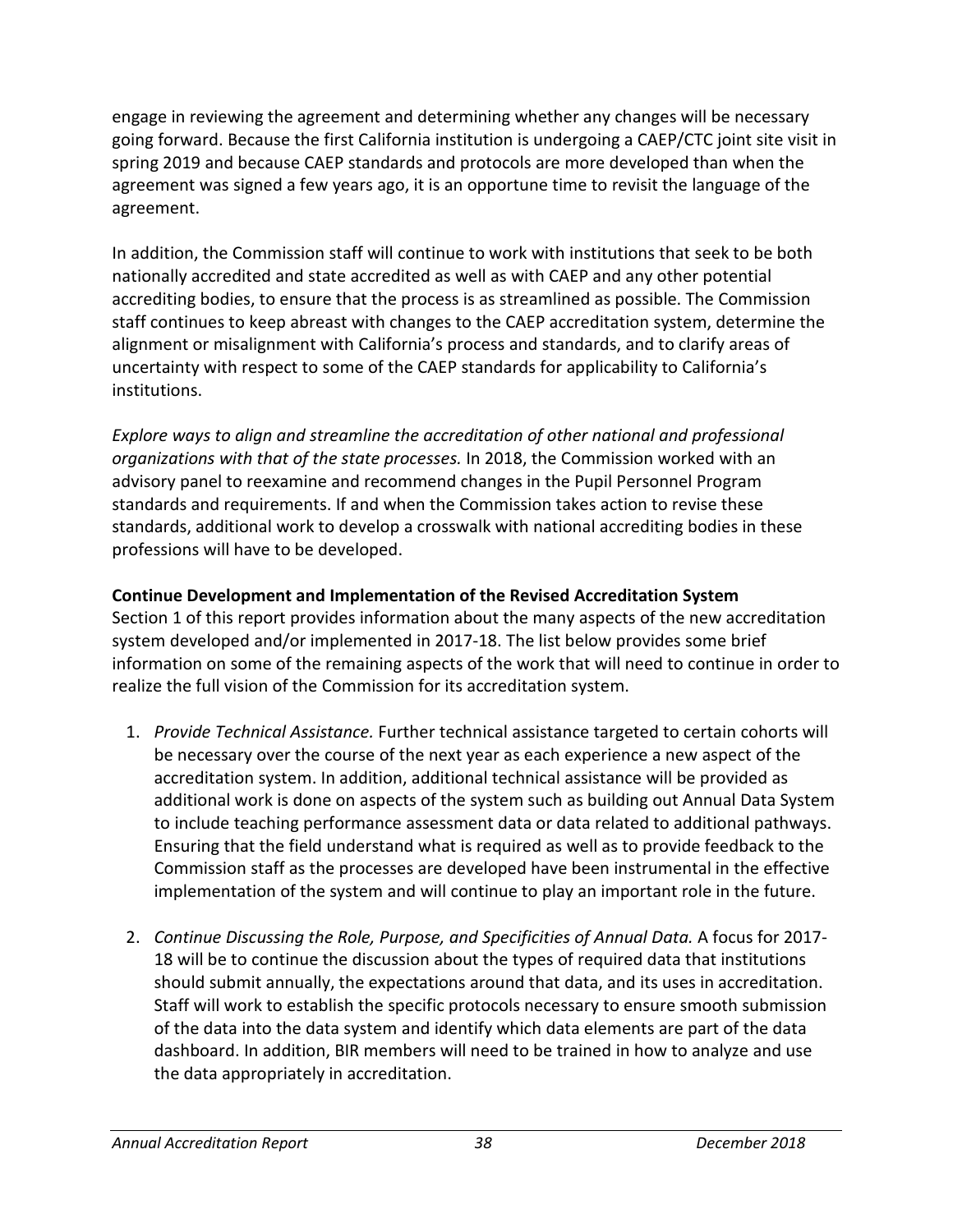- *3. Continued implementation of surveys for the following constituencies:*
	- a. Preliminary Multiple Subject Completer Survey
	- b. Preliminary Single Subject Completer Survey
	- c. Preliminary Education Specialist Completer Survey
	- d. Preliminary Administrative Services Completer Survey
	- e. Teacher Induction Completer Survey
	- f. Other Credential Programs Survey-Pilot Year
	- g. Master Teacher Survey
	- h. Employer Survey

In the 2018-19 year, the Education Specialist and General Education Induction Program Completer survey was combined into a single Teacher Induction Survey. Additionally, a completer survey was developed and will be implemented to capture program completer information from all other credential areas.

The Commission staff and the COA will continue to ensure the appropriate use of survey data in accreditation activities. Further work will continue on the analysis of the data itself and the determination of processes and timelines for that analysis, the identification of any possible issues and trends, and the next steps in addressing these issues will be a focus for 2018-19.

- 4. *Next generation of performance assessments –* As the development of the next generation of teaching performance assessments and the development of administrator performance assessments continues, the COA and Commission staff will review the various implications of that work. Providing some guidance for reviewers, and ensuring that both institutions and reviewers understand the new models and related expectations as articulated in the standards, incorporating the rubric level data into the Annual Data system as well as any other appropriate use for the data will be an important activity in 2018-19.
- 5. *Establishing and implementing processes and procedures for identifying exemplary practices.* In 2017-18, staff and the COA developed a process where institutions that met the Commission's standards in the 2017-18 site visits have the ability to identify, for one or more programs, an area where the program has developed an exemplary practice. The program will submit information on the practice with supporting data and documentation. A committee of experienced educators will review the submissions and identify the initial set of program exemplars. Institutions with programs that have exemplary practices will be featured on a new page for Program Exemplars and available to provide technical assistance to other institutions interested in learning about how the practice has been effective and how it may be able to implement a similar practice at their own institution.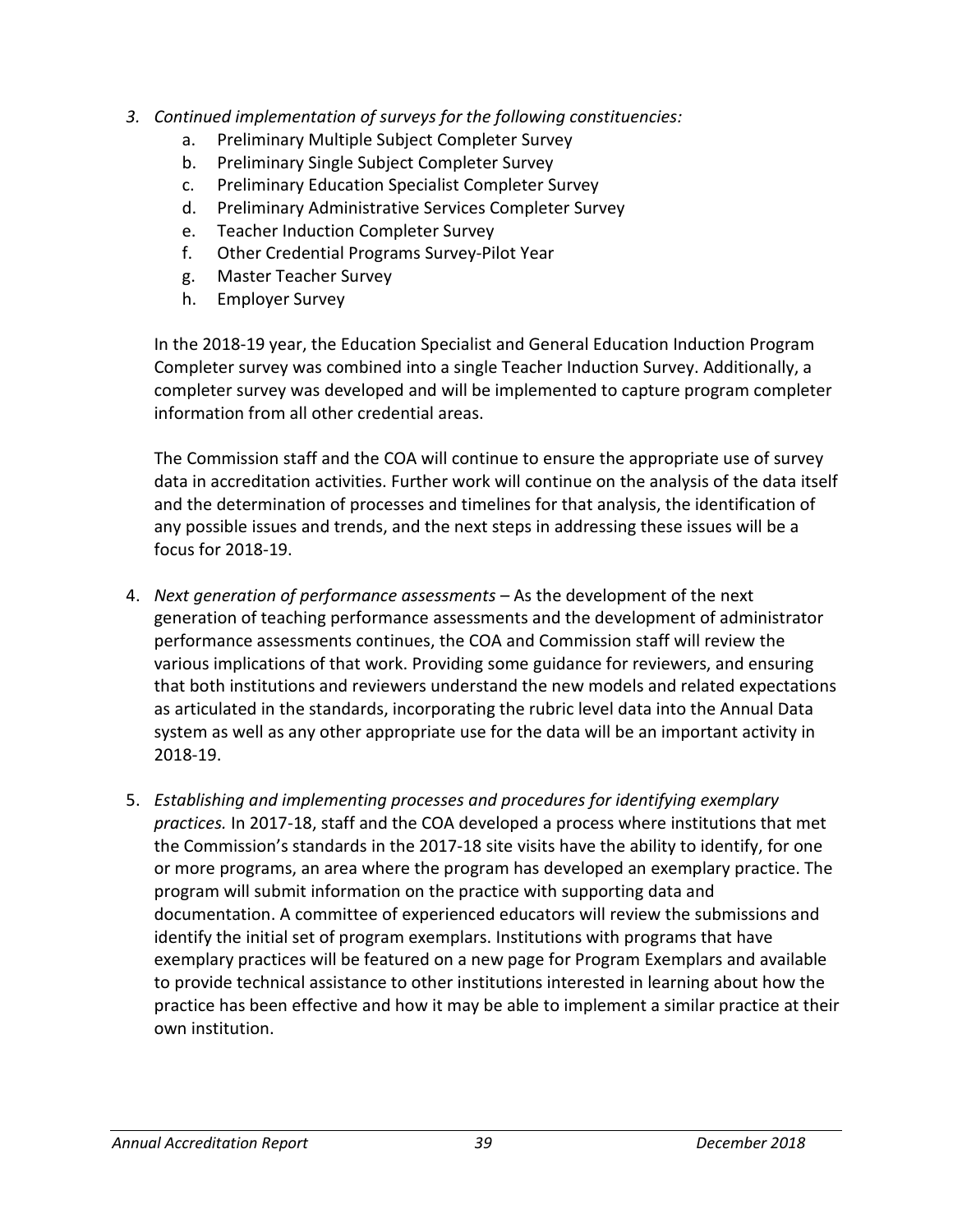Building on the discussions that have taken place thus far, the Commission will begin implementation of this process to identify exemplary programs and continue to explore ways in which those institutions with particularly strong or innovative practices are able to be recognized and share their experiences and accomplishments with the broader education community. The Committee on Accreditation will provide feedback on the system as it continues to develop and in its early implementation.

#### **General Operations**

In addition to the above-mentioned items, the COA will engage in routine matters necessary for general operations of the Committee. This includes the election of Co-Chairs, the adoption of a meeting schedule, and orientation of new members.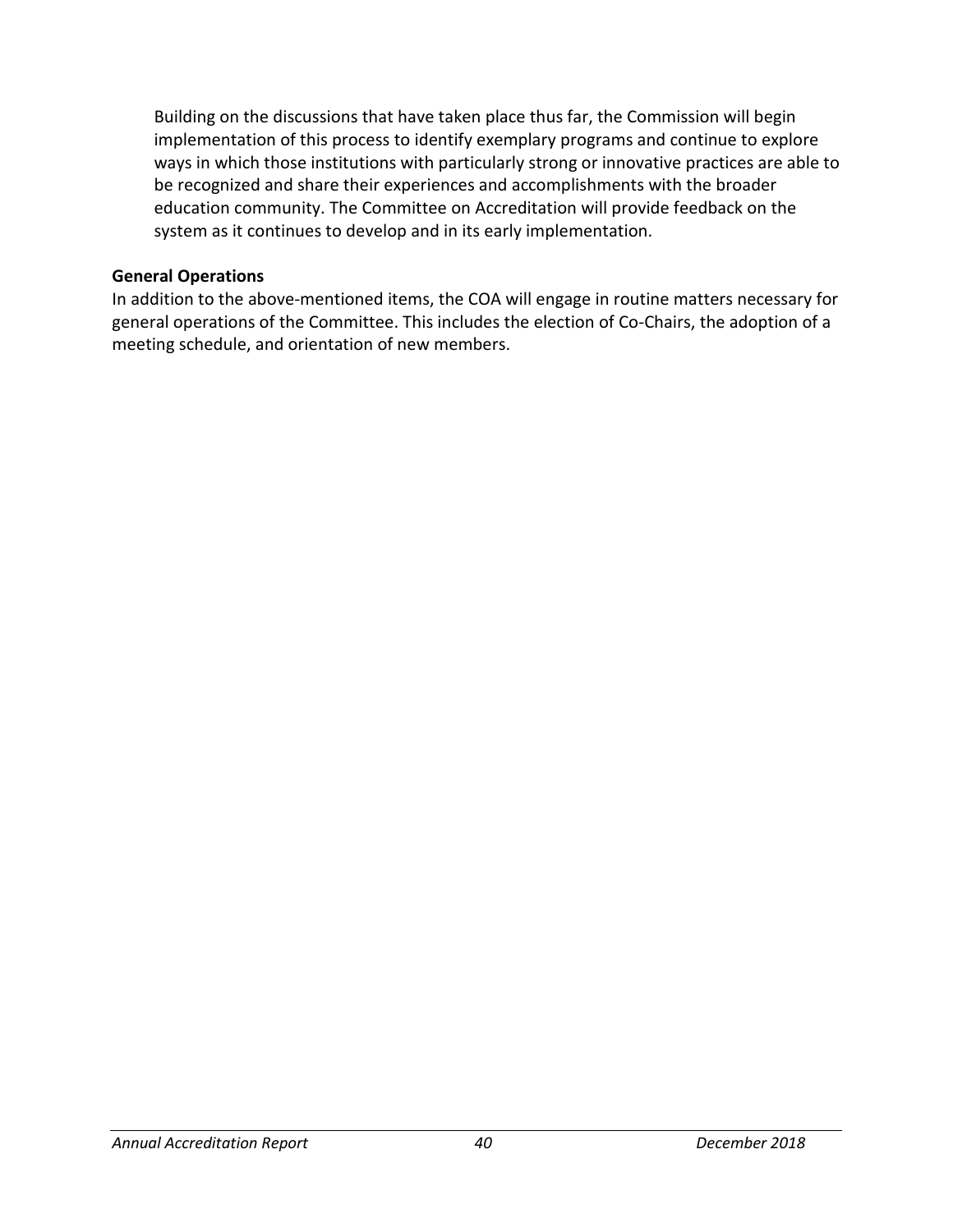## **Program Sponsors by Accreditation Cohort**

| <b>California State University (23)</b> |        |                                  |               |  |
|-----------------------------------------|--------|----------------------------------|---------------|--|
| Institution                             | Cohort | Institution                      | <b>Cohort</b> |  |
| Cal Poly, Pomona                        | Indigo | <b>CSU Monterey Bay</b>          | Violet        |  |
| Cal Poly, San Luis Obispo               | Orange | <b>CSU Northridge</b>            | Yellow        |  |
| <b>CalState TEACH</b>                   | Orange | <b>CSU Sacramento</b>            | Orange        |  |
| <b>CSU Bakersfield*F</b>                | Indigo | CSU San Bernardino               | Green         |  |
| <b>CSU Channel Islands</b>              | Green  | <b>CSU San Marcos</b>            | Indigo        |  |
| <b>CSU Chico*S</b>                      | Indigo | <b>CSU Stanislaus</b>            | Yellow        |  |
| <b>CSU Dominguez Hills</b>              | Red    | <b>Humboldt State University</b> | Indigo        |  |
| <b>CSU East Bay</b>                     | Green  | San Diego State University       | Yellow        |  |
| <b>CSU Fresno*S</b>                     | Violet | San Francisco State University   | Violet        |  |
| <b>CSU Fullerton*F</b>                  | Blue   | San Jose State University        | Orange        |  |
| <b>CSU Long Beach*S</b>                 | Indigo | Sonoma State University          | Red           |  |
| <b>CSU Los Angeles*F</b>                | Red    |                                  |               |  |

| University of California (8) |        |                         |               |  |
|------------------------------|--------|-------------------------|---------------|--|
| <b>Institution</b>           | Cohort | <b>Institution</b>      | <b>Cohort</b> |  |
| <b>UC Berkeley</b>           | Red    | <b>UC Riverside</b>     | Blue          |  |
| <b>UC Davis</b>              | Violet | <b>UC San Diego</b>     | Violet        |  |
| UC Irvine                    | Violet | <b>UC Santa Barbara</b> | Orange        |  |
| <b>UC Los Angeles</b>        | Red    | <b>UC Santa Cruz</b>    | Red           |  |

| Independent Institutions (56)        |               |                                          |        |  |
|--------------------------------------|---------------|------------------------------------------|--------|--|
| Institution                          | <b>Cohort</b> | <b>Institution</b>                       | Cohort |  |
| Academy of Art                       | Orange        | <b>Pacific Union College</b>             | Red    |  |
| Alliant International University     | Blue          | <b>Pepperdine University</b>             | Red    |  |
| <b>Antioch University</b>            | Violet        | Phillips Graduate Institution            | Blue   |  |
| <b>Azusa Pacific University*S</b>    | Indigo        | Point Loma Nazarene University*S         | Red    |  |
| <b>Bard College</b>                  | Blue          | St. Mary's College of California         | Orange |  |
| <b>Biola University</b>              | Yellow        | San Diego Christian College              | Yellow |  |
| <b>Brandman University*S</b>         | Indigo        | Santa Clara University                   | Yellow |  |
| California Baptist University        | Orange        | Simpson University                       | Green  |  |
| California Lutheran University       | Green         | <b>Stanford University</b>               | Blue   |  |
| <b>Chapman University</b>            | Orange        | Teachers College of San Joaquin          | Indigo |  |
| <b>Claremont Graduate University</b> | Violet        | The Master's College                     | Orange |  |
| Concordia University                 | Red           | <b>Touro University</b>                  | Yellow |  |
| Dominican University of California   | Blue          | <b>United States University</b>          | Blue   |  |
| <b>Fielding Graduate University</b>  | Indigo        | University of La Verne*S                 | Orange |  |
| <b>Fresno Pacific University</b>     | Yellow        | University of Phoenix                    | Orange |  |
| <b>Hebrew Union College</b>          | Violet        | University of Redlands                   | Indigo |  |
| <b>Holy Names University</b>         | Blue          | University of San Diego*F                | Red    |  |
| Hope International University        | Violet        | University of San Francisco              | Indigo |  |
| Humphreys College                    | Green         | <b>University of Southern California</b> | Violet |  |
| La Sierra University                 | Violet        | University of the Pacific                | Orange |  |
| Loma Linda University                | Blue          | <b>Vanguard University</b>               | Blue   |  |

*Annual Accreditation Report 41 December 2018*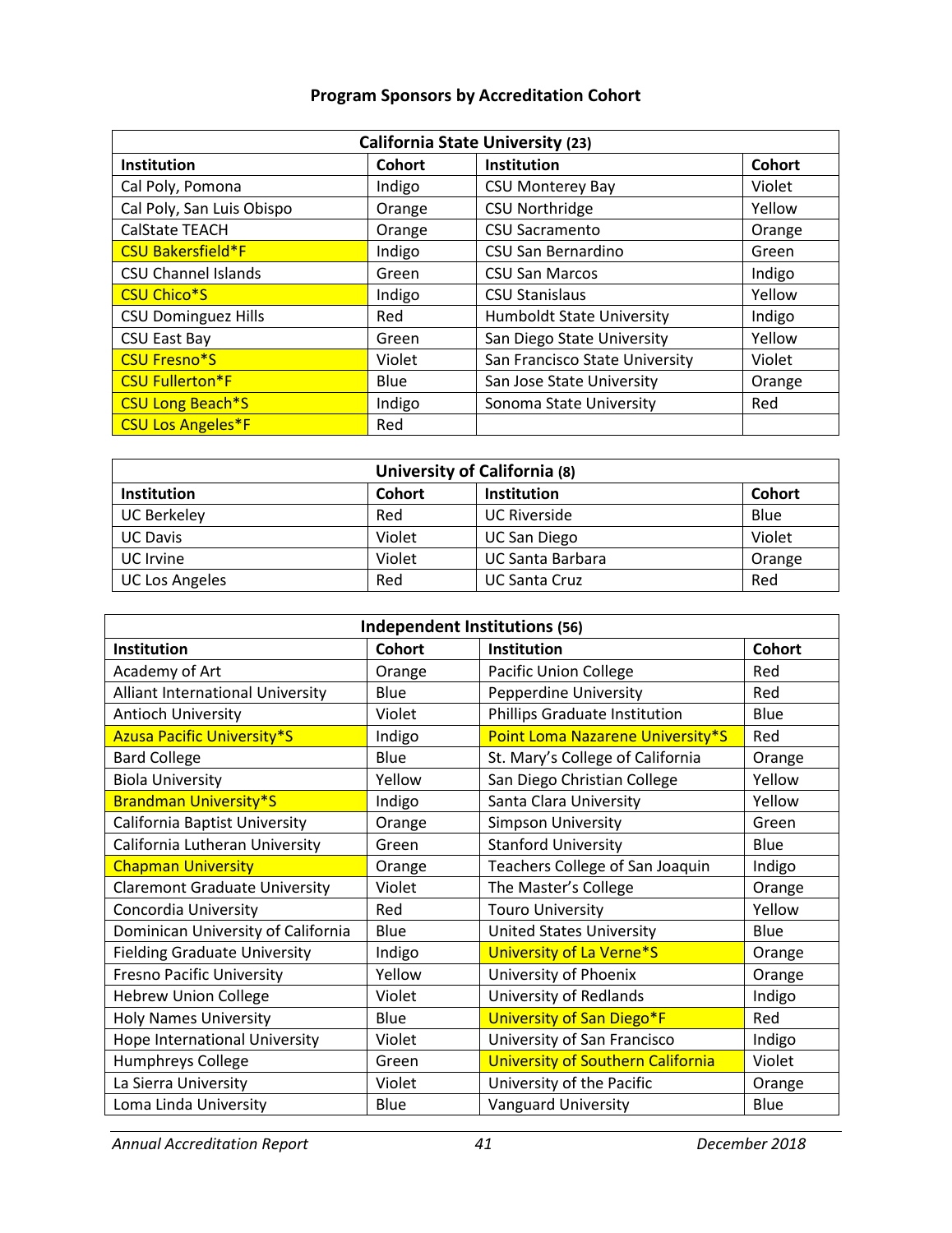| Loyola Marymount University*S  | Yellow | <b>Western Governors University</b> | Yellow |
|--------------------------------|--------|-------------------------------------|--------|
| Mills College                  | Green  | <b>Westmont College</b>             | Green  |
| Mount St. Mary's College       | Indigo | <b>Whittier College</b>             | Yellow |
| <b>National University</b>     | Violet | <b>William Jessup University</b>    | Yellow |
| Notre Dame de Namur University | Green  |                                     |        |
| Pacific Oaks College           | Violet |                                     |        |

| Other Program Sponsors (Districts/County Offices/Other) (168) |               |                                   |        |  |
|---------------------------------------------------------------|---------------|-----------------------------------|--------|--|
| Institution                                                   | <b>Cohort</b> | Institution                       | Cohort |  |
| Assoc. of CA School Admin/ASCA                                | Orange        | Mt. Diablo USD: Fortune School of | Blue   |  |
|                                                               |               | Education                         |        |  |
| Alhambra USD                                                  | Orange        | Murrieta Valley USD               | Violet |  |
| Anaheim City SD                                               | Yellow        | Napa COE                          | Yellow |  |
| Anaheim Union HSD                                             | Orange        | New Haven USD                     | Violet |  |
| Animo Leadership Charter HS                                   | Indigo        | Newark USD                        | Green  |  |
| Antelope Valley Union HSD                                     | Violet        | Oak Grove SD                      | Blue   |  |
| Antioch USD                                                   | Green         | Oakland USD                       | Red    |  |
| Arcadia USD                                                   | Red           | Ocean View SD                     | Blue   |  |
| <b>Aspire Public Schools</b>                                  | Orange        | Oceanside USD                     | Green  |  |
| Azusa USD                                                     | Orange        | <b>Ontario-Montclair SD</b>       | Yellow |  |
| <b>Bakersfield City SD</b>                                    | Green         | <b>ORANGE County DOE</b>          | Blue   |  |
| <b>Baldwin Park USD</b>                                       | Indigo        | <b>ORANGE USD</b>                 | Red    |  |
| Bay Area School of Enterprise/REACH                           | Red           | Palmdale SD                       | Blue   |  |
| <b>Bellflower USD</b>                                         | Blue          | Palo Alto USD                     | Violet |  |
| <b>Brentwood Union SD</b>                                     | Indigo        | Palos Verdes Peninsula USD        | Violet |  |
| <b>Burbank USD</b>                                            | Red           | Panama-Buena Vista Union SD       | Yellow |  |
| <b>Butte COE</b>                                              | Orange        | <b>Paramount USD</b>              | Orange |  |
| California School of the Deaf/Fremont                         | Blue          | Pasadena USD                      | Indigo |  |
| Campbell Union SD                                             | Red           | Placentia-Yorba Linda USD         | Indigo |  |
| Capistrano USD                                                | Yellow        | Placer COE                        | Red    |  |
| <b>Central USD</b>                                            | Indigo        | Pleasanton USD                    | Red    |  |
| Ceres USD                                                     | Yellow        | Pomona USD                        | Yellow |  |
| Chaffey Joint Union HSD                                       | Blue          | Poway USD                         | Red    |  |
|                                                               |               | <b>PUC Schools</b>                | Blue   |  |
| Chino Valley USD #                                            | Yellow        | Redwood City SD                   | Red    |  |
| Chula Vista ESD                                               | Red           | Rialto USD                        | Orange |  |
| Clovis USD                                                    | Yellow        | <b>Riverside COE</b>              | Red    |  |
| Compton USD                                                   | Violet        | Riverside USD                     | Yellow |  |
| Conejo Valley USD                                             | Orange        | Rowland USD                       | Yellow |  |
| Contra Costa COE                                              | Red           | Sacramento City USD               | Violet |  |
| Corona-Norco USD                                              | Blue          | Sacramento COE                    | Indigo |  |
| <b>Culver City USD</b>                                        | Red           | Saddleback Valley USD             | Yellow |  |
| <b>Cupertino Union SD</b>                                     | Violet        | San Bernardino City USD           | Green  |  |
| Davis Joint USD                                               | Red           | San Diego COE                     | Green  |  |
| Dos Palos Oro Loma Joint USD                                  | Red           | San Diego USD                     | Indigo |  |
| El Dorado COE                                                 | Violet        | San Dieguito Union HSD            | Indigo |  |
| El Rancho USD                                                 | Orange        | San Francisco USD                 | Violet |  |
| Elk Grove USD                                                 | Blue          | San Gabriel USD                   | Yellow |  |

*Annual Accreditation Report 42 December 2018*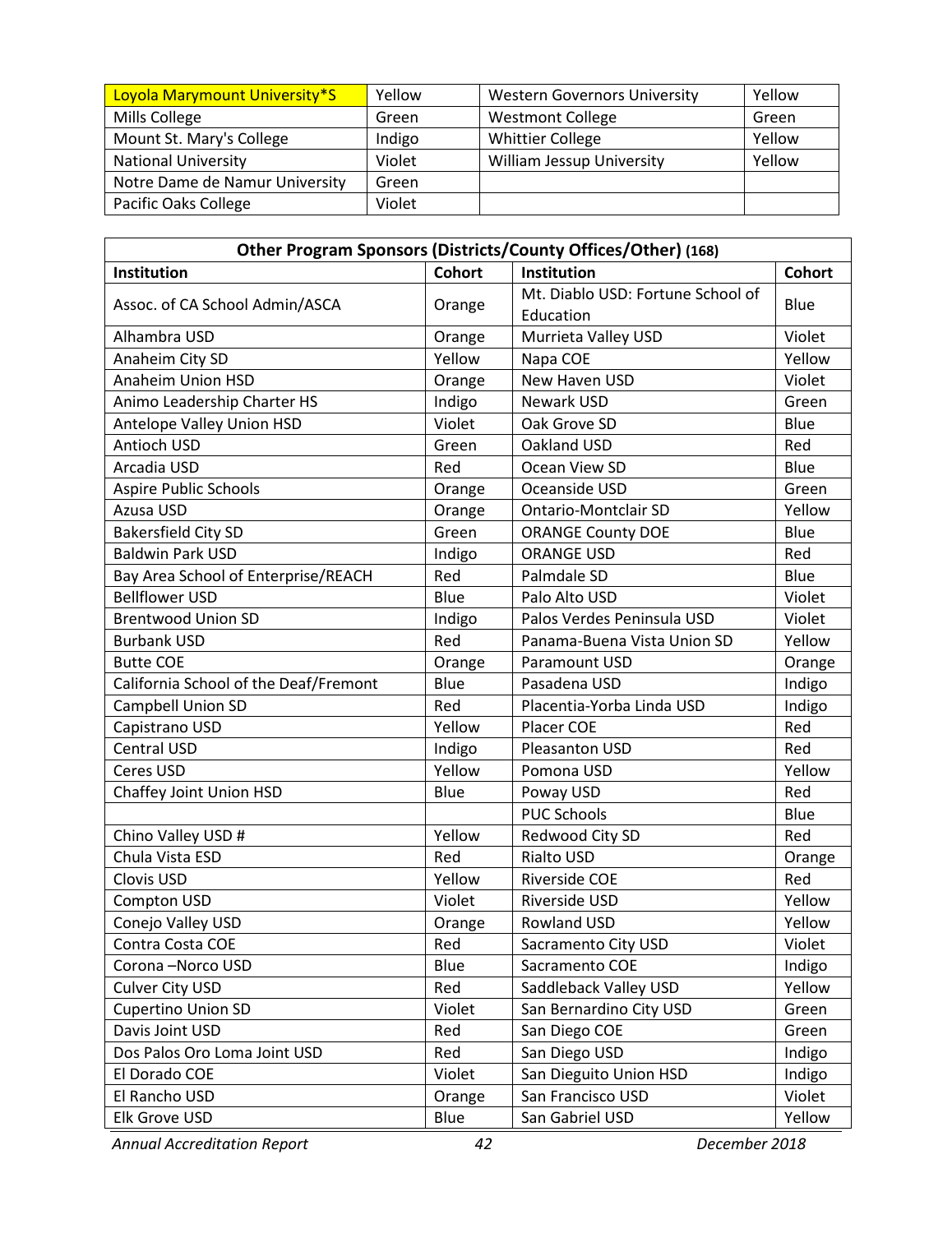| Other Program Sponsors (Districts/County Offices/Other) (168) |               |                                                            |        |  |
|---------------------------------------------------------------|---------------|------------------------------------------------------------|--------|--|
| <b>Institution</b>                                            | <b>Cohort</b> | Institution                                                | Cohort |  |
| <b>Encinitas Union SD</b>                                     | Blue          | San Joaquin COE                                            | Indigo |  |
| <b>Envision Schools</b>                                       | Violet        | San Jose USD                                               | Indigo |  |
| <b>Escondido Union SD</b>                                     | Blue          | San Juan USD                                               | Green  |  |
| <b>Escondido Union HSD</b>                                    | Violet        | San Luis Obispo COE                                        | Blue   |  |
| Etiwanda SD                                                   | Yellow        | San Marcos USD                                             | Orange |  |
| Evergreen SD                                                  | Green         | San Mateo-Foster City SD                                   | Green  |  |
| Fairfield-Suisun USD                                          | Green         | San Mateo COE                                              | Blue   |  |
| Fontana USD                                                   | Orange        | San Ramon Valley USD                                       | Indigo |  |
| <b>Fremont UHSD</b>                                           | Yellow        | Sanger USD                                                 | Violet |  |
| <b>Fremont USD</b>                                            | Orange        | Santa Ana USD                                              | Green  |  |
| Fresno COE                                                    | Green         | Santa Barbara CEO                                          | Orange |  |
| Fresno USD                                                    | Blue          | Santa Clara COE                                            | Blue   |  |
| <b>Fullerton SD</b>                                           | Blue          | Santa Clara USD                                            | Yellow |  |
| Garden Grove USD                                              | Green         |                                                            |        |  |
| <b>Glendale USD</b>                                           | Blue          | Santa Cruz COE                                             | Yellow |  |
| <b>Greenfield Union SD</b>                                    | Yellow        | Santa Monica-Malibu USD                                    | Indigo |  |
| <b>Grossmont Union HSD</b>                                    | Blue          | Santa Rosa City Schools                                    | Orange |  |
| Hacienda La Puente USD                                        | Green         | <b>Saugus Union SD</b>                                     | Green  |  |
| <b>Hanford ESD</b>                                            | Red           | Selma USD                                                  | Violet |  |
| Hayward USD                                                   | Orange        | Sequoia Union HSD                                          | Violet |  |
| High Tech High                                                | Indigo        | School for Integrated Academics<br>and Technology/SIA Tech | Orange |  |
| <b>Imperial COE</b>                                           | Violet        | Shasta COE                                                 | Yellow |  |
| <b>Inner City Education Foundation</b>                        |               |                                                            |        |  |
| (ICEF/LAUSD)                                                  | Violet        | Sonoma COE                                                 | Yellow |  |
| <b>Irvine USD</b>                                             | Violet        | <b>Stanislaus COE</b>                                      | Yellow |  |
| Keppel Union SD                                               | Orange        | Stockton USD                                               | Indigo |  |
| Kern County SOS                                               | Violet        | <b>Sutter County SOS</b>                                   | Red    |  |
| Kern High SD                                                  | Blue          | Summit Public Schools                                      | Yellow |  |
| <b>King Chavez</b>                                            | Green         | South San Francisco USD                                    | Yellow |  |
| <b>Kings COE</b>                                              | Orange        | <b>Sweetwater Union HSD</b>                                | Orange |  |
| La Mesa-Spring Valley SD                                      | Green         | <b>Tehama County DOE</b>                                   | Blue   |  |
| Lancaster SD                                                  | Indigo        | Temple City USD                                            | Red    |  |
| Lawndale ESD                                                  | Blue          | <b>Torrance USD</b>                                        | Blue   |  |
| Lodi USD                                                      | Yellow        | <b>Tracy USD</b>                                           | Indigo |  |
| Long Beach USD                                                | Blue          | Tulare City SD                                             | Red    |  |
| Los Angeles COE                                               | Green         | <b>Tulare COE</b>                                          | Green  |  |
| Los Angeles USD                                               | Red           | <b>Tustin USD</b>                                          | Blue   |  |
| Los Banos USD                                                 | Violet        | Vallejo City USD                                           | Blue   |  |
| Madera COE                                                    | Green         | Ventura COE                                                | Indigo |  |
| Madera USD                                                    | Indigo        | Visalia USD                                                | Indigo |  |
| Magnolia Public Schools: Pacific Tech                         |               |                                                            |        |  |
| Schools-Orange County #                                       | Blue          | Vista USD                                                  | Indigo |  |
| Manteca USD                                                   | Red           | Walnut Valley USD                                          | Yellow |  |
| Marin COE                                                     | Red           | <b>Washington USD</b>                                      | Violet |  |
| Merced COE                                                    | Green         | West Contra Costa USD                                      | Orange |  |

*Annual Accreditation Report 43 December 2018*